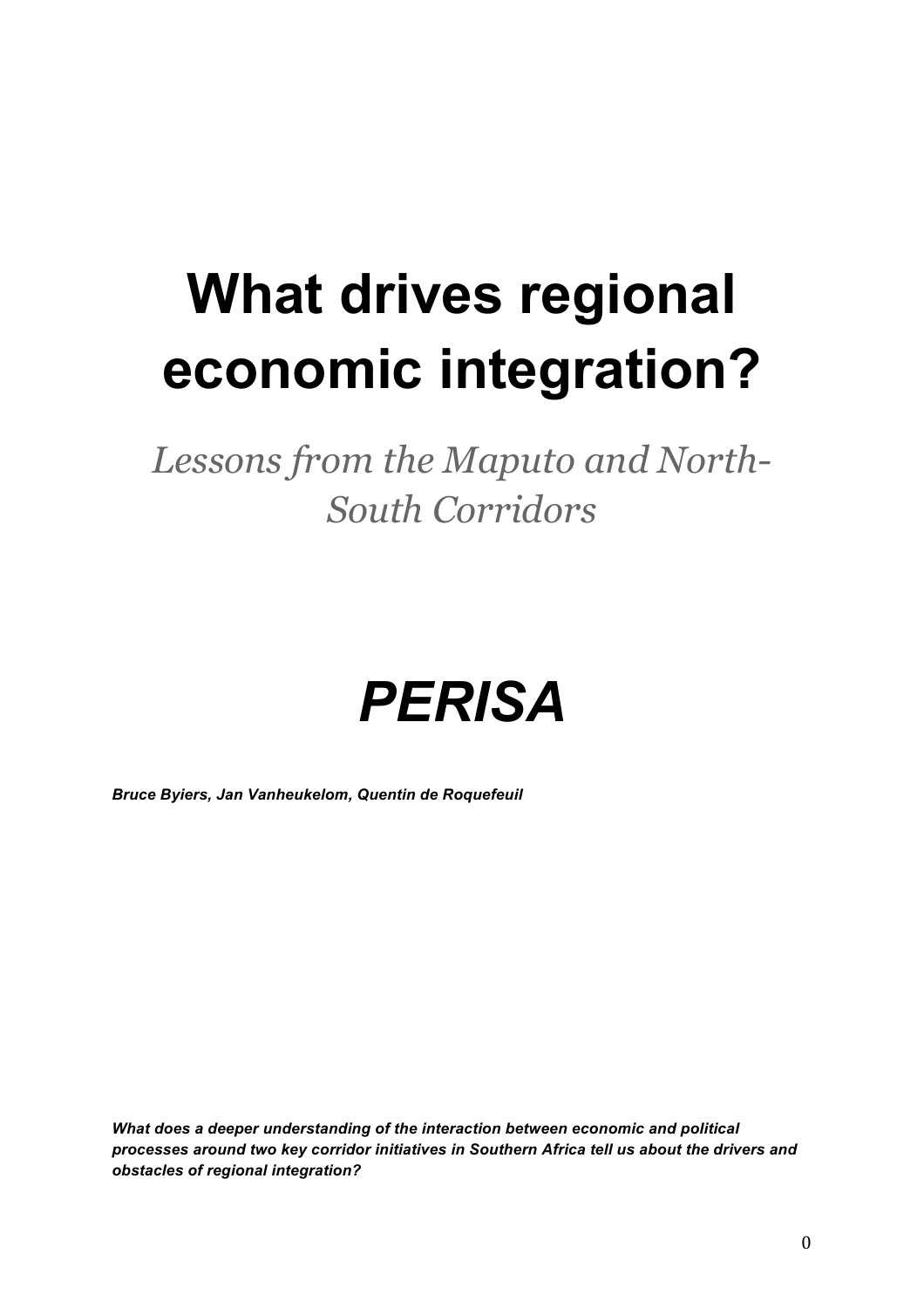# Executive Summary

**This study is part of the ECDPM-SAIIA project on the Political Economy of Regional Integration in Southern Africa (PERISA)**. The project aims to conduct political economy analysis and facilitate informal dialogues on the drivers of regional integration in Southern Africa and the role of South Africa and the EU in this process.

**Regional integration is a key policy agenda item across the continent, at the national, regional and continental levels and South Africa has a pivotal economic and political role across all levels.** For the European Union (EU), support to regional integration is one of its key trade and development policies.

**But regional trade in Southern Africa continues to face major hurdles.** Roads and rail are often in a poor state, border crossings are often very slow, and traders are subject to uneven bureaucratic treatment by border officials and police. Although improving, land transport around the region is both slow and costly, representing an opportunity cost in terms of firm productivity, investment, and employment creation.

**Many of the key issues relating to the promotion of regional integration in Southern Africa coalesce around corridor initiatives linking neighbouring countries and ports along major transport routes.** With corridors cited as a key development tool at the NEPAD, SADC and COMESA level as well as in several SADC member states, it is important to examine the drivers and constraints behind such initiatives.

**This study aims to identify the political and economic actors and factors that are at play around two corridors, and how they affect the integration process on the ground.** In doing so, we address the following question**:** based on a deeper understanding of the interaction of economic and political processes, how can policy-makers maximise the development benefits of corridors linking South Africa and the neighbouring region?

**The analysis focuses on the North-South Corridor and the Maputo Development Corridor.** The North-South Corridor (NSC) links Dar-es-Salaam in Tanzania to Durban in South Africa, and the Maputo Development Corridor (MDC) links Gauteng Province in South Africa to Maputo in Mozambique. The country focus is on South Africa and Mozambique, while given the multi-country nature of the NSC, the focus in this paper is on Zambia, a potential key beneficiary of the initiative..

### Findings

**[Findings, core messages/recommendations will be further refined and completed - with inputs SAIIA]**

**Carrying out regional integration is a complex process with practical challenges across a range of fronts.** In implementing the regional agenda, governments are limited by the capacity of their institutions and staff to implement agreements, by complex inter-agency coordination challenges within and between governments, by financing gaps and instruments for infrastructures including border post accommodation, by poorly functioning markets and business environments, and by physical barriers to greater integration. Taking a political economy view of regional integration is not to ignore these aspects.

**Further, while there is widespread acknowledgement that regional integration implementation deadlines are slipping, regional integration is taking place.** This is in the form of informal trade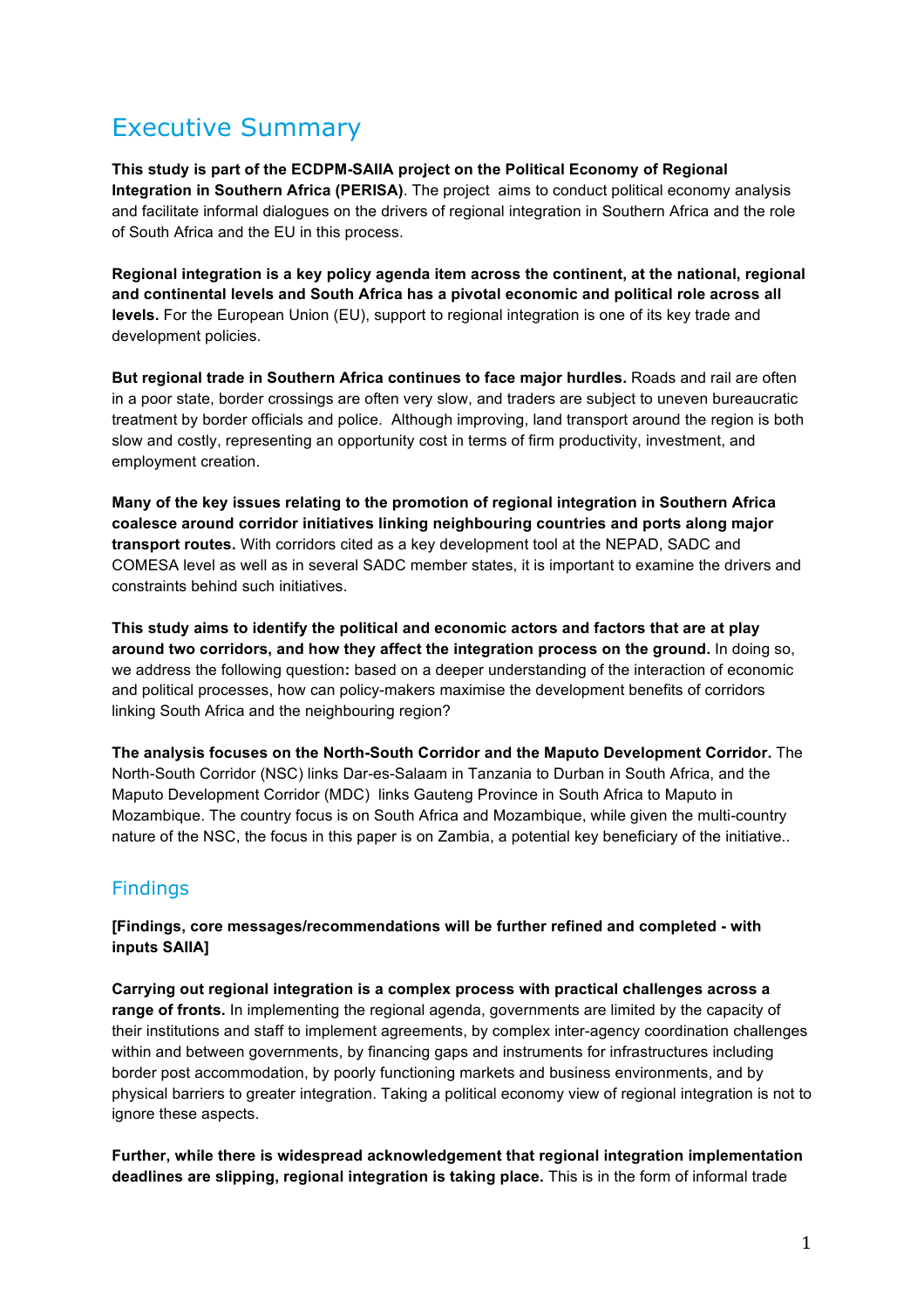and movement of people and financial integration among others but also in terms of improving hard and soft infrastructures, and increasing intra-regional trade flows of goods and services. As such it is useful to distinguish between the actual process of regional integration and the legal, interstate framework that regulates this process.

**Nonetheless, physical and administrative barriers to regional trade remain high and considerably more important than tariffs.** This is already well established in the literature, and recognized by REC plans and newer frameworks like the Tripartite Free Trade Area, that put trade negotiations side by side with infrastructure and trade facilitation efforts. Indeed, the constraint posed by poor regional connections may be growing as pressure increases from growing economies in the region - increasing trade risks creating new bottlenecks where these had been relieved, for example at the Chirundu One Stop Border Post.

**As is the case with earlier efforts on trade liberalization, the challenge lies in the implementation of frameworks agreed at the political level.** In this regard, political statements on the need for greater regional integration signal potential political interest in an ideal, but do not necessarily equate with commitment to implement the required steps. Official high-level pronouncements on regional integration may therefore be interpretable as political gesturing or "signalling" rather than the overriding priority of all governments at all times.

**A key finding of the study then is that regional strategies and concerns ultimately come second to domestic politics and policies.** Although regional programmes are informed by national objectives, national priorities generally override regional priorities. This is ostensibly the case in Zambia where the current political priority is clearly on national, rural roads rather than regional roads, and where progress on improving rail linkages and borders has been very mixed.

**This should not be surprising but nonetheless needs to be understood.** What are the political and other institutional incentives or structural factors that shape the preferences and policy choices of ruling elites? In the case of Zambia, government signals commitment to regional corridor development, but prioritises support for rural roads as a device in winning rural clients in elections. A disincentive for prioritising NSC action may lay in the consideration that corridor support implies a geographical choice, visibly favouring one geographical area over others, something that governments may wish to avoid.

**The MDC offers something of a contrast by aligning national and regional interests.** The MDC managed to take advantage of the specific context of the post-apartheid era and political interest in establishing stronger links between South Africa and Mozambique. From a Mozambican perspective, the MDC has had important effects in signalling the political and economic stability of Mozambique following its 17-year-long civil war and the viability of carrying out major investments there, suggesting that there was an interest in going beyond simply gesturing towards greater integration.

**The degree to which private sector stakeholders can or do form coalitions around the regional agenda is key, and varies across the region.** While in the case of the NSC private sector interests appear to be dispersed, they have been instrumental in pushing the MDC agenda both at its inception and during implementation and running. Clearly, some operators benefit from the status quo, while traders have (increasing) options through different corridors, potentially dispersing their interests. While the NSC ostensibly offers South African producers access to much of the subcontinent, there is increasing focus on Eastern European and Asian rather than regional markets among agricultural producers, for example.

**The breadth of scope of the corridor initiative may be important in determining its degree of success.** The relative success of the MDC seems to relate to its narrow scope that reduced the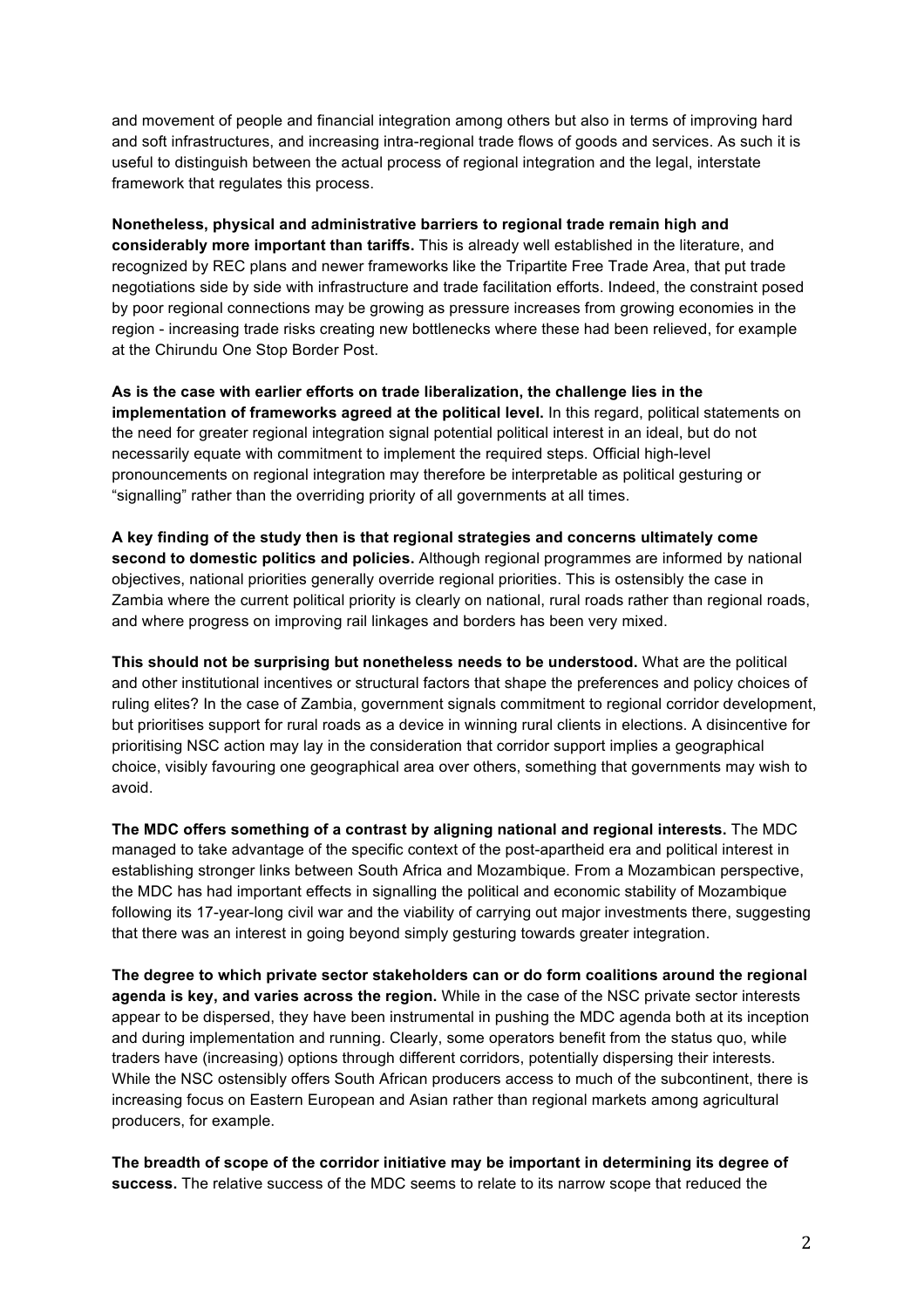number of countries and government agencies involved, made the beneficiaries more easily identifiable, and allowed a clearer focus for pressure groups around the corridor. The NSC has a far broader scope, potentially offering wider gains, but limiting this narrowing benefit of the corridor approach. While arguably the NSC is in fact a collection of projects, each project nonetheless stops short of being a full, coherent package with clearly identifiable benefits.

**The development success of a corridor also depends on its socio-economic impact.** Although commonly heralded as an example of a successful corridor, the MDC still faces challenges related to its road concession, to cross-border rail incompatibilities and lack of progress in further improving border functioning. But perhaps more importantly, evidence suggests that most benefits of the MDC accrue to large South African firms and inward investors in Mozambique, with limited development benefits for low-income groups. The NSC does not foresee any specific role for accompanying investments to raise its development impact.

### Recommendations

**[We're looking into this - as we wonder at what level and for which audience we may have what type of recommendations. It will be interesting to compare notes with SAIIA colleagues on this].**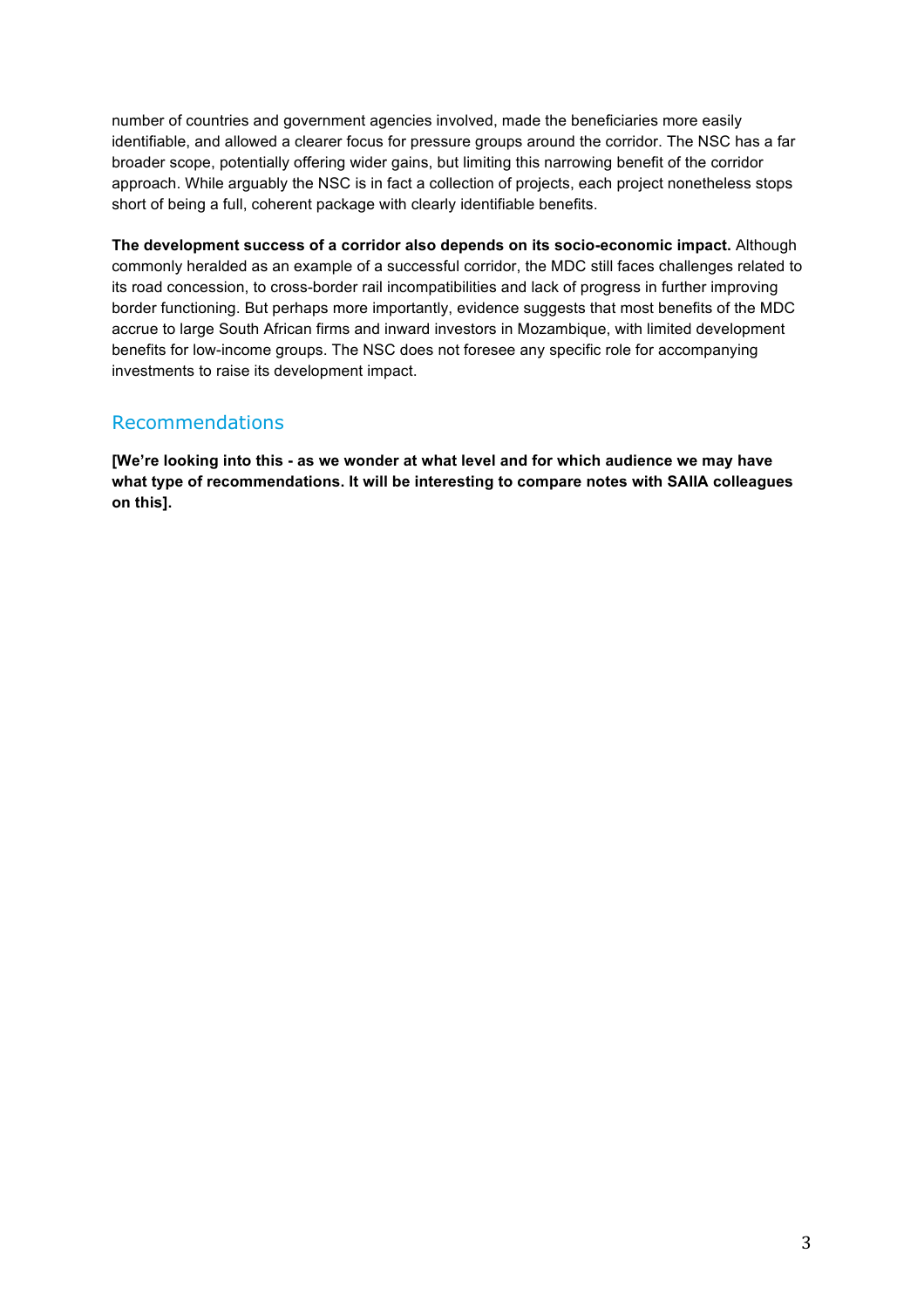# Preface

This study is part of the ECDPM-SAIIA project on the Political Economy of Regional Integration in Southern Africa (PERISA) financed under the EU-South Africa Dialogue Facility. The project aims to conduct political economy analysis and facilitate informal dialogues on the drivers of regional integration in Southern Africa and the role of South Africa and the EU in this process.

The starting point for the project is that South Africa has a key pivotal economic and political role in Southern Africa and across the continent. Given South Africa's overwhelming economic strength relative to its neighbours, its political weight, its importance in supplying neighbouring country imports, the historical support from neighbouring countries against apartheid in South Africa, and common current concerns across the region with promoting economic transformation, any analysis of South Africa must take into consideration the country's role in the region.

Further, for the European Union (EU), support to regional integration is one of the key stated objectives of its trade and development policies**.** Therefore, the relationship between South Africa and the EU exerts a significant influence on regional initiatives in Southern Africa. At the same time, implementation of ambitious regional integration efforts must take into account regional asymmetries and inequalities in Southern Africa and other barriers to the implementation of existing commitments. This raises the need to bring the political economy of regional integration to the fore, including the role of external support provided by the EU.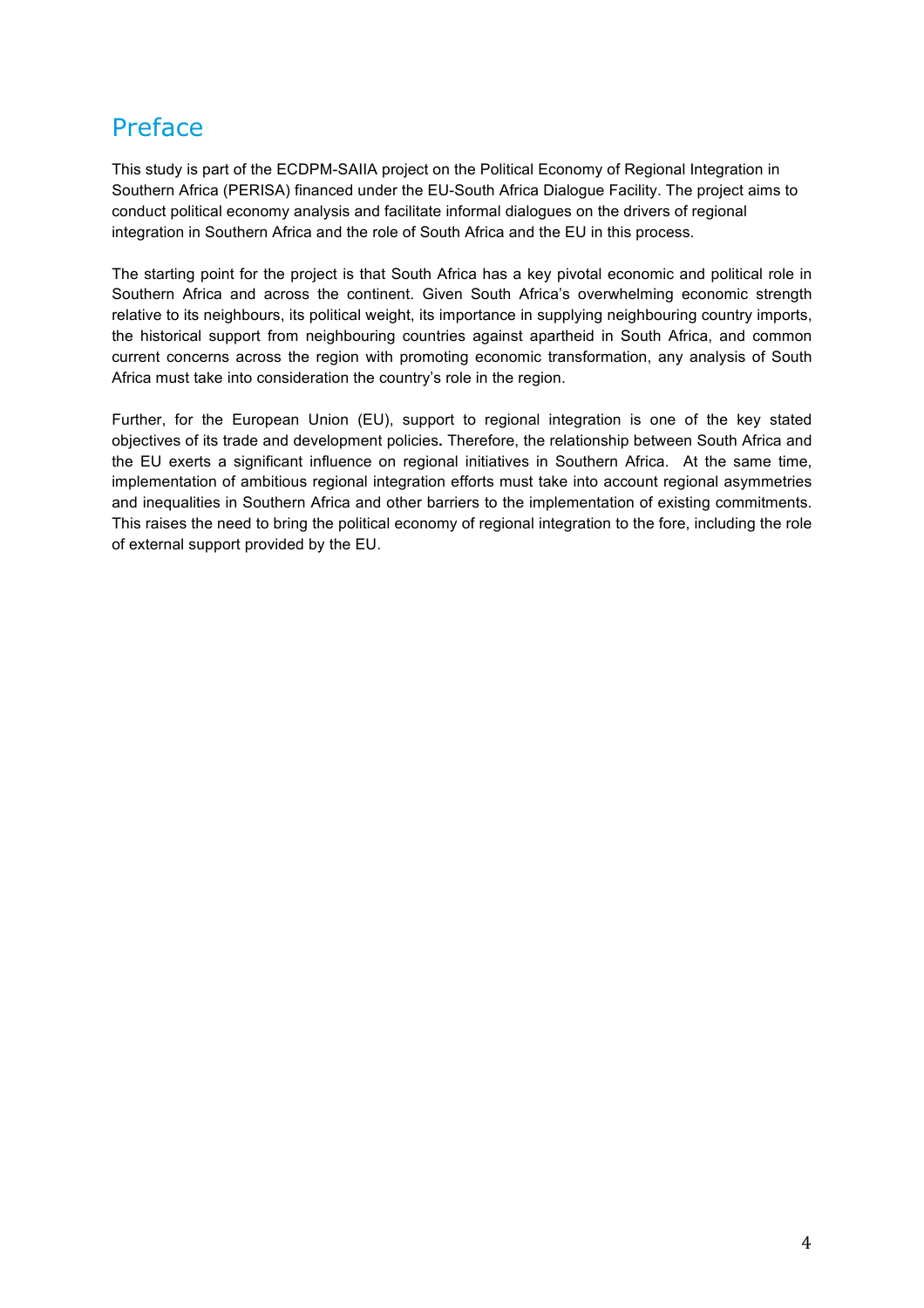# **Table of Contents**

# **Table of Contents**

 $\overline{\phantom{a}}$ 

 $\overline{\phantom{a}}$ 

| 2.2 Country policy perspectives on regional integration and corridors  12                    |
|----------------------------------------------------------------------------------------------|
|                                                                                              |
| Political economy actors and factors driving corridor development 15<br>3.                   |
|                                                                                              |
| 3.2.                                                                                         |
| Foundational Factors: the Maputo Development Corridor - South Africa and Mozambique          |
|                                                                                              |
|                                                                                              |
| Economic and political actors and factors - incentives and obstacles 20,<br>3.2.             |
|                                                                                              |
| 3.2.2 Who are the key private sector stakeholders and other non-state actors and what drives |
|                                                                                              |
| 3.2.3 When do public and private stakeholders become partners - Public Private Partnerships  |
|                                                                                              |
| 3.2.5. What roles have external partners such as the EU and other donors played? 36          |
|                                                                                              |
|                                                                                              |
|                                                                                              |

Caiph<br>Dele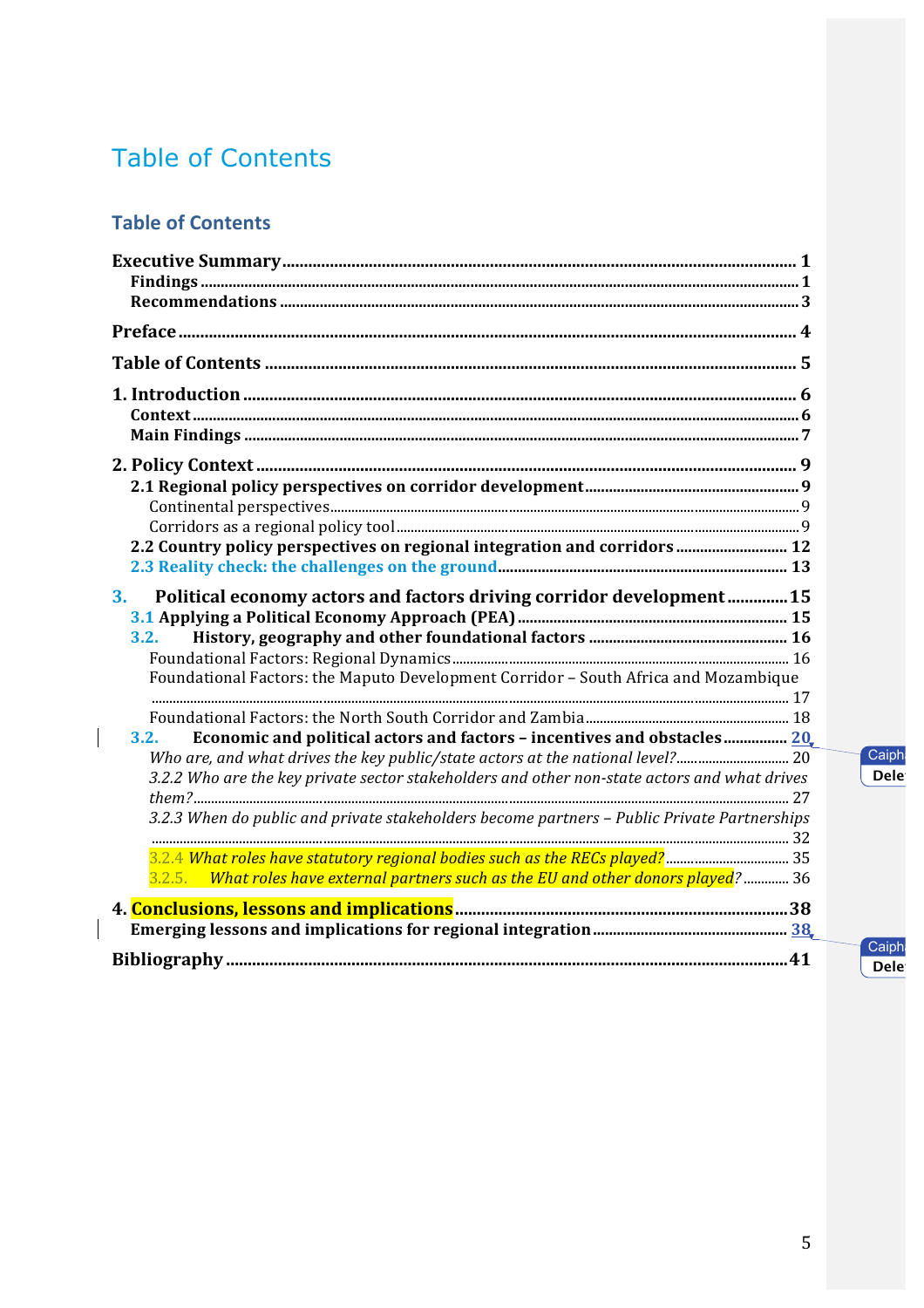# 1. Introduction

### **Context**

**Regional integration is a key policy agenda item across Africa at the national, regional and continental levels, and has been since before many countries achieved independence.** Its importance is underlined by the small size of most economies, the high costs of producing and trading goods in Africa, and the relatively low levels of intra-African trade. Although tariffs on intra-African trade have fallen in recent years, this has served to underline the importance of other impediments to trade in the region, while slow progress on implementing trade agreements and processes to facilitate trade highlight the need to better understand the main drivers and constraints to regional economic integration.

**In Southern African, the focus of this study, intra-SADC trade is higher than intra-regional incomes and distance would predict (Behar and Edwards, 2011) while the region is not Africa's most expensive for producing and transporting goods (Ranganathan and Foster, 2011).** However, costs remain high by world standards due to poor infrastructures, nontariff barriers (NTBs), and restrictive Rules of Origins, amongst others. This lowers productivity and puts a brake on economic development, raising questions about how to speed up and indeed simply implement existing policies and investment plans to improve regional integration.

**Many of the key issues relating to regional economic integration in Southern Africa coalesce around corridor initiatives that link countries and ports along major transport routes.** Often based on historical transport and labour migration routes, many of these are being revitalised in the post-apartheid era as cross-border Spatial Development Initiatives (SDI) and 'development corridors', with the aim of serving both national and regional objectives. Corridors are cited as a key development tool at the NEPAD, SADC and COMESA level as well as in several SADC member states.

**Given their growing importance in policy, and the inherent political nature of any economic reform, this study starts from the premise that implementation of the regional integration agenda requires a greater understanding of the underlying political economy.** As defined by the OECD/DAC, political economy analysis is concerned with the interaction of political and economic processes in a society: the distribution of power and wealth between different groups and individuals, and the processes that create, sustain and transform these relationships over time. It is important to examine the interests behind corridor initiatives, their role as geo-political tools as well as instruments for promoting economic transformation, regional integration and socio-economic development.

**This study takes the North-South Corridor (NSC) and Maputo Development Corridor (MDC) as case studies illustrating the complex reality of promoting greater regional integration on the ground.** The Maputo Corridor represents the first regional corridor initiative in Southern Africa, and at the same time, the first public-private partnership in infrastructure in Africa. The corridor links Gauteng Province in South Africa with Maputo harbour in Mozambique via 500 km of road and rail. With large investments in roads and Maputo port in particular as well as the accompanying aluminium smelter investment and efforts to improve border-crossings and latterly to improve the rail link, the MDC was officially launched in 1996 with road and toll-booth construction beginning in 1999.

**The North-South Corridor (NSC) was established more recently under the auspices of the Tripartite Alliance of SADC, COMESA and EAC and endorsed by the African Union.** Representing more a network of corridors than a single corridor, the NSC also links South Africa to the region via 8599 km of road linking Durban to Dar es Salaam through Zimbabwe, Botswana and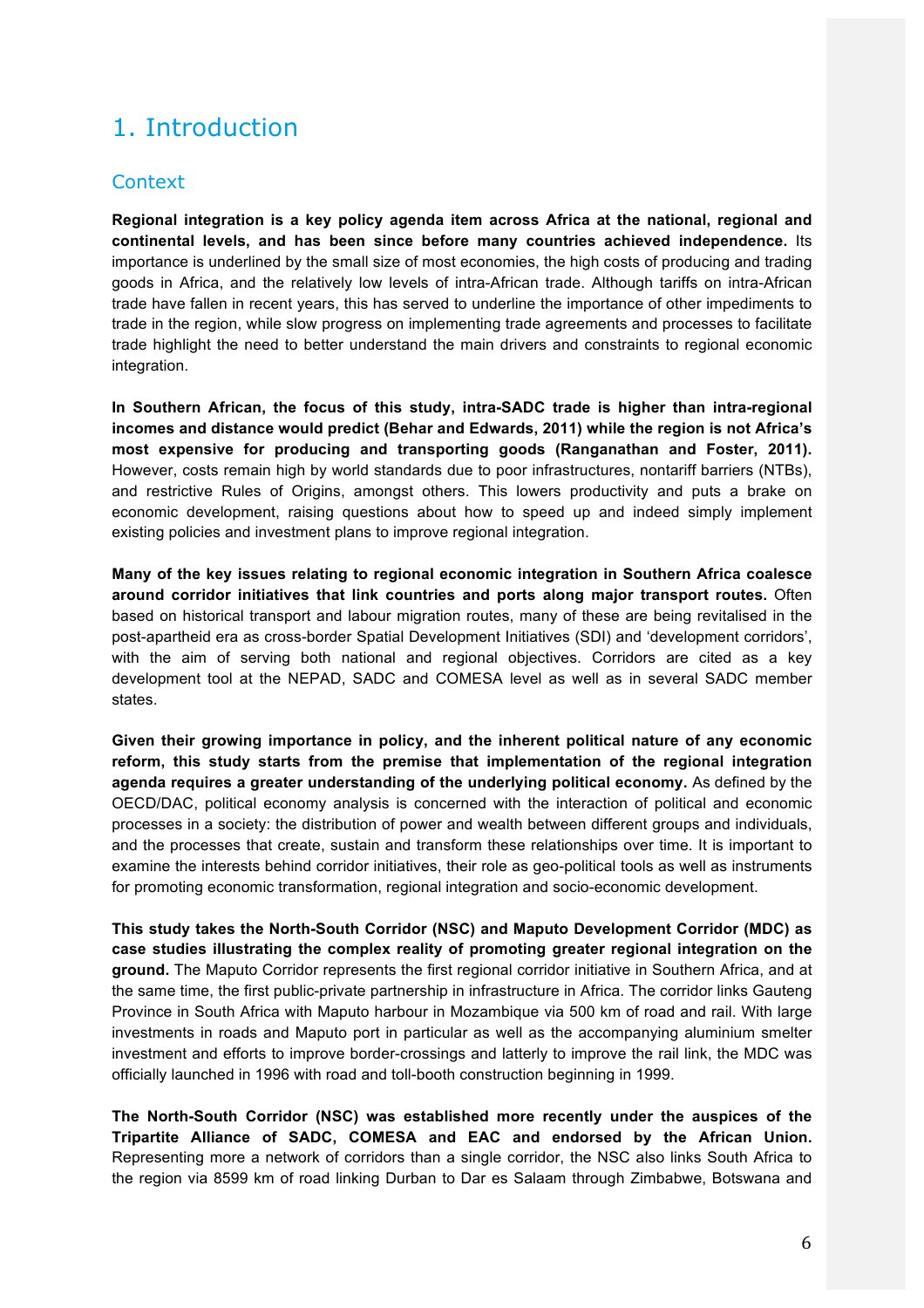Zambia, but also including rail, energy infrastructures and borders. Although discussed for many years, the NSC gained increased momentum with the Aid for Trade initiative launched in 2005 at the WTO Ministerial meeting in Hong Kong, and launched at a 2009 donor conference as a package of projects that together would form one connected corridor. South Africa currently champions this initiative through the Presidential Infrastructure Champions Initiative, which South Africa's President Zuma chairs.

**In that context, this study addresses the following research question:** what does a deeper understanding of the interaction between economic and political processes around two key corridor initiatives in Southern Africa tell us about the drivers and obstacles of regional integration? The research therefore aims to examine experiences of effective regional integration in Southern Africa to identify the political and economic actors and factors that are at play and their effect on the integration process on the ground. These include public and private actors, their interests and incentives and how these play out. The broader objective is to better inform policy-makers in the region in order that regional integration processes might be based on a more grounded understanding of the potential scope for effective reforms and policy implementation.

**The study is based on desk-research and interviews in the region.** While corridor initiatives can extend to roads, rail, ports, borders, energy grids, pipelines, migration and other aspects, the focus in this paper is on roads, rail and borders. The study does not set out to analyse the pros and cons of regional integration for different countries in the region, but to analyse the drivers and constraints to effectively implementing declared policies related to corridor development.

### Main Findings

**Although not directly comparable, an examination of the two corridor initiatives can provide useful insights**. Both corridors link South Africa to its regional neighbours, both are in some ways symbolic of post-apartheid regional relations, and both illustrate the range of what is required for regional integration to function in practice. Despite their differences in scope, both are also often presented as "development" corridors. Their differences also highlight some interesting insights relating to who and what drives such initiatives, the role of economic and political interests, and the degree to which regional aspirations can remain rhetorical in the shadow of domestic politics and priorities.

**Regional integration through corridors is a complex process facing a range of practical challenges.** Governments are limited by the capacity of their bureaucracies and staff to implement, by complex inter-agency coordination challenges within and between countries, by financing gaps for infrastructures, including border post accommodation, by poorly functioning markets and business environments, and by physical barriers to greater integration. Taking a more political view of regional integration is not to ignore these aspects.

**Further, while there is widespread acknowledgement that regional integration implementation deadlines are slipping, regional integration is nevertheless taking place.** It is therefore useful to distinguish between the legal framework around formal regional integration processes with the actual, on the ground processes of integration through the movement of goods and people. The latter can evolve of its own right, regardless or even in spite of slow implementation of legal interstate frameworks. The former can be very unpredictable and haphazard in its implementation.

**A key conclusion from the two cases is that domestic politics and policies clearly dominate regional strategies and concerns, with implications for the likelihood of success of corridors and other cross-border initiatives.** Domestic policies and politics may not always support regional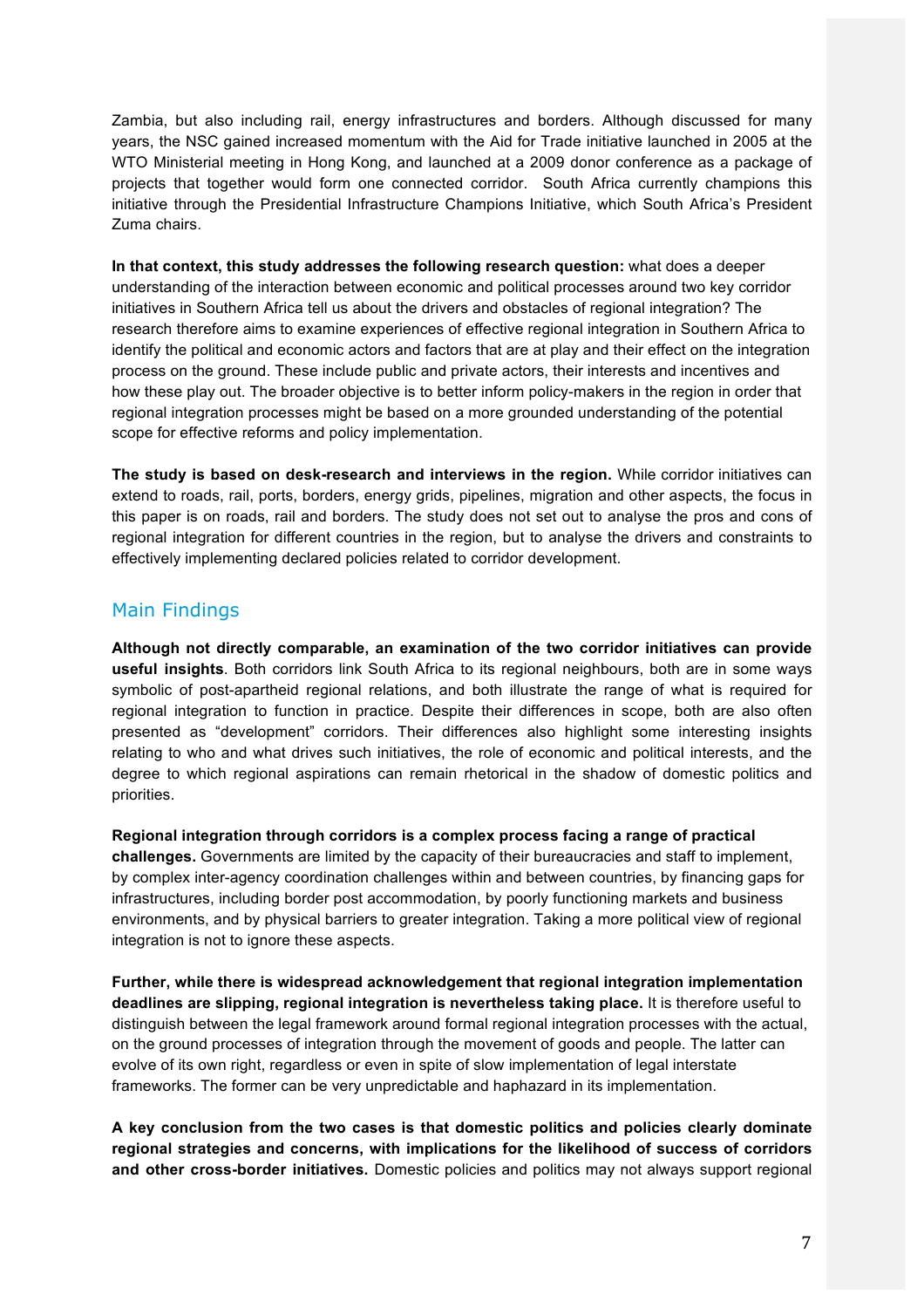aspirations, highlighting the importance for corridor success of aligning national and regional. Where regional efforts to improve corridors not support domestic priorities, progress is likely to be slow.

**The MDC case clearly highlights the importance that a wide range of conditions had in ensuring the success that it has had.** These were: physical, in that the MDC links only two countries along a relatively short stretch of road and rail; time-related, given what some might describe as the critical juncture at the end of apartheid; people-related, in the form of close relations between the Mozambican and South African presidents and the Mozambican government with the ANC; political, in terms of the desire to re-establish links between the two nations; and private sector related through the major Mozal investment, the road concession, and continuing public-private dialogue around the corridor through a corridor-related business association.

**In contrast, and although there have been some successes, the North-South Corridor (NSC) faces far more dispersed political and economic interests and greater institutional challenges across an array of actors and of projects.** As such, even in landlocked Zambia, and despite continuing major constraints and costs relating to cross-border trade and increased positioning as being "land-linked", it is difficult to identify any major public or private political coalitions or pressure groups pushing the "regional agenda". The driving force behind official high-level pronouncements on regional integration may therefore have more to do with "symbolic regionalism" than with pressure groups pushing for states to come up with regional plans providing public goods and solving collective action problems (Soderbaum, 2012). While this reflects the arguably legitimate current focus on domestic roads in Zambia, it illustrates how regional agendas may lose out to domestic concerns. South Africa also has strong defensive interests regarding negotiations with its neighboring countries, interests that sometimes clash with its high-level policy pronouncements on promoting greater regional integration.

**Despite the costs that poor regional linkages impose, there are those who benefit from the**  status quo. Trade liberalisation, whether through reductions in tariffs or non-tariff barriers, necessarily alters the division of winners and losers. To illustrate, hopes in Zambia of serving Eastern Angola and the Democratic Republic of Congo depend on being able to compete with South African producers and traders, hinting at the implicit advantage of Zambian producers who supplied the region with maize in recent seasons, even despite the transport and cross-border challenges. At the same time, and despite the challenges, growth of South African investments into the region and continent have been "rapid, extensive, and generally profitable" (Berkowitz et al., 2012).

**The analysis of the two corridors in this paper hints that success may arise from focusing on narrower aspects of the regional economic integration agenda.** Although the Maputo Corridor is by no means perfect, the analysis suggests that a narrower focus also helps to narrow the number of governments and their agencies involved thus easing inter-agency coordination challenges, to facilitate prioritization of policy reforms and support, and to provide a clearer target for the private sector and other stakeholders to provide oversight and hold governments to account. The broader the project, the more disparate the interests and therefore the harder it is to have coalitions form around the regional integration agenda and promote greater accountability.

**The remainder of this study is organised as follows:** Section 2 provides the policy context for regional integration and the growing interest in corridor initiatives. Section 3 then provides the analysis of the two selected corridors with discussion of the principal actors and factors that drive and constrain their progress. Section 4 presents conclusions from the analysis.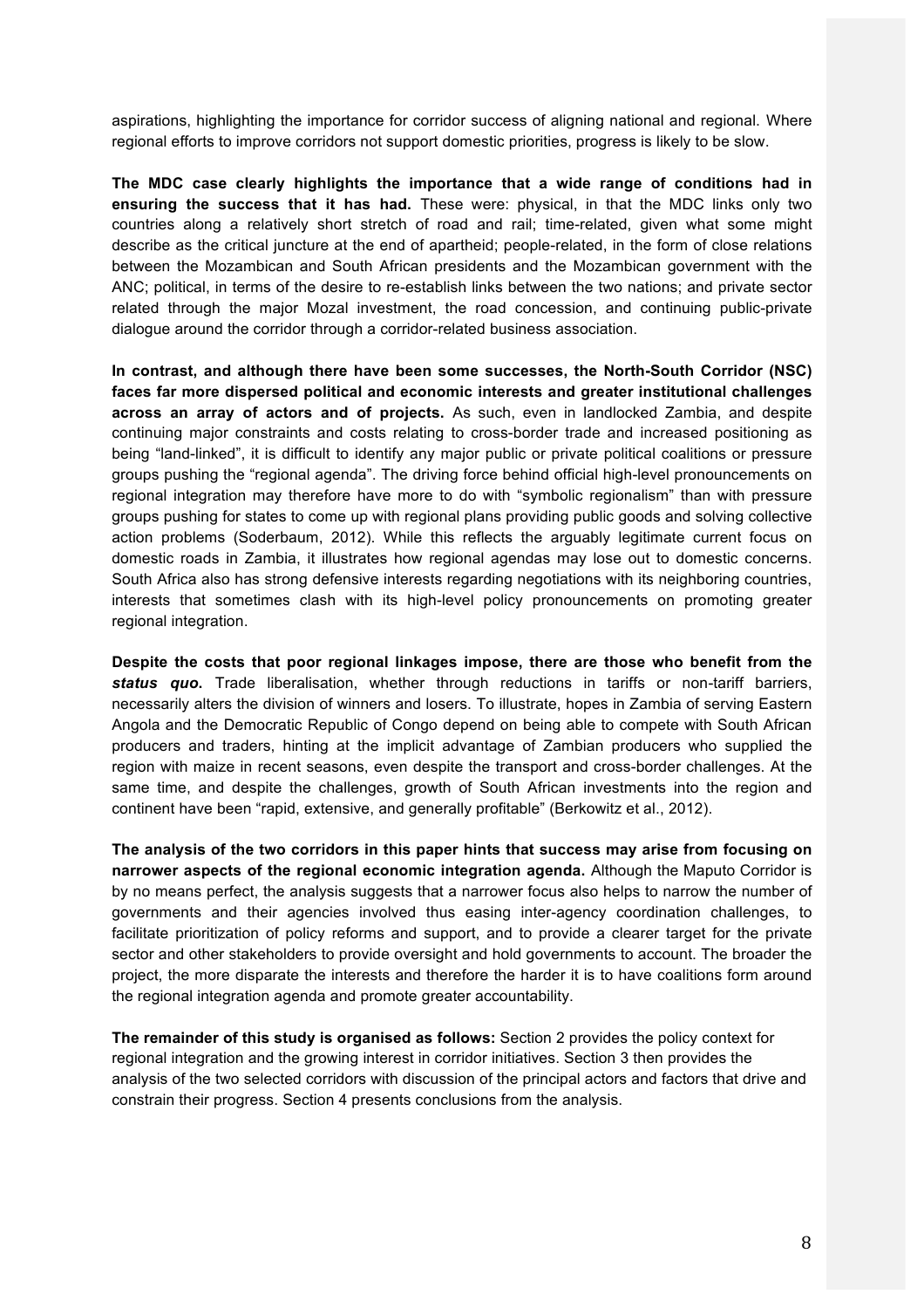# 2. Policy Context

**The corridor initiatives discussed are just one element of long-stated regional integration aspirations.** These have been expressed in policies and strategies at the continental, regional and national levels over many years. But as the following summary shows, the enormous range of different strategies and policies, and the often overlapping nature of different regional sectoral strategies, represents a major challenge for policy implementation, resulting in continuing difficulties on the ground for regional economic integration.

### 2.1 Regional policy perspectives on corridor development

#### **Continental perspectives**

**Given the small size of most African economies and state borders that pay little heed to the distribution of natural endowments, regional economic integration is commonly seen as essential for Africa** (e.g. Brenton and Isik, 2012). In recognition of this , the African Union launched an Action Plan for Boosting Intra-African Trade at its summit of Heads of State and Government in 2012.<sup>1</sup> This then recognises the need for greater connectedness in Africa in order to bring about economic transformation through investment and employment creation, and therefore poverty reduction.

**This call for greater integration is not new.** African unity has been a political rallying call at least since the fifth Pan-African Summit in Manchester UK in 1945, where calls were made for a United States of Africa and were followed by formation of the Organisation of African Unity in 1963. The 1980 Lagos Plan of Action subsequently refered to the need to "promote the economic integration of the African region in order to facilitate and reinforce social and economic intercourse" and ",to establish national, subregional and regional institutions which will facilitate the attainment of objectives of selfreliance and self-sustainment." The Abuja Treaty of 1991 then laid out a 34-year strategic plan roadmap for an African Economic Community that would culminate in a continental free trade area in 2017. More recently, the fiftieth anniversary of the African Union in 2013 was held under the theme of Pan Africanism and African Renaissance, with unity and an integrated Africa high on the agenda.

**The Tripartite Free Trade Agreement (TFTA) also lays out steps towards this broader continental goal.** Presented as a potential solution to overlapping membership in different RECs and bringing RECs closer together, the Tripartite is also rooted in the narrative of Pan-Africanism. It is also presented as a "homegrown" African model of regional integration, including infrastructure and trade facilitation in its architecture, and going beyond formal tariff barriers to address challenges specific to the African continent. Discussions around linking COMESA, the EAC and SADC in one body began in 2005 but were formalized in 2008 when heads of state launched the TFTA negotiations at the Tripartite summit in Kampala. While the MDC is not a formal SADC project or initiative, the NSC is considered a key element of the Tripartite FTA under the infrastructure and trade facilitation pillars.

#### **Corridors as a regional policy tool**

**Within this policy context, there is growing continental and regional attention to infrastructures and corridors as a means to focus improvement of both physical and soft infrastructures.** The NEPAD AU/NEPAD African Action Plan (AAP) 2010-2015 includes the NEPAD Spatial Development Programme (SDP), an integrated spatial approach to promote investment facilitation in "multi-country development corridors".<sup>2</sup> Objectives of the programme include facilitating

 <sup>1</sup> http://ti.au.int/en/sites/default/files/Consolidated%20Document%20Boosting%20Intra%20Afrcan%20 Trade%20With%20Erratum[1]\_1-1.pdf <sup>2</sup> http://www.africapartnershipforum.org/meetingdocuments/44326734.pdf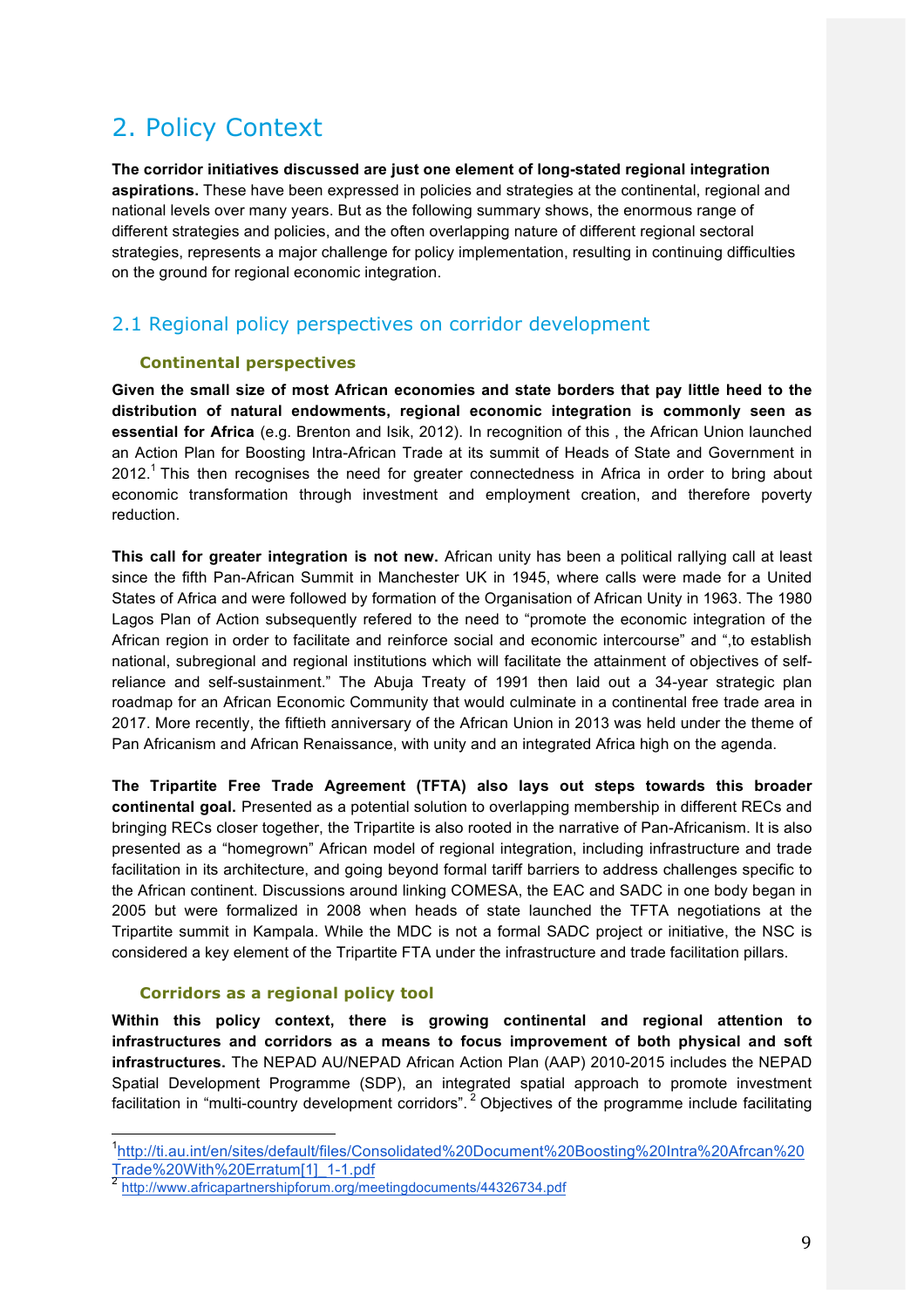trade, promoting regional economic cooperation, optimising infrastructure use, encouraging economic diversification and competitiveness, and stimulating employment. The Spatial Development Programme also aims to "crowd in private sector investments" and promote PPPs where feasible.

**Also at a continental level, the Programme for Infrastructure Development in Africa (PIDA) is an initiative being led by the African Union Commission (AUC), NEPAD Secretariat and the African Development Bank as executing agency.** The aim of this is to develop a vision, policies, strategies and a programme for the development of priority regional and continental infrastructure in transport, energy, trans-boundary water and ICT, thus further underpinning corridor initiatives. The NSC is included as one of 24 transport projects in the PIDA project document that therefore serves as basis for prioritizing African infrastructure needs, although its relation with the NEPAD SDP is not clear.<sup>3</sup>

**The NEPAD SDP was largely an outgrowth of the South African Spatial Development Initiative launched in 1996, of which the Maputo Development Corridor is an early outcome.** The initial South African SDI approach was aimed at defining a package of measures to attract investors into a bundle of economically sustainable projects in regions with growth potential. Since 2002 the focus shifted to the Southern African Development Community (SADC) region under what became known as the Regional SDI Program (RSDIP).<sup>4</sup> This RSDIP has been adapted recently in consultation with Angola, the DRC, Mozambique, Namibia and Tanzania, with a number of SDIs earmarked for support over the next three years, including the North-South Corridor.**<sup>5</sup>**

**The actions for SADC regional integration are laid out in the 2003 SADC Regional Indicative Strategic Development Plan (RISDP).<sup>6</sup>** Building on the 1992 SADC Vision, this 15–year strategic roadmap lists twelve priority areas in which action is to be taken across five broad areas or clusters.<sup>7</sup> The RISDP highlights development corridors as a key policy tool, with the proposal that the RISDP be implemented "as far as possible, in the context of spatial development initiatives such as development corridors, growth triangles, growth centres and transfrontier conservation areas." (SADC, 2003). More recently, incoming SADC chairman President Guebuza of Mozambique also highlighted corridors as "vehicles for SADC Regional Integration that need to be harnessed due to the role they play in consolidating social dimensions of development and the regional integration process" (SADC, 2012).

 

<sup>3</sup> http://www.afdb.org/fileadmin/uploads/afdb/Documents/Project-and-

Operations/PIDA%20note%20English%20for%20web%200208.pdf

<sup>4</sup> This programme falls under the South African DTI's International Trade and Economic Development (DTI/ITED) division who funds the program from its 3 year rolling budget while the Development Bank of Southern Africa (DBSA) houses the program in its Agencies Unit by agreement governed by a Memorandum of Understanding (MoU). The RSDIP is anchored by Economic Cooperation Agreements (ECAs) signed between the RSA-DTI/ITED and its counterpart Ministry in the SADC region, from whence RSDIP support can flow under complementary Corridor Agreements to neighbouring countries

<sup>5</sup> While the SDI program lost momentum in the latter days of the Mbeki administration it was resuscitated under President Zuma as part of the Industrial Policy Action Plan (IPAP) envisaged for the next phase of South and Southern African growth and development (Miller, 2011). Others include the Phalaborwa SDI, the Platinum SDI, the West Coast Investment Initiative, the Fish River SDI, the Wild Coast SDI, the Richards Bay SDI, the Durban

and Pietermaritzburg nodes, the Lubombo SDI and the Gauteng Special Economic Zones.<br><sup>6</sup> For SADC, the SADC Common Agenda is the key underlying document laying out agreed milestones on regional integration. These include: a Free Trade Area to support inter-regional trade by 2008; establishment of a Customs Union with common external tariffs for the Free Trade Area by 2010; a Common Market with common policies on production regulations by 2015; Monetary Union through macro-economic convergence by 2016; and a Single Currency and Economic Union by 2018. The target for a Customs Union was missed, raising skepticism about the genuine interest or capacity for maintaining such an ambitious regional agenda.

 $7$  The five areas are: Trade, Industry, Finance and Investment; Infrastructure and Services; Food, Agriculture and natural resources (FANR); Social and Human Development and Special Programmes; and Policy, Planning and Resource Mobilisation.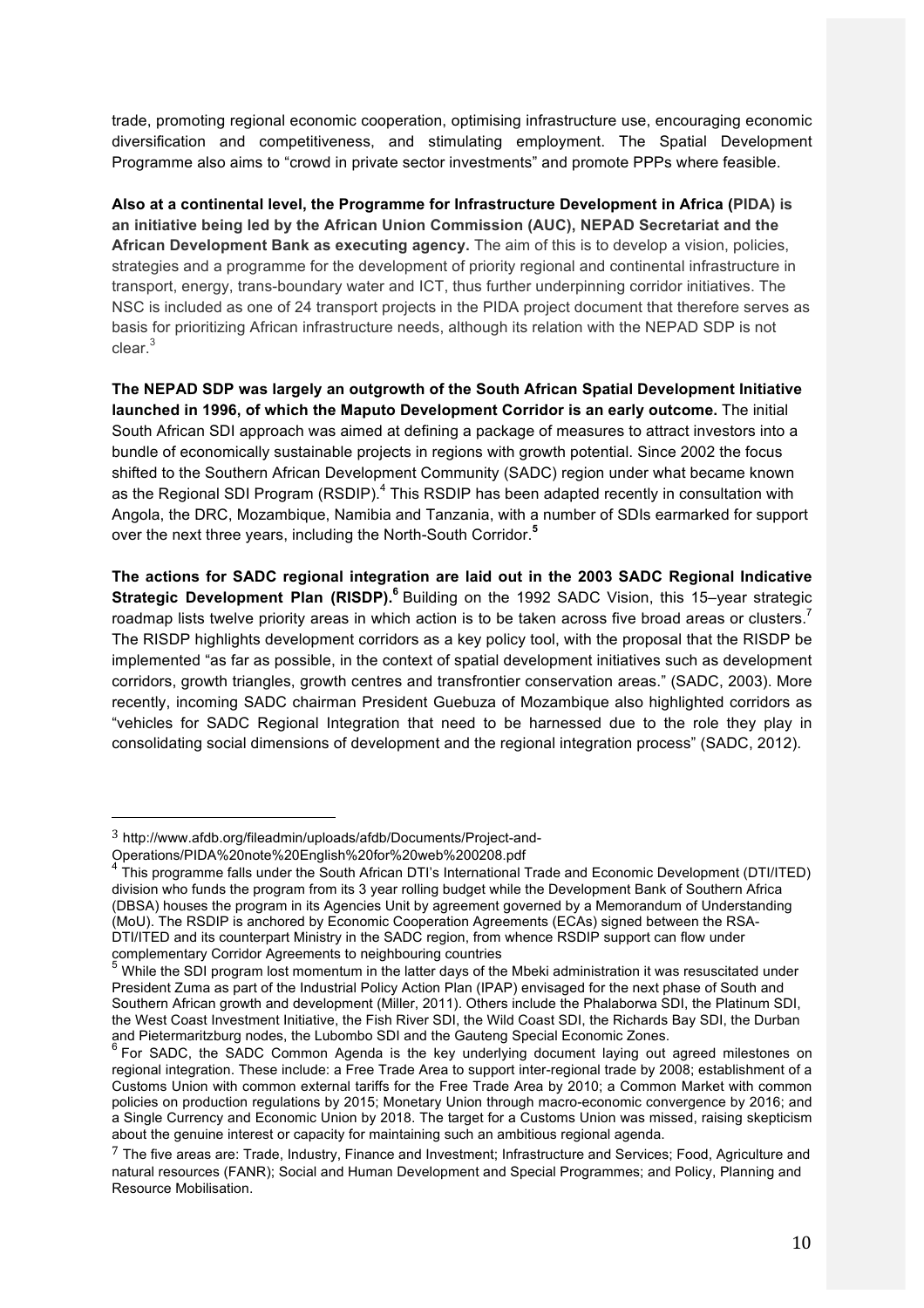**In addition, SADC launched the SADC Regional Infrastructure Development Master Plan (RIDMP) in 2012 (SADC, 2012a).** The RIDMP provides a framework for cooperation between and among states for the joint preparation and implementation of infrastructure projects in the areas of energy, transport, information and communication technology (ICT), meteorology, water, and tourism. It lists 52 national corridor elements (some corridors require multi-country implementation) and 31 corridor-related projects that are prioritised under the Master Plan, underlining the scale of the policy challenges. The NSC and MDC are among these corridor projects.

**SADC and COMESA countries are therefore home to numerous corridor initiatives.** Tanzania has three main corridors serving its hinterland, the southern, central and northern corridors, all originating in Dar es Salaam. Southern Africa is also host to the Walvis Bay Corridor, Trans-Kalahari Corridor, and Lobito Corridor while Mozambique counts three corridors: the MDC linking Maputo to the Gauteng region in South Africa, the Beira Corridor linking Beira to Zimbabwe, and the Nacala Corridor linking Nacala to Malawi and Zambia.<sup>8</sup> The full extent of existing and planned corridor initiatives are presented in the following Figure, from the Regional SDI Programme.

#### INCLUDE FIGURE HERE

#### http://www.r-sdi-p.com/pdf/flagship\_map.pdf

**While also referred to as a priority project under PIDA, the NSC is described as a "flagship programme of the Tripartite" and a "Model Aid for Trade Programme".<sup>9</sup>** The North-South Corridor rail link is also identified as one of seven projects being championed under the NEPAD Presidential Infrastructure Champion Initiative (PICI).<sup>10</sup> Fundamentally, the Tripartite's North-South Corridor Aid for Trade Programme was designed as a transit and transport value chain in order to address transport constraints in a coherent, sequenced and multi-modal way (TMSA, 2011), rather than through separate, disjointed national projects, resulting in today's NSC as a network of corridors.

**As the oldest corridor in the region, the Maputo Development Corridor has become a flagship SADC corridor, linking to other corridor initiatives, including the North-South Corridor but also the Trans-Kalahari Corridor.** The MDC builds on the South African "Spatial development initiative" (SDI), the objectives of which were to upgrade the Maputo port and border posts, develop the N4 highway in South Africa, attract investment to the corridor and region, maximise social development, employment opportunities and the participation of historically disadvantaged communities. Finally, its aim was to ensure a "holistic, participatory and environmentally sustainable approach to development"**. 11**

**While the MDC has achieved a degree of success, the key issue for the broad range of policies and strategies mentioned above is how and if they get implemented.** The RIDMP highlights six conditions for successful implementation (SADC, 2012a) which include i) commitment by member states and related agencies; ii) creation and strengthening of oversight and implementation institutions; iii) appropriate policy, institutional and regulatory frameworks; and iv) robust monitoring and evaluation. Success also relies on: v) a pipeline of bankable projects, and vi) sustainable project financing.

 $8$  This stems from colonial times where prior to 1930, the country was arranged in three concessions, each based on an east-west access serving the ports of Maputo, Beira and Nacala, respectively Newitt, (1994).

<sup>&</sup>lt;sup>9</sup>http://www.comesa-eac-sadc-tripartite.org/intervention/focal\_areas/infrastructure<br><sup>10</sup>http://www.nepad.org/system/files/Final%20PICI%20Status%20Report.pdf<br><sup>11</sup> Bowland and Otto (2012)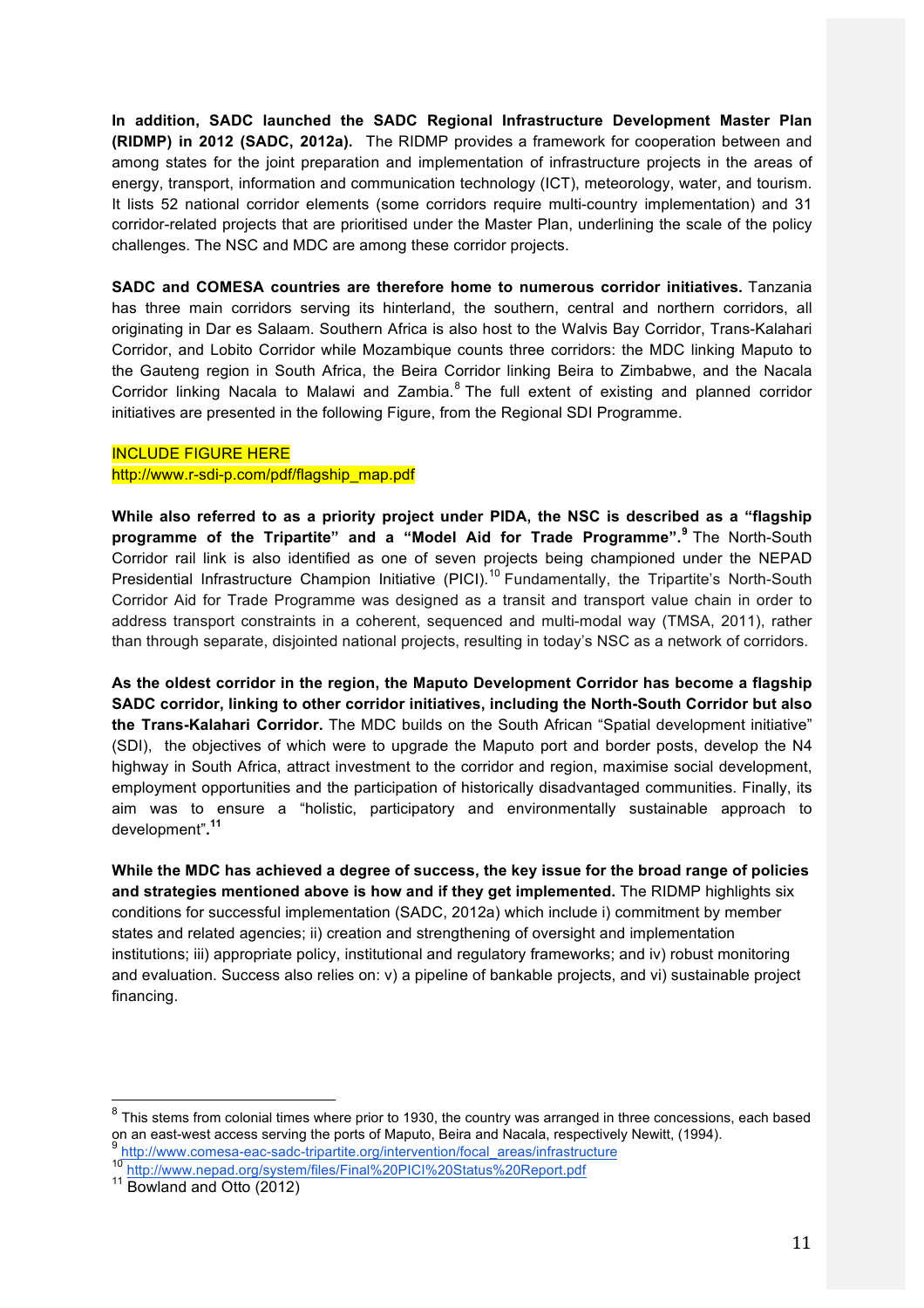**A key element of this study is to understand better** *how* **these conditions might be achieved given the different actors involved and their different interests within a particular country setting.** 

### 2.2 Country policy perspectives on regional integration and corridors

**Clearly, member states are at the centre of setting and implementing regional policies.** Within the overall regional policy context presented in the previous section, this study focuses on South Africa, Mozambique and Zambia.

**South Africa's policy stance on regional integration emanates from several government departments.** These include International Relations and Cooperation and especially Trade and Industry (the dti), and increasingly also from the President's Office. The DTI's Industrial Policy Action Plan (IPAP) 2013/14 defines South Africa's approach to regional integration as "developmental regional integration", which departs "from the narrow market integration approach, which focused primarily on the reduction and elimination of tariffs and neglected to address the most significant constraints to regional integration: underdeveloped productive capacity and inadequate infrastructure" and "the continuing prevalence of weak cross-border infrastructure". (IPAP: p. 58)

**South Africa's widely acclaimed National Development Plan. Vision 2030 (NDP) also addresses key policy challenges on regional integration and development, transport and trade facilitation.**  The National Planning Commission in the President's Office was responsible for compiling and debating the diagnostics and the final document. While the NDP chapter on regional integration and South Africa's role in Africa and the world attracted less attention than others during the public consultation, the overall vision document now enjoys broad support within government and the ruling ANC, as well as with non-state actors such as private sector bodies, civil society. Certain trade union organisations remain, however, hostile, while the document that the Commissioners encountered views of South Africa as a "regional bully" and also that "South African policy-makers tend to have a weak grasp of African geopolitics" (NDP: p. 239). In the chapter on *Positioning South Africa in the World,* the document states the strategic thrust as "promoting deeper regional integration in southern Africa", "greater trade integration" and "effective partnerships with the private sector and state-owned enterprises" (NDP: p. 241).

**Yet, the NDP does not shy away from the strategic trade-offs that South Africa will have to make while pursuing these objectives**: "it may be necessary, for instance, to cede certain national opportunities for regional benefit on the assumption that regional growth will benefit the South African economy. However, regional growth may benefit only some sectors of the domestic economy (such as financial and professional services) to the detriment of other sectors (especially labour-intensive lower-wage sectors like mining)." (NDP: p. 245). The National Planning Commission also supports efforts to better understand national development planning in the region and the contributions of various 'national development entities' in other countries in the region to inter-sectoral regional integration (Muller, 2012). The National Planning Commission engages in dialogue with these national planning entities to explore concrete demonstrations of regional cooperation and integration and to find mechanisms to systematize such functions through national planning entities (idem, p. 28).

**While South African policy documents present a relatively uniform vision of South Africa's role in the region, documents such as the NDP show increasing recognition of the sometimes negative perception of this.** Further, as is discussed below, the range of departments involved in regional integration also reflect different views and positions on how South Africa should play its role.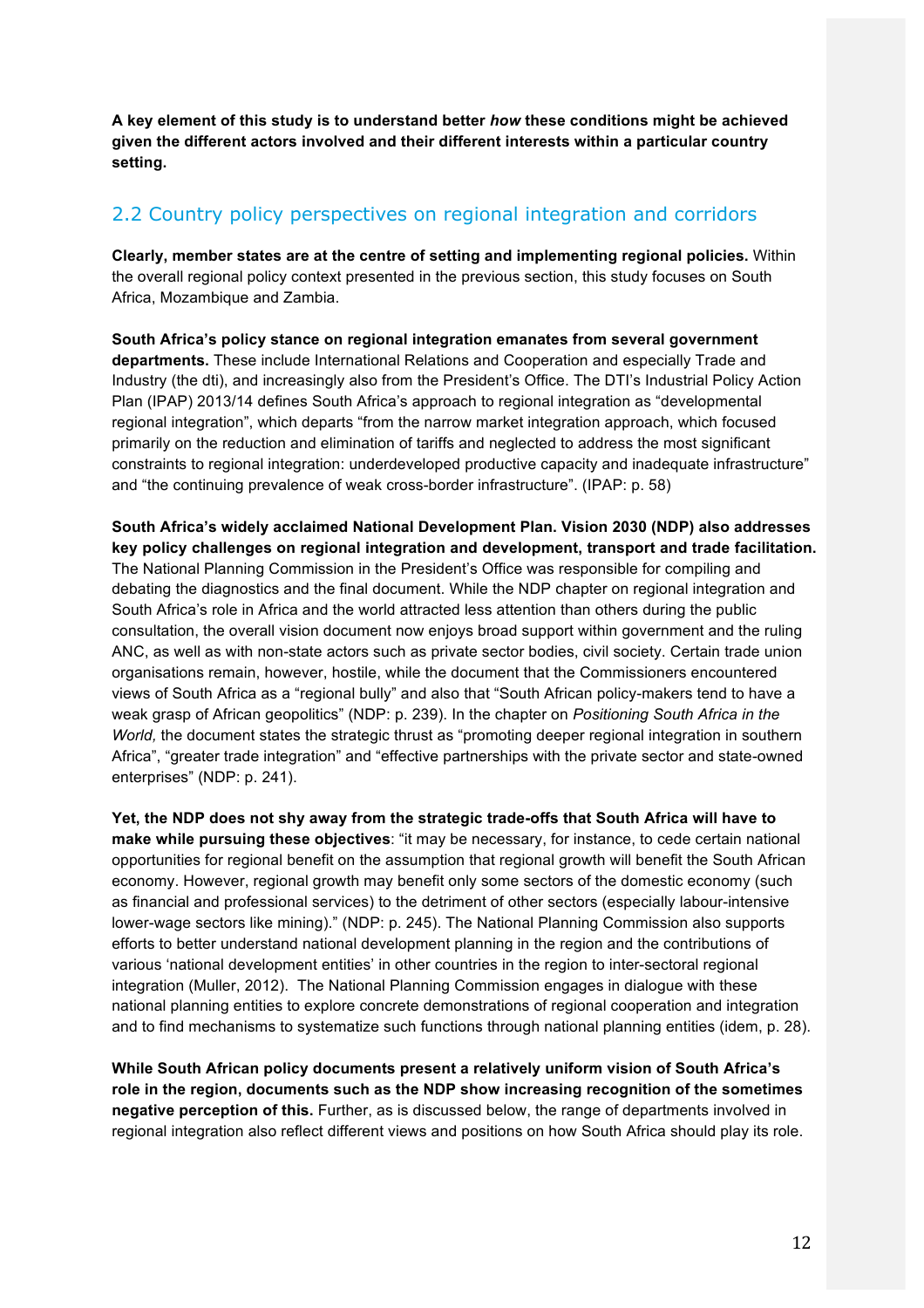**In Mozambique, the Poverty Reduction Strategy Paper (PRSP) 2011-2014 places regional transport connections high on its list of priorities through the Strategy for Integrated Development of the Transportation System (GoM, 2011).** This is designed to connect the whole of Mozambique by 2000km of rail, thousands of kilometers of roads and bridges in fourteen years time, with an important focus on linking interior areas of South Africa, Zimbabwe and Malawi to the sea. Although not prominent in the PRSP, the Nacala, Beira and Maputo Corridors are seen as key strategic instruments for economic development in the country.

**In Zambia the National Development Plan 2011-2015 recognises the importance of trade and regional integration in economic growth.** It therefore lays out its objectives that include the rehabilitation of road links "under various regional corridors, such as the North-South and Nacala Corridors [to] be implemented with the support of Cooperating Partners and in collaboration with neighbouring countries. This will be supplemented by major improvements of border posts, including those at Nakonde, Kasumbalesa and Kazungula." (Government of Zambia, 2011).

### 2.3 Reality check: the challenges on the ground

**While the policy architecture on regional integration and corridor development seems well established at country and regional level**, **the institutional and organisational mechanisms for implementation seem to be lacking.** As South Africa's National Planning Commission states: "African economic integration has stalled on implementation. Poor infrastructure, non-tariff barriers and inefficient border crossings raise costs and limit the scope for more trade. The decision by the African Union to promote regional economic blocs as the foundation for economic integration has not borne much fruit because capacity constraints and national interest have hampered progress. Lately, the Southern African Development Community (SADC) has started to lag behind the other regions with regard to greater economic integration." (Economy diagnostics:  $17$ )<sup>12</sup>

**SADC has also undertaken its own assessment of its Regional Indicative Strategic Development Plan 2005-2010 and lists a number of persistent challenges.** Key among these is that "though Member States have ratified regional and international binding documents, their domestication remains a challenge, which is resulting in a slowdown of the regional integration".**<sup>13</sup>**

**Symbolic of this is that there are fewer kilometers of roads in Africa today than there were 30 years ago (Raballand and Teravaninthorn, 2009).** As the same study states, **"**Some 70 percent of Africa's rural population lives more than 2 km from an all-season road. And the cost of transporting goods in Africa is the highest in the world. Not only have high transport costs raised the cost of doing business, impeding private investment, but they serve as an additional barrier to African countries' benefiting from the rapid growth in world trade. Especially for Africa's many landlocked countries, high transport costs mean that, even if they liberalize their trade regimes, they will remain effectively landlocked<sup>"14</sup>

**TMSA (2011) carried out a full analysis of road conditions on the North-South Corridor.** Outside South Africa they encountered 2,403 km of good roads, 5,156 km of roads in good or fair condition, but in need of upgrading or rehabilitation in the next two to five years, and 1,041 km of roads in need of immediate rehabilitation or upgrading. Border waiting times were extremely high, with TMSA (2011a) suggesting that the introduction of the Chirundu One Stop Border reduced waiting times at that border from four to five days to a few hours or a maximum of two days. Road transport from

 $^{12}$  NPC (2012), Economy diagnostics,<br> $^{13}$  SADC (2011), Desk Assessment of the RISDP 2005-2020, Gaborone

<sup>14</sup> Devarajan, S. foreward to: Raballand, G. and Teravaninthorn, S. (2009), *Transport Prices and Costs in Africa. A Review of the International Corridors,* World Bank: Washington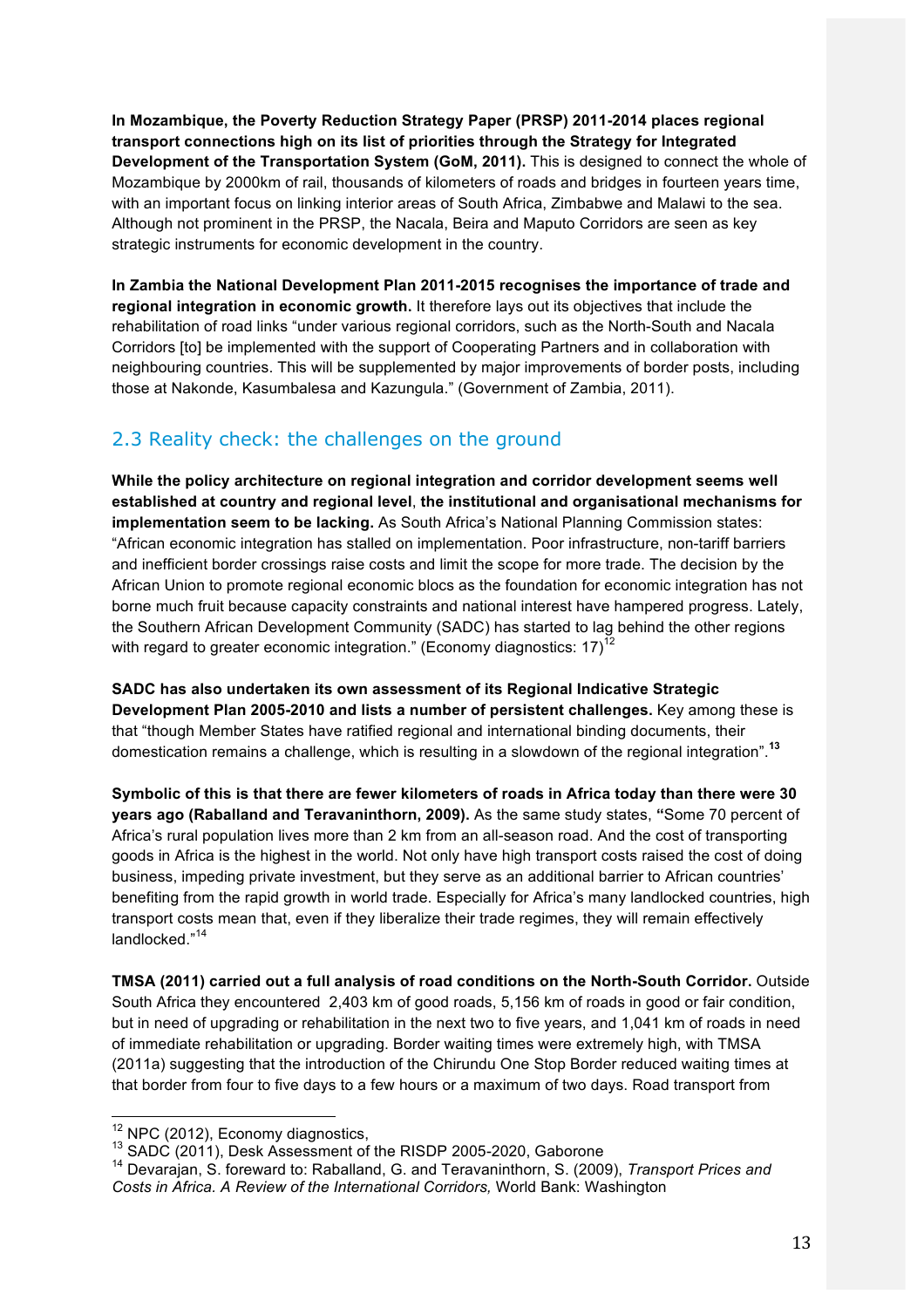Lusaka to Durban was estimated in 2011 to take more than 8 days, with more than 4 days spent at borders (Foster and Dominguez, 2011). Our own field work had truckers reporting a round trip of up to a month.

**Although faster than other regions in Africa, estimates for SADC suggest that the effective speed of road transport around the region is between 6 and 12 km per hour.** This is "not much faster than a horse and buggy", with delays costing \$300 per day for an eight axle truck (Ranganathan and Foster, 2011). Rail transport is even worse, with effective seed from Kolawesi in Northern Zambia to Durban taking up to 38 days, 29 of which are customs delays, meaning an effective speed of 4 km per hour. Illustrative data on trade constraints can also be seen in the table below providing cross-border trade figures. Even if only indicative, they highlight the scale of the problem being faced.

#### INSERT TABLE FROM GDOC FOLDER - AFDB BORDER CROSSING TABLE

**The combination of poor soft and hard infrastructure drive up the costs of transport in (southern) Africa, but more importantly, it also drives the prices upwards**. As a WB study on transport *costs* and transport *prices* ((Raballand and Teravaninthorn, 2009) has clearly demonstrated transport prices in Africa are much higher than those in other developing countries because of a host of informal payments and a less conducive regulatory environment that drive up prices. With such sectoral features, investing in new roads or in improved border crossings would probably bring down transport cost, but not automatically the price.

**Why, despite the overriding policy support to the objectives of regional economic integration in Africa, or for corridor development, is the reality check in terms of implementation so sobering?** The WB Chief Economist for the Africa Region put his finger on this missing link in the policy and regulatory arenas when he stated that "these reforms are deeply political". (Raballand and Teravaninthorn: p. xii).

**Given the political nature of the reforms needed to facilitate trade along corridors, the approach take in in this paper is to apply a political economy analytical framework to the two corridors in question.** This framework helps to outline interactions between structural, institutional and political actors and factors that drive regional processes such as development corridors.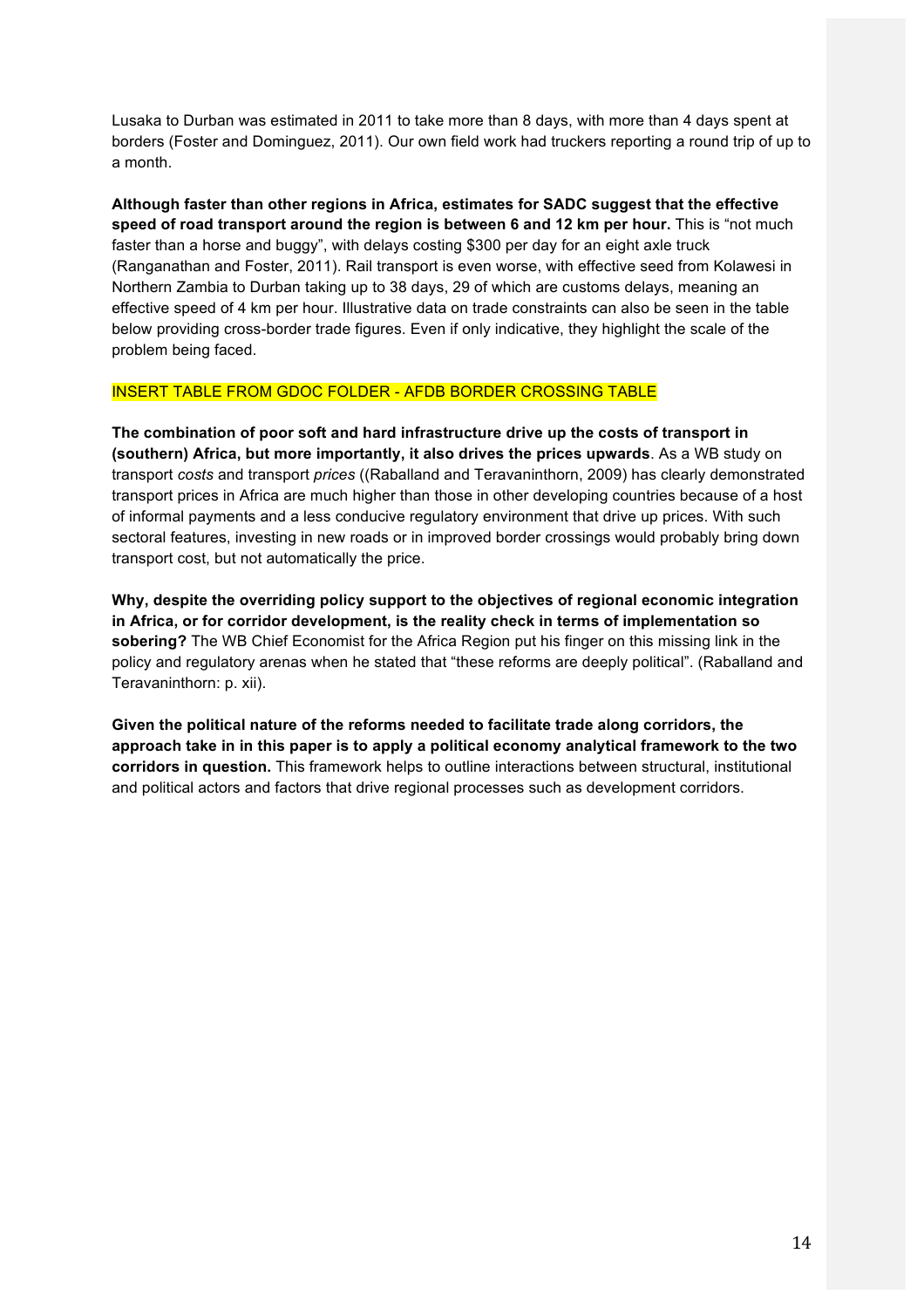# 3. Political economy actors and factors driving corridor development

# 3.1Applying a Political Economy Approach (PEA)

**It is important to begin with a clear definition of political economy analysis.** OECD/DAC defines political economy analysis as "concerned with the interaction of political and economic processes in a society: the distribution of power and wealth between different groups and individuals, and the processes that create, sustain and transform these relationships over time".<sup>15</sup>

**There is a growing body of political economy literature and related research programmes that can be drawn on and applied to regional corridors.** Numerous country and sector diagnostics use a political economy framework that distinguishes between three interacting dimensions: foundational or structural factors, that are impossible, hard or slow to change; formal and informal institutions that are more amenable to change over the medium term; and the day-to-day politics with its key stakeholders.<sup>16</sup>

- *Structures or foundational factors:* This first level of analysis deals with structural features such as natural resource endowments, geography (e.g. whether a country is landlocked, mountainous, or its type of ports), the broad structure of the economy, regional relations, the main sources of actual and potential government revenues, etc. The structure of the economy and the resource endowment, for example, may influence the nature of government revenues. Such revenues may be *earned* through taxation or *unearned*, such as those derived from mineral rents and aid. Different sources of revenue bring about different types of commitments and incentives for particular groups such as ruling elites. Other important features may include the history of state formation, the nature of colonisation and labour exploitation, exclusion of regions and population groups, which may cause social, ethnic and economic cleavages, etc.
- *Institutions* or "rules of the game", the second level of analysis, shape the behaviour of political and economic actors. All social groups have a complex set of rules of the game. These include two categories: formal rules (such as regulative mechanisms and rules that are usually codified in laws and monitored or enforced by third parties) and informal rules (norms/values which inform people about what is "appropriate" and cultural-cognitive mechanisms which help groups frame or inform and interpret their environment). In all countries, formal institutions (visible and codified) interact with informal *rules of the game* (much harder to "see" and understand for outsiders). These interactions shape the distribution of power, the nature of political competition, the functioning of markets, etc.
- Actors: Structural and institutional factors shape political processes and influence the behaviour and choices of key actors. In a stylised way, one can distinguish three groups of actors: the ruling political elite, state bureaucrats and sector actors, where this latter group includes civil society, different types of private sector actors and firms, farms and households. This third level of the analysis sharpens the focus on the nature and the credibility of policy commitments and how it is translated into action, or why it is not. It helps understand, for example why ruling elites may prioritise the provision of "club goods" rather than public or collective goods, or whether there is space for constructive engagement between the state bureaucracy and sector actors.

 

<sup>15</sup> Http://www.oecd.org/dac/governance/politicaleconomy

<sup>&</sup>lt;sup>16</sup> In particular some donors (UK, the Netherlands, Norway, the EC, the World Bank, Germany, etc.) have developed and used such political economy tools. See for example: Unsworth, S. and Evans, G. (2011), *Using Political Economy Analysis to improve EU Development Effectiveness. A DEVCO Concept Paper.* Brussels: EC.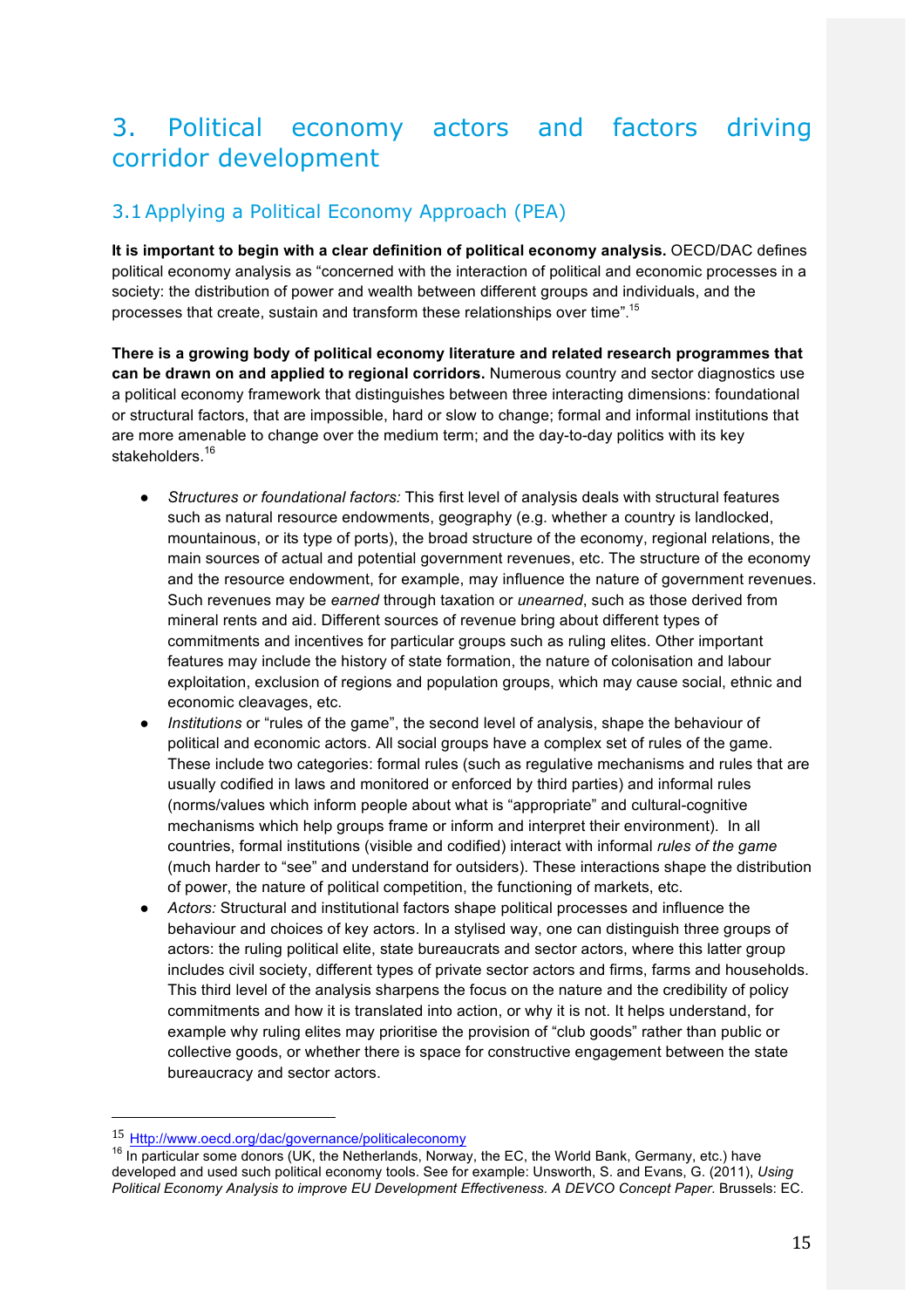# 3.2. History, geography and other foundational factors

**In applying the above analytical framework, it is important to understand the foundational or structural factors affecting regional integration in Southern Africa.** This relates to historical and geographical factors that are "hard to change" and that have a continuing influence on outcomes such as the corridors initiatives today. These can be looked at in terms of their influence on the regional institutions and from a country perspective.

#### **Foundational Factors: Regional Dynamics**

**A key foundational factor underlying the Maputo Corridor and regional dynamics more broadl relates to South African state formation and the role of the emerging mining industry at the end of the nineteenth century.** The second Boer War (1899-1902) between the Boer Republic and the British Empire was essentially fought over differences between a largely rural economy and white Afrikaner government on the one hand, and the insatiable hunger for cheap labour of the foreign class of mine owners. While the British won the war and cemented the Union of South Africa (1910), the Afrikaners managed to obtain political concessions in terms of exclusion of the black majority from the voters' roll.

**This had far-reaching repercussions in 1948 when the Afrikaner nationalists of the Nationalist Party won the absolute majority and imposed apartheid rule.** Drastic consequences were felt in labour and political market, but also with massive extra costs from the apartheid geography that have serious socio-economic costs until today. Subsequent white minority governments were able to tax resource wealth from the extractive sector and distribute these resource rents primarily for servicing a white minority, and increasingly for developing and maintaining a repressive machinery against growing black political mobilization and resistance. Part of the ruling elite's survival strategy was therefore to weaken its neighbours, to support and nurture state owned enterprises (some of which with economic and military strategic objectives), and impose an industrial policy that would shield it from the (threat of) economic sanctions and that would help finance its vision of "separate development". At the same time, South Africa's neighbours harboured and supported the ANC.

**With the independence of Zimbabwe in 1980, regional dynamics again began to change.** South Africa's neighbours transformed from a coalition of *Frontline States,* which supported the liberation struggle against apartheid in Pretoria, into the more comprehensive politico-economic partnership of the Southern African Development Coordination Conference (SADCC). Its objectives included reducing member state dependence on South Africa, implementing projects with national and regional impact, mobilising resources to boost collective self-reliance, and securing international understanding and support.<sup>17</sup> Perhaps significantly, Mozambique became responsible for coordinating support for the SADCC regional transport sector, which was considered to be vital in terms of building economic independence from South Africa and regional integration.

**Namibian independence and the prospects of democracy in South Africa brought about further changes to the regional institutional architecture.** The SADCC members launched the Southern African Development Community (SADC), which gained a legal and more formal status than its predecessor, with a view to moving from co-ordination of development projects to integrating the economies of member states. A democratic South Africa joined SADC in 1994.

**In parallel, COMESA began to take shape in 1978 with the proposal for a sub-regional Preferential Trade Area (PTA).** The PTA was finally established in Lusaka by treaty on December 21, 1981, ratified in 1982. The PTA treaty foresaw a gradual transition to a common market, that began in1993 with the signing of the COMESA Treaty. Among other things, the COMESA treaty aspires to

 <sup>17</sup> http://www.africa-union.org/root/au/recs/sadc.htm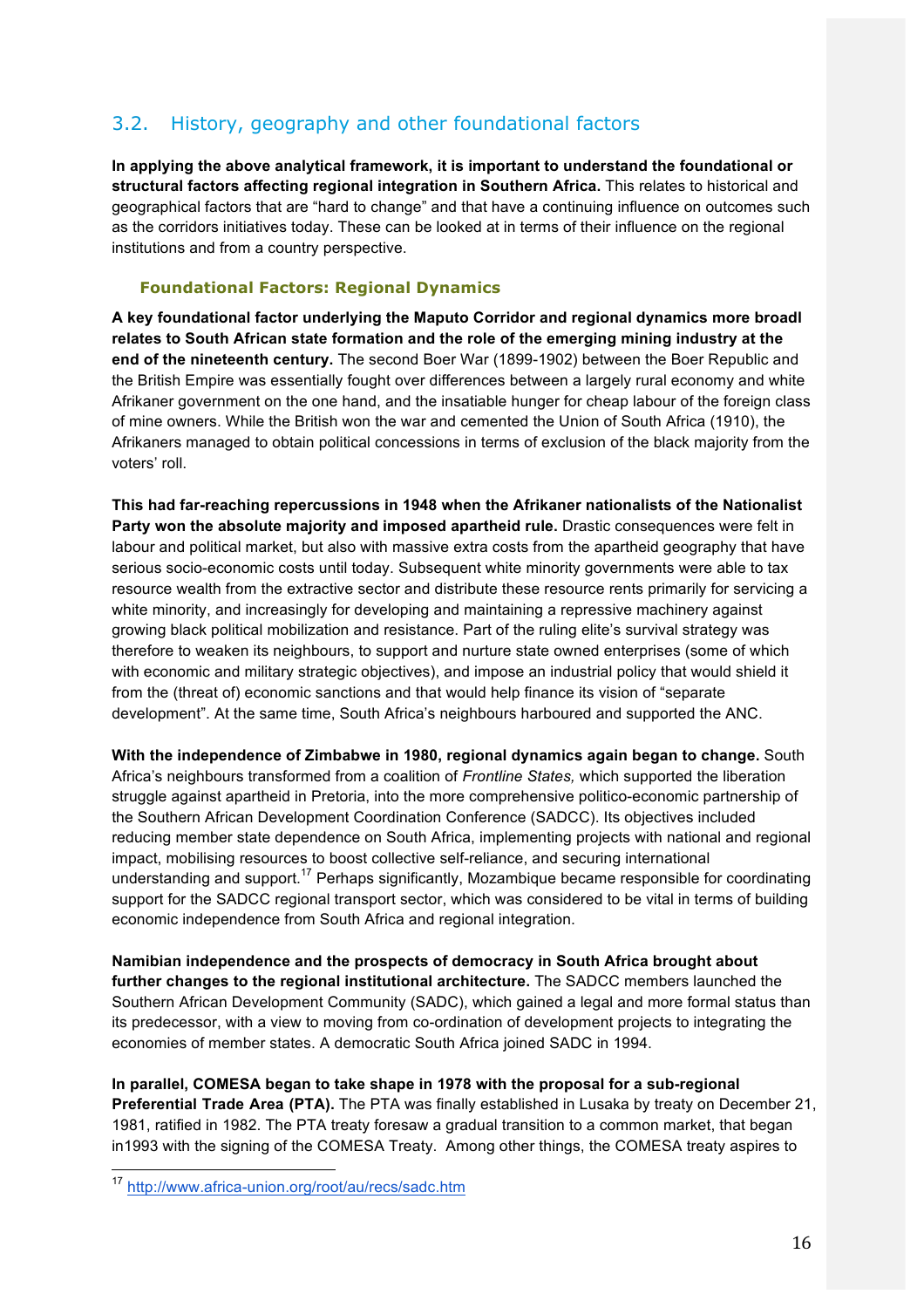"the completion of all inter-State missing links, especially the inter-state rail and road links, and the construction of local and domestic ones … to enhance the much needed intra-regional co-operation with neighbouring countries" as well as "establishment of common border posts", again including a range of frontline state members but stretching further afield to the Horn of Africa.<sup>18</sup> The seeds for the North-South Corridor were therefore already planted with that treaty and with infrastructure investments, particularly given the need for Zambia to find an outlet for its copper exports during the apartheid era. These efforts were spurred more recently by the Tripartite and Aid for Trade initiatives, both beginning in 2005.

**As such, post-apartheid relations are very much characterised by the challenges of this reorientation of neighbouring countries towards economically and politically powerful South Africa.** As Hentz (2005) states, "the last decade of apartheid was worst for post-independence Southern Africa, placing South Africa's neighbours in a position with little economic or negotiating power to wield". As such, "What role post-apartheid South Africa would play in the region was anxiously anticipated and debated within the region" not least by leading world powers, international institutions such as the IMF and World Bank, and, most important, within Southern Africa.

#### **Foundational Factors: the Maputo Development Corridor – South Africa and Mozambique**

**Within this broad context, the Maputo Development Corridor is essentially a historic transport link between South Africa and Mozambique.** Until 1930 Mozambican territory was arranged in three concessions, each based on an east-west axis serving the ports of Maputo, Beira and Nacala, respectively (Newitt, 1994). As a consequence, Mozambique is estimated to be responsible for 70% of SADC goods transit, with logistic corridors linking the deep water coastal ports with the four neighbouring landlocked countries (AfDB et al., 2012). The Maputo corridor concept therefore emerges around the railroad built in 1895, eight years after the first gold was struck in the Witwatersrand, from the then still independent Boer Republic of Transvaal to Lourenço Marques (now Maputo) in Mozambique.

**The MDC therefore came on the back of a tumultuous recent history in Mozambique.** After colonialism and the upheaval of independence in 1975, a socialist agenda was officially adopted in 1977 but was already being curbed by 1983, with economic liberalisation beginning as of 1987. This began a wave of IMF structural adjustment programmes and increasing aid flows, which increased further following the resumption of peace in 1992 and multiparty elections in 1994. The level of preindependence GDP (1973) was only reached again in 2001, nine years after the resumption of peace and after massive inflows of external aid (Arndt et al., 2000).

**Of all SADCC states, Mozambique paid the heaviest price for the country's support to independence in Zimbabwe and to the ANC.** The independence and civil wars brought the Johannesburg-Maputo connection to a standstill. It created on the other hand strong ties between the Mozambican leadership of Frelimo and from the ANC. FRELIMO has maintained a strong hold on political power since independence, with growing economic interests, and a weakening opposition in RENAMO.

**Seen from the Mozambican end, the end of the war in 1992 also marked the beginning of an increased interest in transport.** It was seen as a tool for reviving the economy, and coincided with a decade long privatisation process that was creating a new entrepreneurial class with close

 

<sup>18</sup> The COMESA Treaty was signed on November 5, 1993, in Kampala, Uganda, by 16 founding member states: Burundi, Comoros, Democratic Republic of Congo, Djibouti, Eritrea, Ethiopia, Kenya, Madagascar, Malawi, Mauritius, Rwanda, Sudan, Swaziland, Uganda, Zambia, and Zimbabwe. See also: http://www.comesa.int/attachments/article/28/COMESA\_Treaty.pdf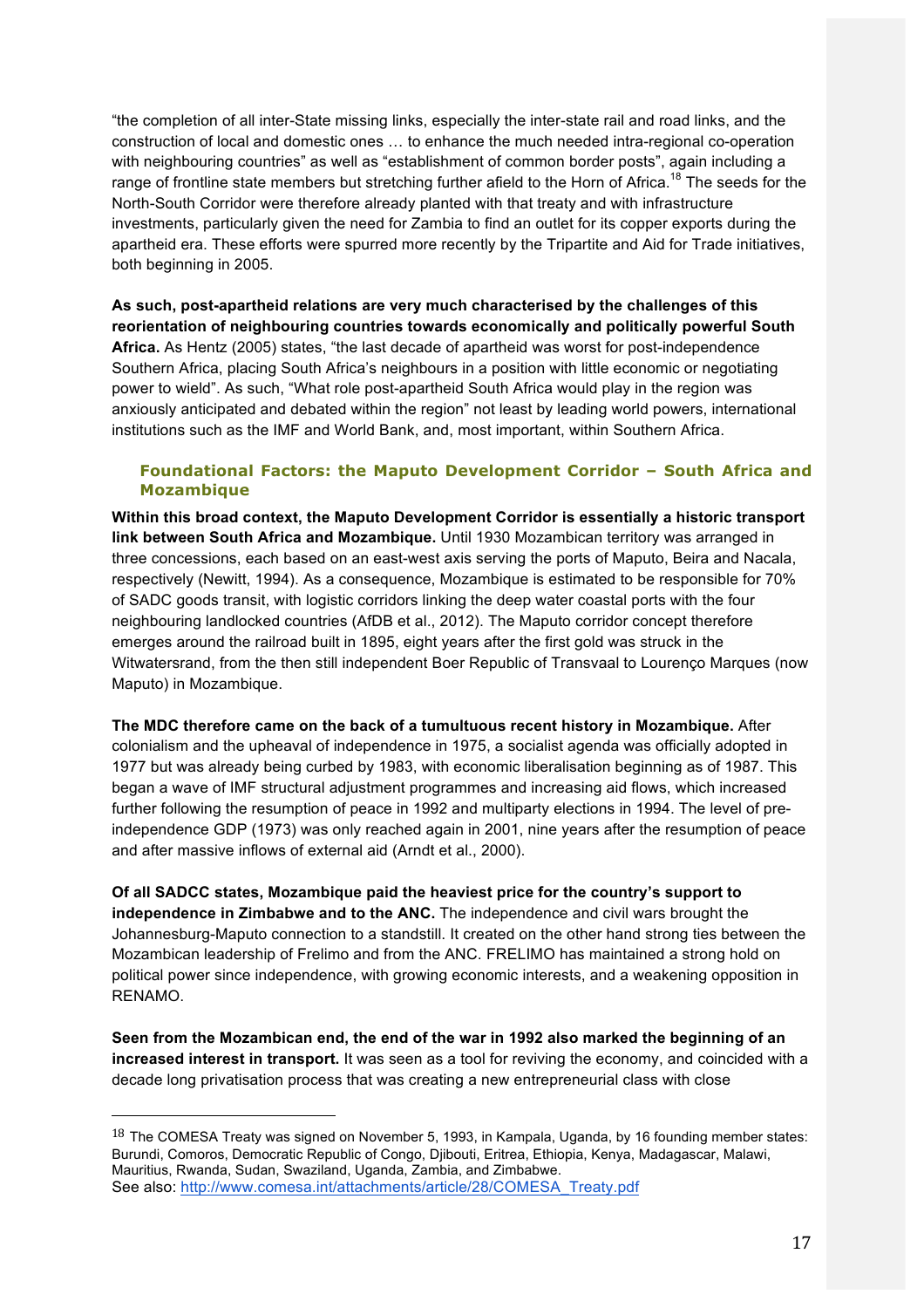connections to the ruling party. Already after independence (1974) there was immediate pressure within the ruling party, Frelimo, to prioritise investing in a north-south railway, President Machel opposed it because it was too expensive (interview L. de Brito). In the mid-1990s Mozambican business again exerted pressure for investments in a north-south connection. But constraints on public spending after two decades of war reduced the options, and "in the end transport policies were primarily geared towards reviving the east-west corridors from colonial times." (Sequeira 2011: p. 130)

**Soon after South Africa's democratic transition, the railway link between Johannesburg and Maputo was therefore prioritised for rehabilitation.** The deep-sea water port of Maputo lies 92 km from the South African border and for over a century served importers and exporters of the nearest South African provinces. South Africa's port of Durban is 1.5 times further away than Maputo for firms in northeastern South Africa. Due to pressures on the budget of both countries, the old infrastructural layout (road and rail tracks) was chosen despite the changes over the course of a century in the industrial and economic geography over the course of a century.

**South Africa's economic geography is also an important factor in determining its connections to neighbouring countries.** Some 34 percent of the country's gross value addition is situated 1.400 m above sea-level in Gauteng at a considerable distance from ports and export markets. 96 percent of South Africa's exports are conveyed by sea. The country's share of world GDP is about 0.7%, but it has 2.2% of world surface ton-kilometers<sup>19</sup>. In 2009, South Africa's logistics industry handled 1 530 million tons of freight over 363 billion ton-kilometers, at a total cost of R323 billion (an equivalent in 2008 of 14.7% of GDP - still a considerable logistical cost that constrains competitiveness). The domestic economy is also transport-intensive because of the apartheid geography that imposed physical separation of the majority of its citizens, i.e. blacks, from the major labour markets.

**Underlying current economic relations, Mozambique and South Africa have very different levels of income and development.** Despite high real GDP growth rates since 1992, Mozambique still ranks 185 out of 187 in the UN's Human Development Index with an average annual income per head of \$906, compared with South Africa's rank of 121 and an income per capita of \$9,594 $^{20}$ (UNDP, 2013). Even if Maputo and the surrounding area represents the most urbanised and wealthiest region in Mozambique, and neighbouring Mpumalanga province in South Africa has an income per capita approximately 80 percent of the South African national average (Schutte, 2005), the corridor nonetheless links two highly disparate economies with strong political links.

#### **Foundational Factors: the North South Corridor and Zambia**

**As with Mozambique and other countries in the region, Zambia suffered for many years due to its support for liberation movements in the region with negative effects on its economy and regional economic ties**. With independence in 1964 closely followed by the Unilateral Declaration of Independence in neighbouring Rhodesia, Zambia required to find new outlets to the sea for its copper exports. This led to construction of the TAZARA railway line, the TanZam Highway, and the TAZAMA crude oil pipeline linking Zambia to Dar-es-Salaam.<sup>21</sup> While this served to give Zambia the opening it needed, at the same time the TanZam highway was being built along the same lines with US and World Bank support (Monson, 2009). The Northern section of the NSC is based on these infrastructures.

 $19$  A surface ton-kilometer is a unit of measurement that captures the weight of goods transported over 1 km on land. (NPC, *Material conditions diagnostic:* p. 22) <sup>20</sup> Income figures are GNI per capita in PPP terms at constant 2005 international \$ prices (UNDP, 2013).

<sup>&</sup>lt;sup>21</sup> The TAZARA railway line linking the Zambian copper belt was built with financing and technical support from the Chinese government before being officially handed over to the Governments of the United Republic of Tanzania and the Republic of Zambia in July 1976.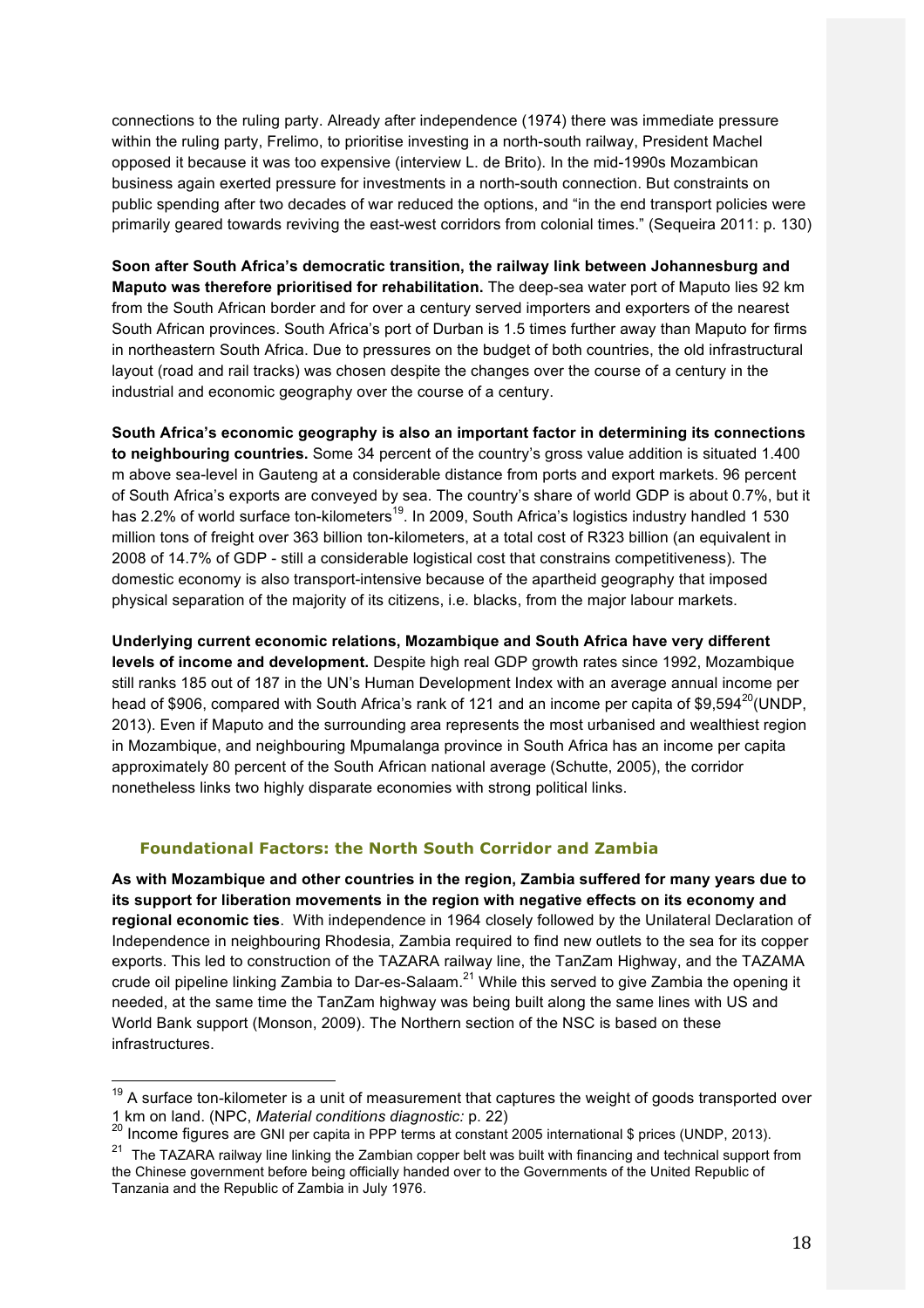**Based partly on these infrastructures, the North-South Corridor is an initiative of the Tripartite of SADC-COMESA-EAC linking Durban to Dar-es-Salaam including rail, energy infrastructures and borders.** Although discussed for many years at the COMESA level, the NSC gained increased momentum with the Aid for Trade initiative launched in 2005 at the WTO Ministerial meeting in Hong Kong, and was launched at a 2009 donor conference in Lusaka as a package of projects that together would form one connected corridor. As a landlocked country at the centre of the NSC and host to the original NSC donor conference, Zambia would appear to be a natural champion of regional integration and the NSC.

**Although Zambia's land-locked location has been a historical constraint, the country now finds itself serving the growing markets of the Democratic Republic of Congo and Angola, and member of two major trading blocs.** Further, as signatory to both the SADC and COMESA free trade areas Zambia can potentially market itself as a regional trade hub. In terms of industrial development, this position offers Zambian companies potential export markets but also places them at risk of competition from imports from Kenya and South Africa, countries that have "relatively deep industrial bases" (Edwards and Lawrence, 2012): Zambia exhibits a negative trade balance with SADC, importing machinery, cars and electronic equipment, while its trade balance with COMESA is slightly positive (although this depends largely on some key exports - like cereals, and on whether DRC exports its copper ores to smelters in Zambia).

**Although considered a lower-middle income country in World Bank rankings since 2011, Zambia still ranks 163 out of 187 countries in the UN's Human Development Index (UNDP, 2013)**. This is largely due to recent surges in copper prices and the country's reliance on copper for export earnings. Even ignoring any fall in growth due to the financial crisis, copper represented 75% of Zambia exports in 2011, down to 68.12% in 2012, mainly due to the growth of maize exports after the country experienced a significant production surplus in that year $^{22}$ . Although representing only two percent of employment, this reliance on the export of one commodity therefore also ties the economy to its trade routes for shipping exports out, potentially raising the importance of initiatives such as the NSC.

**Given these geographic and economic factors, the 8,599 km road network stretching from Tanzania down to the Port of Durban, makes logical sense for Zambia, as do improved rail networks and border crossings.** De facto, the NSC road is already the main road from which Zambia imports most of its goods from the South and exports to the North. At first sight, it also fits within the Zambian government's current "land linked" vision, and the broader trade negotiations in which it is institutionally embedded has the potential to solve Zambia's overlapping membership in SADC and COMESA - a feature that is perfectly rational given its trade flows, where both regional bodies are strategically important for the country.

**While Zambia is seen as a stable and democratic regime, it is also described as being highly centralised.** According to Di John (2010), "state resilience in Zambia has been the result of relatively stable and inclusive bargaining among contending elites, which reduced the possibility of substantial capital accumulation and political power outside of the formal political system". As such, rather than creating greater electoral competition and accountability, "greater pluralism following democratization complicated collective action and reduced, rather than enhanced, the ability of organisations to disable arbitrary and harmful government discretion" (Pitcher, 2012). This is also an important factor in understanding the motivation of the current government to focus on local roads, for example.

<sup>&</sup>lt;sup>22</sup> Data from ITC trademap, based on COMTRADE data: http://www.trademap.org/.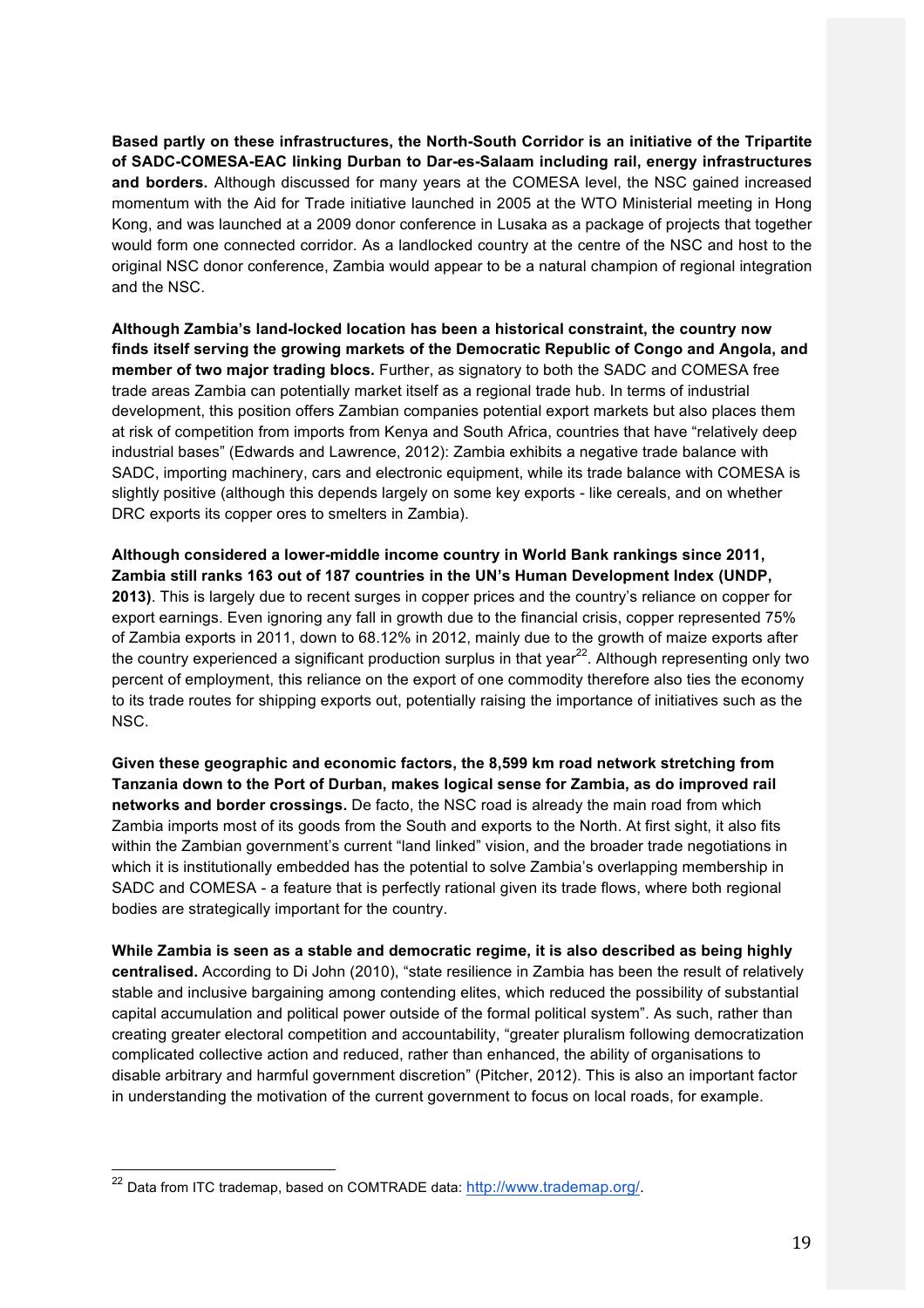**These structural features may help shape the institutions and may influence the behaviour of key actors in terms of commitment and actions on corridor development.** 

# 3.2. Economic and political actors and factors – incentives and obstacles

**Different actors seek different objectives through different forms of regional integration, while these interests then influence how policies are implemented.** Hentz (2005) distinguishes between four objectives of regional integration that may be helpful in reflecting in more nuanced ways about the outcomes of integration processes**.** Three of the four categories broadly reflect three different visions on South Africa's regional role: market cooperation, developmental cooperation and ad hoc cooperation. A fourth category is the compromise that emerged in South Africa, according to Hentz, i.e. functional integration. [JV: to be completed Hentz p 23 and following] Each of the four visions has at some point been held by different actors within South Africa.

**This section is structured according to the various categories of actors and the roles they play in relation to the MDC and the NSC.** Key questions are:

- Who are and what drives key national public/state actors around the two corridors?
- Who are and what drives the key private sector key stakeholders?
- When and how do public and private sector actors become partners?
- What are the roles of statutory regional bodies?
- What are the roles of external partners such as donors?

#### *Who are, and what drives the key public/state actors at the national level?*

*State actors and the Maputo Development Corridor*

**Political leaders in post-war Mozambique and in post-apartheid South Africa were keen to rehabilitate the transport links between Maputo and South Africa's economic powerhouse of the Witwatersrand in the Province of Gauteng.** Early in the process in 1995, the newly elected President Mandela and President Chissano signed a Memorandum of Understanding of the *Maputo Development Corridor.* This was a clear indication of South Africa's recognition of past suffering by its northern neighbour as a result of its support in the struggle against white minority dominance of its southern neighbour. Other formal mechanisms were put in place to cement continued bilateral high level cooperation and key projects related to the MDC. The MDC was packaged as a Spatial Development Initiative (SDI).

**The centre of gravity in South Africa lay initially with the Department of Transport, with Cabinet and with the Department of Trade and Industry (DTI).** Paul Jourdan, former Deputy Director of DTI was South Africa's point man for the SDIs, and provided the "official view" on SDIs (Jourdan, 1998). The SDI programme was "conceived by the Cabinet in 1995 as an attempt to improve the functioning of government in targeted regions of the country, particularly in those areas where the greatest potential for growth exists." In this definition, SDIs are "targeted interventions by central government for helping unlock economic potential and facilitate new investment and job creation in a localised area or region." (idem, p. 717) Its two main instruments include removing bottlenecks to investments and identification of strategic investment opportunities in the SDI areas and take the form of "anchor projects".

**In order to help deliver on infrastructure development and attract private sources of funding, the South African government had also endorsed the concept of public-private partnerships.** The MDC was the first SDI to put this theory in practice. The initial drivers in 1995 for the MDC initiative from the South African and Mozambican sides were the two Departments of Transport. In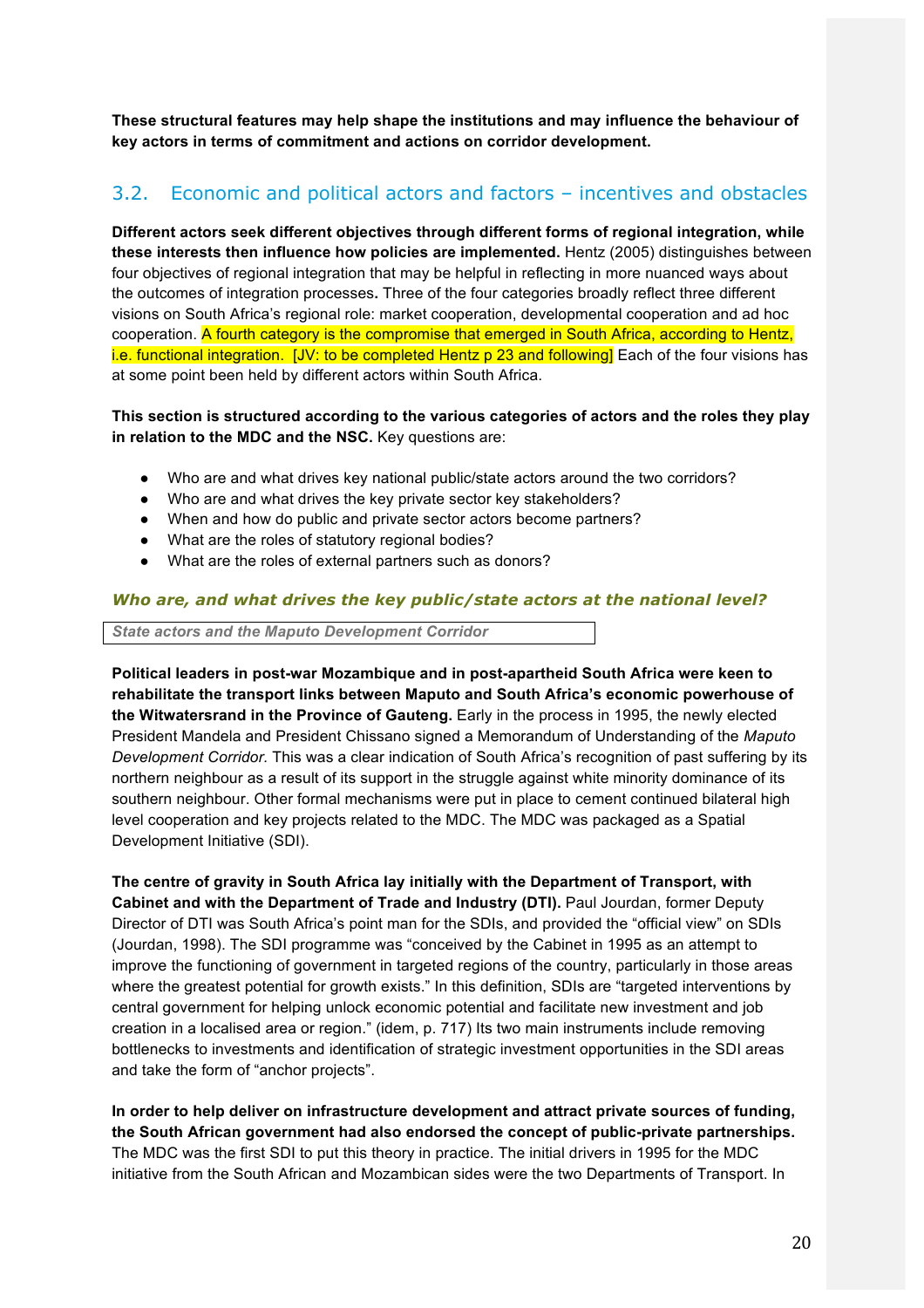South Africa, the ownership shifted towards DTI, which brought together senior government and parastatal officials (Development Bank of Southern Africa, the Industrial Development Cooperation, Mintek and others) to develop strategies and fast-track project implementation. A newly created Cabinet Investment Cluster convened all the departments that impact on the investment environment. This way, the SDIs pioneered and facilitated interdepartmental cooperation. SDIs also proved to be a testing ground for intergovernmental cooperation within South Africa as the various SDIs also involved local level and provincial authorities (by 2000 there were 11 SDIs, one of which involved cross-border cooperation and combined this with cooperation with the province of Mpumalanga bordering Swaziland and Mozambique).

**The MDC initially comprised of five key initial infrastructure projects or anchor projects that were jointly identified by South Africa and Mozambique.** These included i) the toll road from Witbank to Maputo, ii) the upgrading of the railway line from Ressano Garcia to Maputo (with the interface at the port), iii) the upgrading of the port, iv) the dredging of the harbour and v) the upgrading of the telecommunications network between South Africa and Mozambique. In addition, key private sector investments included Mozal Aluminium smelter, the iron and steel plant in Maputo, Foskor expansion projects and Sasol projects in the petrochemical sector.

I**n South Africa, some key public sector actors were keen to see the MDC move beyond its infrastructural dimensions into the realm of the developmental objectives and of poverty reduction.** As of 1997 the official narrative around the MDC emphasized development objectives more explicitly. Although there had been general references to participatory community-based development projects and to gender issues, according to Roodt (2007), Hentz (2005) and Soderbaum (2001) such aspects had never been an institutional or a structural feature of the MDC process.

**In 1997 South Africa and Mozambique established the Maputo Corridor Company (MCC) as a facilitating entity for developmental purposes.** The establishment of the MCC with public and private sectors meant that the "MDC for the first time articulated a specific commitment to integrated development, participation and disadvantaged communities". Next to the stated objectives of infrastructure development and private investment, the MCC's CEO David Arkwright also promoted the development of institutions to ensure sustainability, which included community participation. However, this vehicle was dissolved only three years into existence, to be substituted to some extent by the Maputo Corridor Logistics Initiatives (MCLI) a business association for corridor companies.

**From the perspective of the Mozambican government, the MDC was as an important signal of stability and the viability of carrying out major foreign investments.** In particular, investments in the Beluluane Industrial Park and Mozal aluminium smelter at the Mozambican side of the border have contributed to Mozambican export earnings and boosted the image of the country as a place for investors. Unlike its South African counterpart, the Mozambican Ministry of Trade and Communication had a narrower focus and interest and appreciated MDC largely in terms of its capacity to generate investments. At the time of the creation of the MCC, the same Minister of Trade and Communication expressed that "it will be important for the private sector to feel that the MCC is their thing.. right now we need the visibility and leadership of a corridor company" (Carlson 1997: p. 59, quoted in Roodt).

**As part of investments to improve the corridor, further infrastructure development had to be undertaken in the Mozambican port of Maputo.** To reverse the derelict state of port infrastructure, the Mozambican government had to attract capital. It could only obtain concessional lending from the World Bank if it accepted the condition of privatizing the port services. Unlike Durban, where strong dockworker unions were able to push back the plans for retrenchments and privatisation, Maputo had no tradition of unionised dockworkers' mobilization. The containerisation at the Maputo port further altered the composition of the labour force in that new capital-intensive investments required a flexible and small labour force.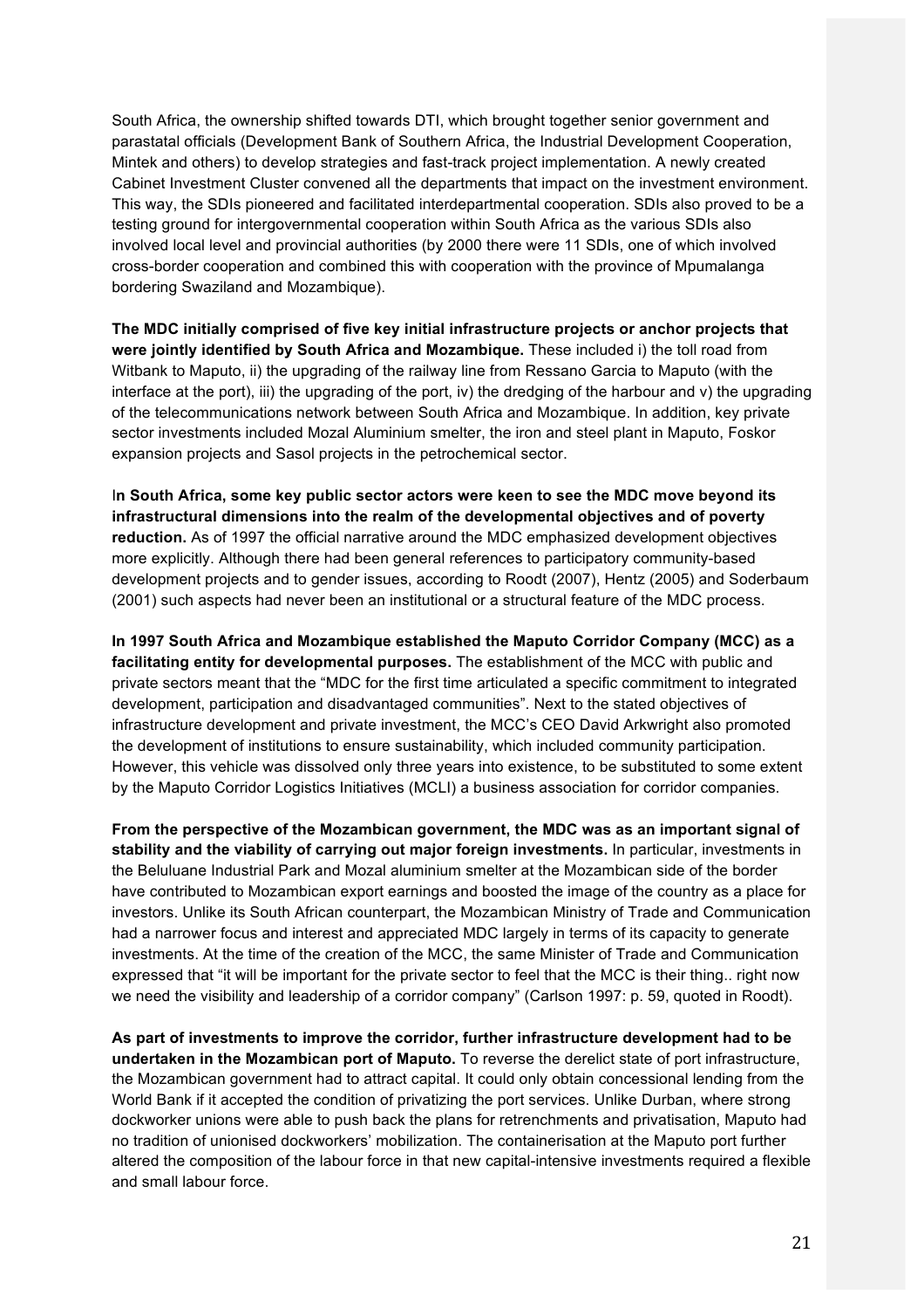#### **Box 2: An ever more important regional player: the Development Bank of Southern Africa**

The Development Bank of Southern Africa underwent restructuring after an organisational review that reaffirmed "sustained support for infrastructure development and regional integration" within SADC and the wider continent. (DBSA, 2013: p. 7) During the financial year (April 2012-March 2013), DBSA invested Rand 1.5 billion (\*\*) in projects and partnerships across southern and central Africa. The annual report states unambiguously that South Africa's own developmental ambitions and sustainable growth path may continue to be impeded by "institutional weaknesses and inadequate planning capabilities, alongside regulatory barriers, limited sovereign fiscal space and thin capital markets in many African countries." (DBSA, 2013: p. 8)

The annual report states that the DBSA strategy on regional integration and cooperation is aligned with South Africa's National Development Plan, the Presidential Infrastructure Coordination Commission as well as with priorities set by regional institutions such as the New Partnership for Economic Development. DBSA provided financial and non-financial support to the MDC. Together with the Industrial Development Corporation DBSA was a key actor in that their participation ensured other external actors to come on board as the credit risk rating for his undertaking between Mozambique and South Africa may have been too high without their support (interview DBSA, 12 April 2013). At the two sides of the borders there were different realities in terms of local private actors benefiting from – or seeing opportunities in – the MDC process. It was recognized that these spill overs may have been limited, but "there is only so much the public sector can do" (idem). The provincial government of Mpumalanga saw opportunities to engage, and did do so. The involvement of the WB in Mozambique furthermore strengthened investor confidence, and may have proven a critical support for attracting investors. DBSA also committed to the development of the NSC, which has resulted in the roads sector constituting 31% of the DBSA portfolio (idem p. 30).

One particular area of concern relates to project preparation. Interviewees at the DBSA and at the dti (interview Lerato Mataboge, March 2013) stressed the difficulties in overcoming mistrust or the sensitivities and the complexities involved in assessing the economic, financial and political potential or viability of soft and hard infrastructure projects in an environment marked with such differences in size, capacity, etc.

**Also the port of Durban experienced pressures for privatization as it was expected to increase productivity and reduce costs.** Yet there were also counter pressures. The container terminals were kept under public management as this component represented the most profitable branch of Transnet, the State Owned Enterprise that owns both rail and ports, and dominates the transport business (see also box 3). Revenue from port activities in South Africa was "locked into a complex cross-subsidisation scheme to support costly railway operations and a large pension scheme for its workers, which was inherited from the apartheid days." (Sequeira 2011: p. 144). Moreover, privitisation would also threaten the ANC's powerbase in Kwazulu-Natal (President Zuma has his powerbase in Kwazulu-Natal).

#### **Box 3: Parastatals and transport corridors**

State-owned Transnet (formerly Spoornet) dominates the logistics environment in South Africa and owns and operates a network of rail freight, port and pipeline assets. For a long time, the railcomponent of the MDC was less advanced than other corridor components. This situation has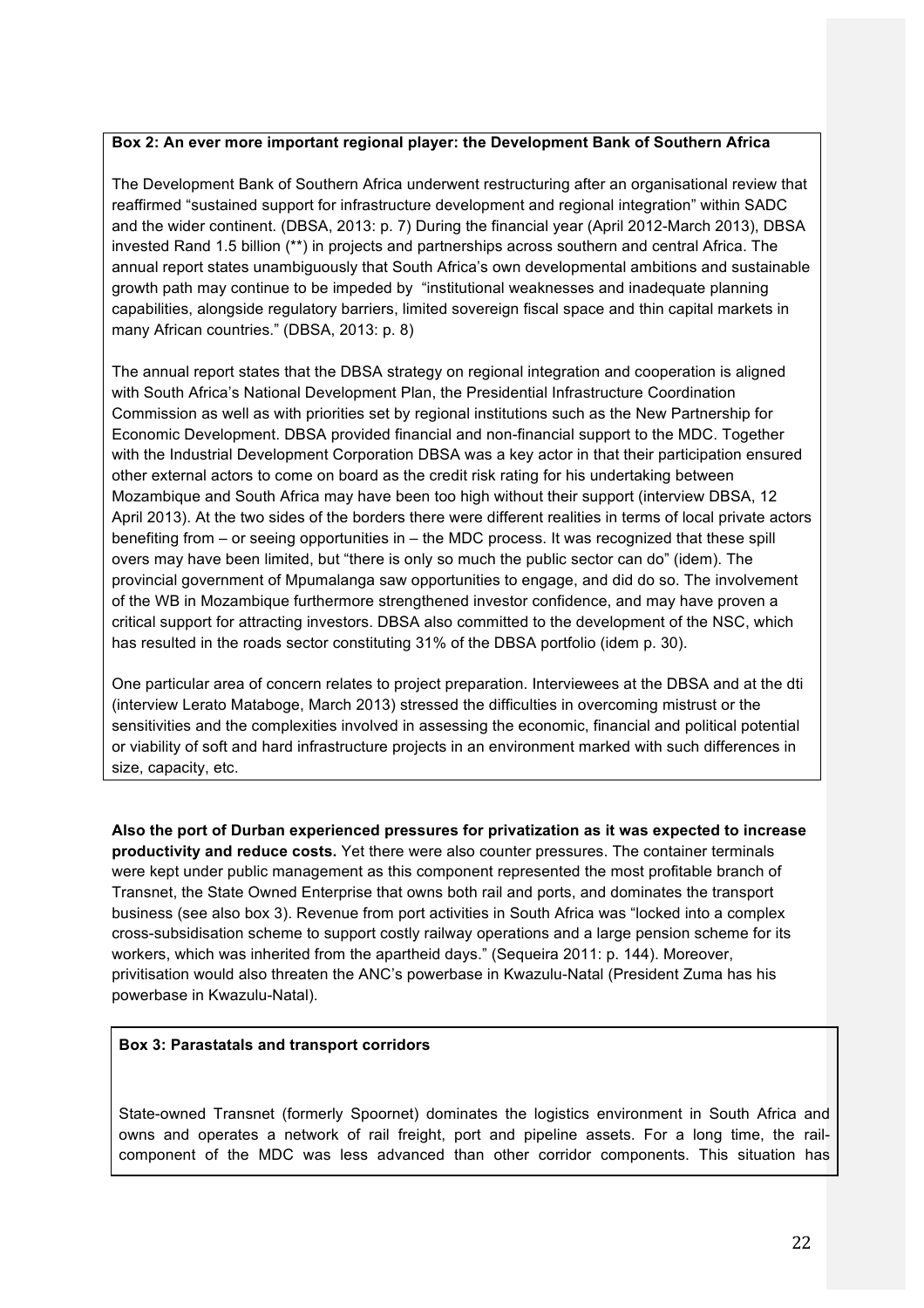improved. Negotiations on the rail-link between Mozambique and South Africa started as early as 1995, yet it it was only in 2007 that an agreement was reached to have joint management by Transnet and the Mozambican parastatal CFM (Mozambique Ports and Railways). Donors helped fund a \$25m infrastructure rehabilitation project in 2008. Nonetheless general complaints in interviews relate to the capacity of CFM due to a lack of locomotives and rolling stock. The silo company in Maputo, for example, suffers regular delays while waiting for trains to be assembled to empty silos of their stock for onwards transport.

A key factor in understanding rail traffic along the MDC is the pricing, and the role that the Maputo port plays vis-à-vis Durban. While some interviewees cite the increasing congestion in Durban that benefits Maputo port, rail pricing in South Africa reportedly reduces the competitiveness of using the Maputo corridor. This partly relates to the common ownership of South African rail and ports. But as with road transport, rail prices are also affected by the imbalance in trade between South Africa and Mozambique. Corridor traffic tonnage is dominated by coal and magnetite (an iron ore) transported by rail from South Africa to third markets through Maputo port. Nonetheless, rail traffic is considerably less than could be expected, as evidenced by the extremely high level of road usage for coal transportation from South Africa to the Maputo coal terminal, reflecting a preference for road transport even for such a product ostensibly suited to rail.

However, within government and in the Presidency there were also voices in support of reforms. The dti for example pointed to the "high port charges for the export of value-added goods, compounded by serious inefficiencies in rail and port freight logistics" (IPAP 2012: p. 19). And the National Planning Commission in the President's Office cited a negative report by the Port Regulator stating that South African ports perform poorly, operating at levels below comparative operations at costs that are significantly higher than the global average. This poor performance is largely due to "the absence of competition in terminal operations and Transnet's business model, which uses surplus generated by ports to fund investments elsewhere. The trade-offs obscured within the Transnet group must be addressed if port prices are to be competitive." (NPC 2012: p. 187).

This preference for roads relates to more basic problems in the integration of South African and Mozambican rail. While the South African side is electrified, the Mozambican side is not. As such, delays are incurred while Mozambican diesel engines are attached to incoming trains, while trains on the South African side are often too large for Mozambican locomotives to haul, at times leading to major delays for the wagons left behind. This is at least partly responsible for train turnaround times, which according to some reports can be of 20 to 40 days. This compares with 2 days for the South African coal-line, and 17 days for Tanzanian rail. In addition, the lack of electricity on the Mozambican line means there are no refrigerated wagons so that perishables destined for the port must travel by road.

A recent Memorandum of Understanding between South Africa's Transnet National Ports Authority (TNPA) and Mozambique's Maputo Port Development Company (MPDC) offers opportunities for collaboration on matters of common interest in areas of infrastructure development, engineering, training and marine services**.** As the accompanying press release stated, "Contrary to popular belief TNPA and the MPDC are not competitors and the agreement will open up opportunities for a closer working relationship and sharing of knowledge".<sup>23</sup>

 <sup>23</sup> http://www.mcli.co.za/mcli-web/news/2013/2013-1262/Newsflash1262.htm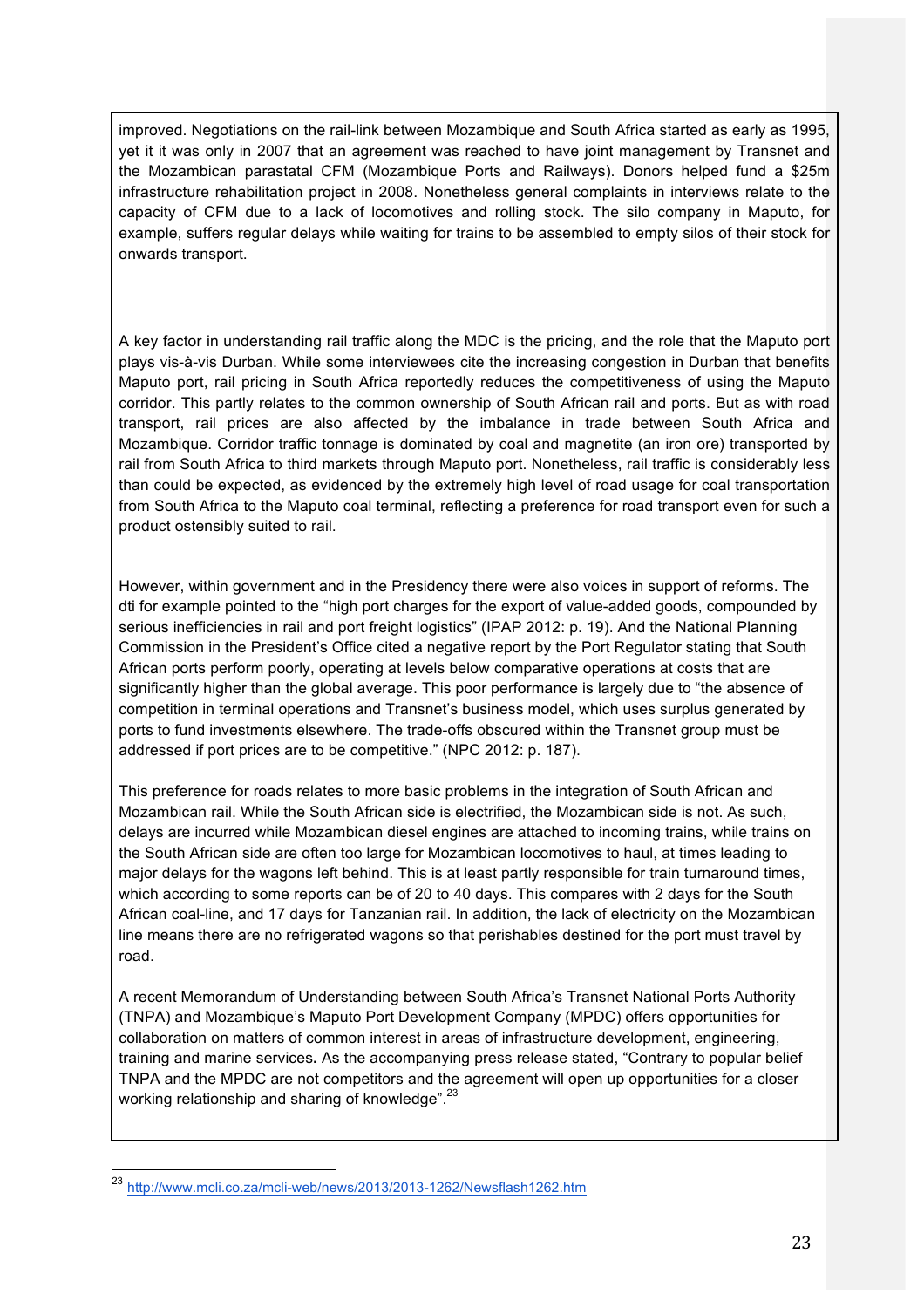Based on Byiers and Rampa, 2013.

**Cross-border cooperation also reflects the potential and limitations of inter-agency cooperation and coordination between and within countries.** The Lebombo-Ressano Garcia border along the Maputo Corridor is broadly considered a success with major reductions in transit times from South Africa to Mozambique since its launch. This has partly to do with the vast improvement in road quality, and the concession of the Maputo Port to a private consortium, but also to investments to improve border-processing times for freight traffic through separating freight and passenger channels, extended border opening times and the recent introduction of an electronic single-window.

#### XXXX

**But improving border flows relies a lot on improving inter-agency cooperation.** While plans for a one-stop border between Mozambique and South Africa have been on the drawing board for a number of years and have yet to be realised, delays have reportedly related to the complexity of working with so many different government departments. These include, inter alia, Customs (South African Revenue Services on the South African side, Alfandegas on the Mozambican one), Home Affairs, the Police, Defense Force & Intelligence Agencies, Agriculture, Trade and Transport.<sup>24</sup> This lack of coordination was confirmed during our interviews, with particular reference to the absence of a bilateral custom-to-custom agreement. Nonetheless, recent newspaper articles suggest that a new concession will both lead to a one-stop border post and single-electronic window (MCLI, 2013)<sup>25</sup>, the combination of which should help ease cross-border traffic<sup>26</sup>.

**Additional challenges remain in promoting further integration along the Maputo corridor and broadening its benefits.** According to Soderbaum and Taylor (2008), "development [was] believed to arise more or less automatically as a result of the implementation of some major investment projects, mainly in infrastructure, aluminium smelters, iron and steel projects and so on", with very few concrete measures taken to ensure people-centred development. Indeed, the employment impact of the Mozal smelter and its contribution to Mozambican government finances have been relatively limited for such a large investment (e.g. Castel-Branco and Goldin, 2003), leading to criticisms that Mozal has done little for improving broader employment opportunities and economic development in Mozambique.

**The principle benefits from the MDC in Mozambique are perceived to have flown to consumers more than to producers through lower costs of South African imports.** With improved functioning of the corridor and declining tariff rates on South African imports, southern Mozambican consumers have benefited from access to more and more varied produce, and increasing investment by retailers. But the impact on production is more ambiguous and anecdotal evidence suggests it has been negative. Paul Jourdan also alludes to this when he highlights the need for "high-rent resource infrastructure" to be open to other, lower rent resource use such as agriculture, forestry and tourism, since these sub-sectors do not generate sufficient returns to finance the corridor infrastructure (Jourdan, 2012; interview Jourdan 2013).

 <sup>24</sup> MCLI 2012: http://www.mcli.co.za/mcli-web/mdc/border.htm

<sup>25</sup> MCLI, 2013, http://www.mcli.co.za/mcli-web/news/2013/2013-1269/Newsflash1269.htm

<sup>26</sup> Interestingly, the fifteen year concession has been given to a consortium including the Zambia Border Company with experience from operating Zambian borders but from whom concessions were recently removed, discussed below.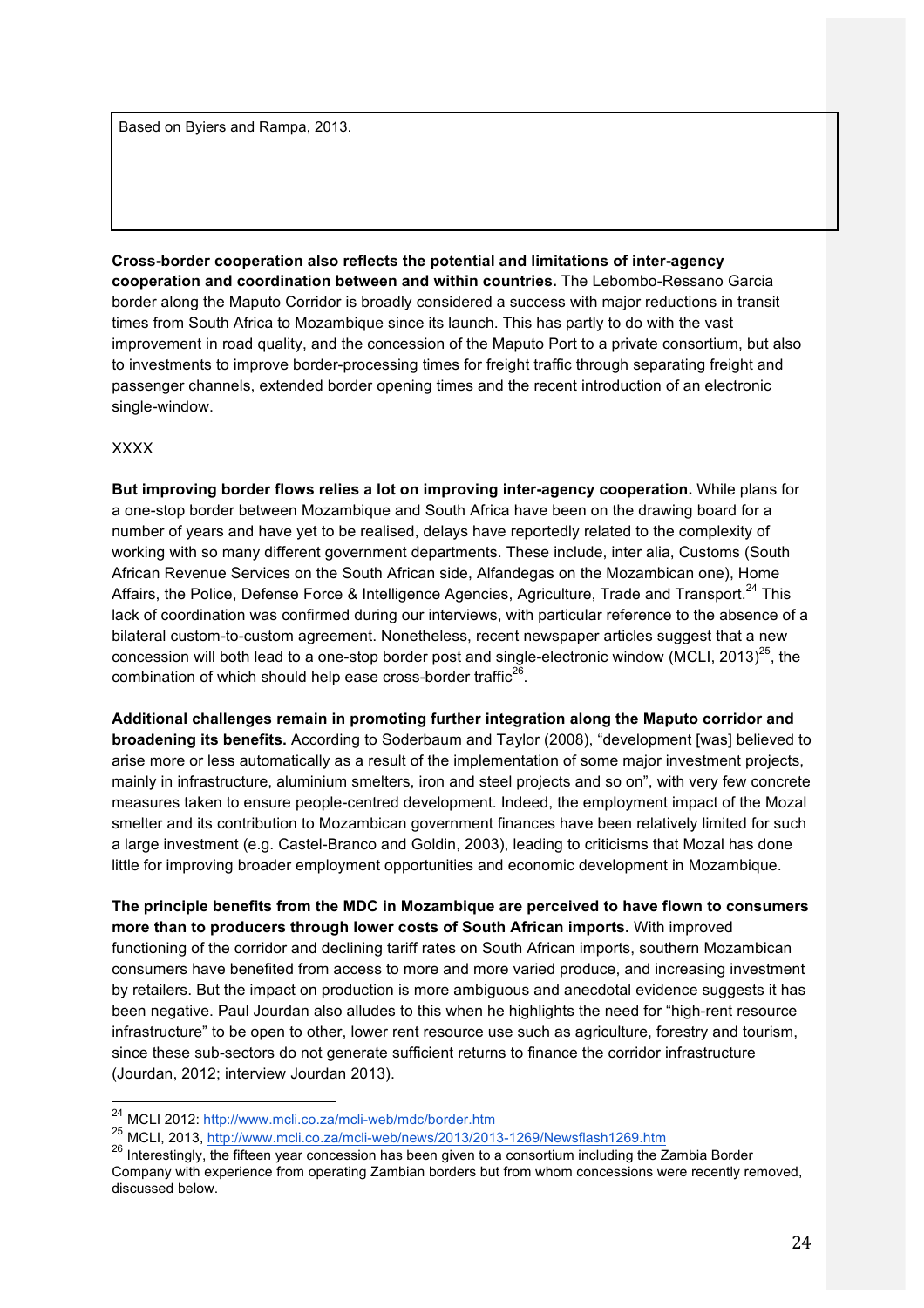**Although the main emphasis of the MDC has been on infrastructure development, there have also been efforts to integrate it with provincial and local development planning initiatives.** In 1996, the Department of Transport assisted the Province of Mpumalanga with setting up a technical unit. The Limpopo Province became involved through a Joint Technical Committee that allowed national departments to inform provinces about ongoing projects and progress. While still in existence, the MCC also gave "additional impetus to involving local government and disadvantaged communities" (Roodt 2007: p. 10). One of the key provincial champions of the MDC, the Premier of Mpumalanga M. Phosa, had been an ANC exile in Mozambique and was invaluable in overcoming the lack of formal institutions for cross-border cooperation with strong informal ties of trust. However, due to ANC infighting in the province, he was replaced as premier, with a subsequent loss of integration momentum and provincial push. A complicating factor has been that the Province of Mpumalanga deals across borders with Swaziland and Mozambique without sufficient mandate or capacity to do so.

**In 2008, renewed efforts were made to accelerate the developmental aspect of the MDC through the Maputo Development Corridor Flagship**. This joint initiative between the Maputo Council and Mpumalanga Province again aims to maximise investment in the corridor as well as social development, employment opportunities and the increased participation of historically disadvantaged communities. Further, the MDC serves as a tool for agricultural promotion in the Mozambican government's agricultural policy (PEDSA). A key aim presented in this agricultural policy is to support the development of value chains and farmer participation in commercial markets for basic agriculture products along six corridors and their related products, with the Maputo Corridor to focus on rice, horticultures, chicken and cattle.

**Local economic development along the corridor may therefore begin to receive renewed attention although how those living along the corridor can benefit more from investment and employment remains a major question.** Producers and traders need to achieve higher standards to access the South African market, whether in the form of transport regulations and requirements or Sanitary and Phytosanitary (SPS) regulations on agricultural produce, suggesting that greater development along the corridors will require more targeted government and other support at building capacity to meet those standards.

#### *State actors and the North South Corridor in Zambia*

**Looking at the NSC from a Zambian perspective immediately underlines some contrasts with the MDC**. To begin with, the number of actors involved in the NSC is larger given the wider number of countries involved in the overall project. Priorities are also harder to identify among a considerably larger number of sub-projects, while the benefits of investments are potentially also harder to capture by any given country, particularly where infrastructures are used for transit.

**Further, while 'fortuitous' timing may have played a role in the success of the Maputo Development Corridor this is far less evident for the case of Zambia and the NSC.** Zambian political priorities are currently focused on integrating the national rural economy with President Sata elected in Zambia in 2011 on a campaign highlighting fighting corruption, lowering taxes, creating more jobs and promoting better livelihoods (Gov. of Zambia, 2012). While regional road connections are cited as priority in political statements and discourse, they are not ostensibly a significant part of the political agenda domestically.

**The Sata Government has prioritised ambitious plans to develop the country's infrastructure and road networks.** This intended through the "Link Zambia 8000" and the "Pave Zambia 2000"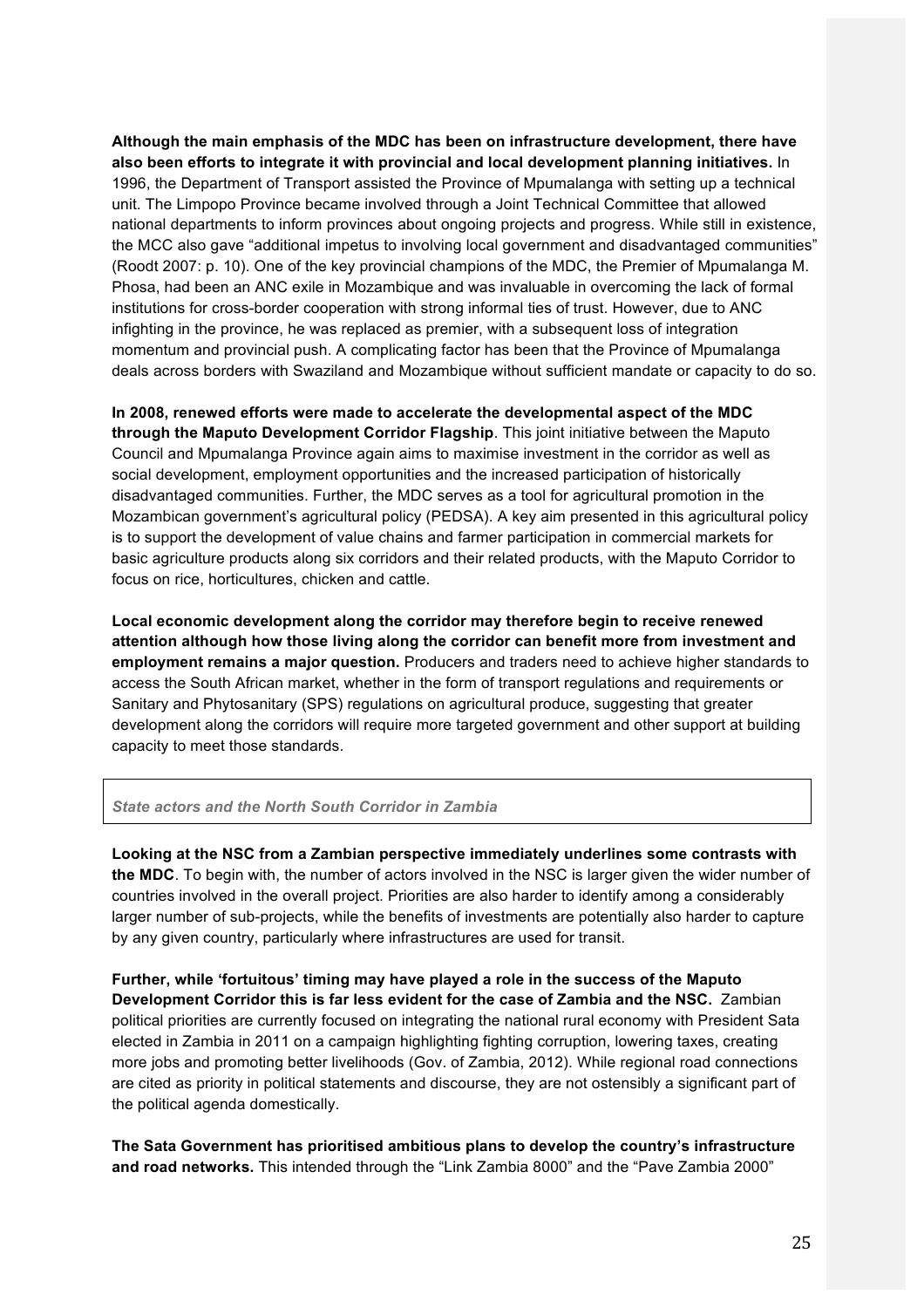projects focusing on developing infrastructure on a national scale and on urban residential roads, respectively. These two plans are complemented by the ROADSIP II, the investment plan financed by donors, all to be implemented by the Zambian Road Development Agency (RDA). The government announced that 14 000 jobs had been created as a result of public works, underlining the link with the government's election manifesto.<sup>27</sup>

**While these plans address legitimate development policy objectives, they also represent a prioritization challenge between major regional transport axes and national rural roads.** With a large rural population, reliant on agriculture and access to markets, reducing national transport costs has the potential to raise productivity and therefore rural incomes. This orientation is also politically attractive: big, nation-wide road building plans are popular in developing countries since they showcase the incumbent governing party's willingness to "do something" about the nation's development. Further, with approximately 13 million inhabitants, there is a tendency to make sure that every region and district has its bit of road under the national plan, creating unrealistic expectations with citizens (Raballand and Whitworth, undated). These three factors seem to explain why the government puts a major emphasis on national rural roads rather than regional transport axes.

**Despite the political imperative in investing in roads, there is debate on whether or not there is a need for additional investment in rural road is debated by external experts.** According to Foster and Dominguez (2011), the main road network in Zambia is relatively well developed and in good condition compared to other resource rich African countries, with 80% of main roads in good conditions. They state that Zambia is "one of the few countries in the region with a road sector budget in excess of what is needed to maintain the road network", partly financed through a road levy and fuel tax, while there is "over-investment in Zambia's main road network". They therefore suggest to "shift resources away from over engineered trunk roads toward neglected rural networks.

**However, Raballand and Whitworth (undated) and other donors to the road sector suggested that for their level of use, many rural roads would be better left gravel.** Moreover, they point out that Zambia is too poor and sparsely populated to maintain the entire 40,000 km Core Road Network to desired standards, let alone the other 26,000 km of feeder, park and community roads." (Raballand and Whitworth: p. 23) They also point out that a reduction in transport costs does not automatically result in a lowering of the transport prices. In an uncompetitive environment with low traded volumes "reducing vehicle operating costs is unlikely to lead to corresponding reductions in transport prices." (idem: p. 15)

**Despite the focus on rural roads, this is not to say that NSC roads are entirely being neglected in Zambia**. Some stretches are currently being revamped with donor support, through the Road Development Agency, or with funding from the TTA's tripartite "catalytic" fund. It does mean, however, that targeted revamping of major axes is, despite Zambia's overt reliance on them, politically less prioritised than big national plans whose strictly "economic" rationale can be cast in doubt but whose political salience is the more pronounced in an environment where clientelism and competitive politics play important functions for political incumbency or winning elections.

**Another major area where state actors have been active in the NSC relates to border crossings.** As the Chirundu One Stop Border (OSBP) illustrates. concentrated political efforts and pressures can bring some degree of success. This border post links Zambia and Zimbabwe, and is the first OSBP of its kind in Africa with an aim to lower transit times through four main channels. The OSBP aims to improve cross-border flows through i) a common legal framework, ii) common procedures and traffic flow, iii) using ICT systems and IV) common integrated facilities. In essence, the idea of a OSBP

 <sup>27</sup> http://zibanizambia.com/2013/05/12/14000-jobs-created-under-the-link-zambia-8000-road-project/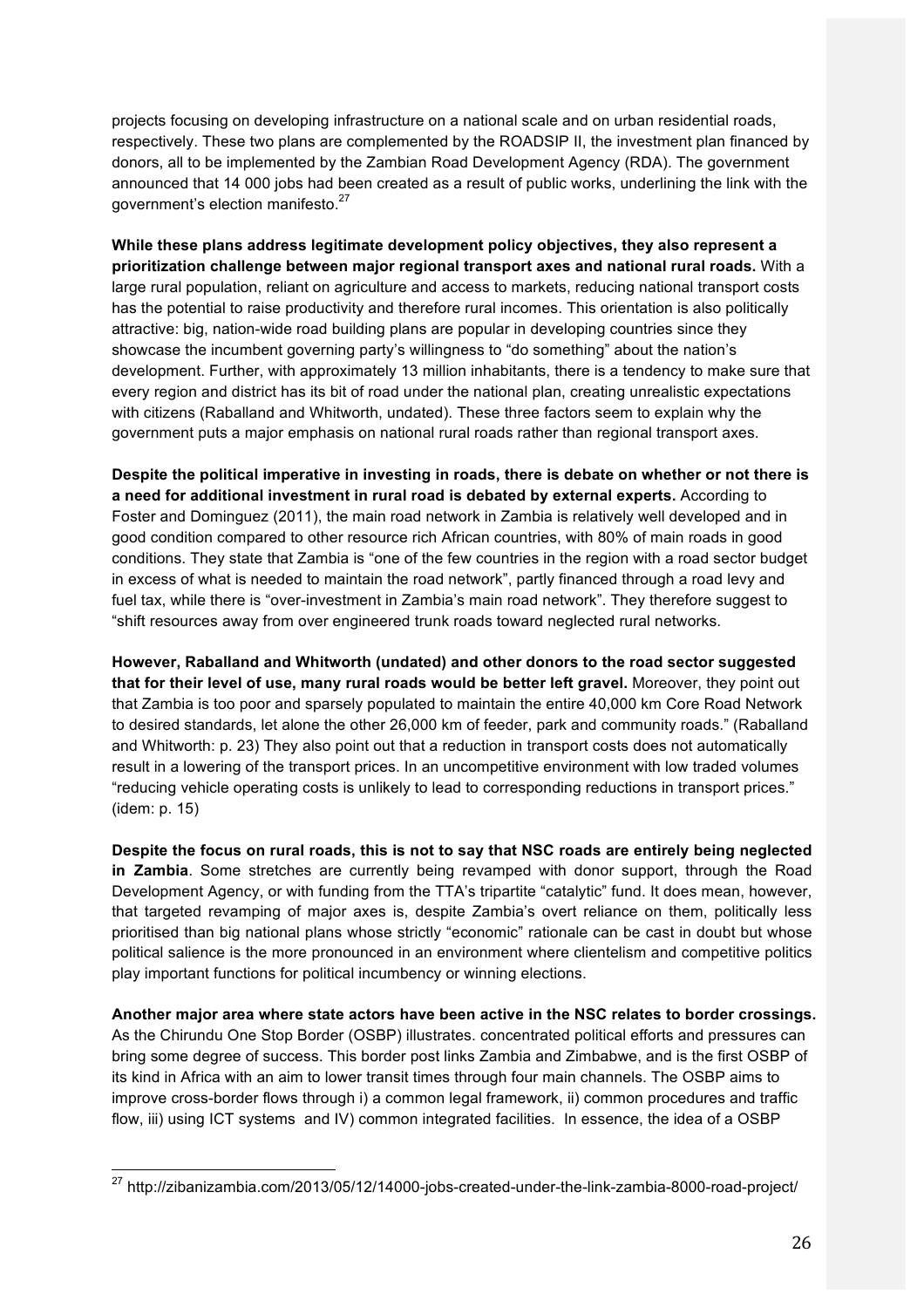revolves around joint operation by the authorities on the two sides of the border, in order for shipments to go through procedural matters and inspection once.

**Opened by the Presidents Banda and Mugabe in 2009, the Chirundu OSBP came about through a number of factors.** It had been discussed since 2005 at least, but with the official launch of the NSC initiative, there was a need for some early successes to accompany that public event. Donor finance was available to finance the construction of a new building while it had Presidential support and has reportedly been run with a "bottom-up" decision making approach. This has built on stakeholder inputs through meetings with the public and the private sectors in 2005, 2006 and 2007 (TMSA, 2011a).

**While the Chirundu OSBP, has been a major hallmark of the NSC project, this "success story" still faces major challenges in practice.** On a recent visit to the post, truck drivers acknowledged a significant reduction in waiting time, yet the crossing was still reportedly taking between 2 and 5 days. The accumulation of waiting at Beitbridge and Chirundu borders as well as numerous queues at weighbridges can reportedly turn the 2,000km journey from Durban to Lusaka into a three week odyssey or more. While there are a range of potential factors that might cause delays beyond border administration procedures, including driver behaviour, delays on the part of clearing agents or importer payments, and the continuously increasing flow of goods, further improvement at Chirundu may also be hampered by inter-agency coordination challenges.

**One of the biggest challenges to a fully effective OSBP in Chirundu relates to coordinating agencies between and within countries operating around the border.** Agencies involved at borders, with their national procedures, requirements and legal frameworks include: police and defense, standards bureau, health, ministry of transport, among others. An efficient OSBP requires the simplification and coordination of all these agencies to avoid and reduce duplication and delays a recent government enquiry refers to there being 11 different agencies at Zambian borders (Republic of Zambia, 2011).

**Yet, the current legal framework does not provide for inter-agency coordination, although the Zambian government is currently looking into the issue (Tralac, 2013).** This is more than a simple technical adjustment as streamlining procedures and agreeing to a common framework for cooperation also significantly diminishes the discretion each agency has in carrying out its responsibilities. As such it may lead to redistributional shifts in resources and responsibilities between agencies present at the border, bringing potential "passive resistance" to further streamlining to a single-window approach (Tralac, 2013). Such process will affect the variety of opportunities for rentseeking of a range of service providers, and hence may create obstacles, underlining again the importance of political interests and the degree to which these can be met through such a project.

#### *Who are the key private sector stakeholders and other non-state actors and what drives them?*

**Private sector and civil society actors can be drivers and beneficiaries of corridor initiatives, can act as oversight actors to hold governments to account in corridor implementation but can also act as brakes on reform.** This depends on the poitential gains and losses to different private sector actors as well as ideology, institutional incentives, and how non-state actors perceive their interests and mobilise their organisational strength. Relatively powerful, well-organised and wellconnected non-state actors in Southern Africa include the extractive sector players, but also a number of trade unions, especially in South Africa.

**The private sector, however, is not a monolith.** There are a wide range of private sector actors with differentiated interests in corridor development including international and national companies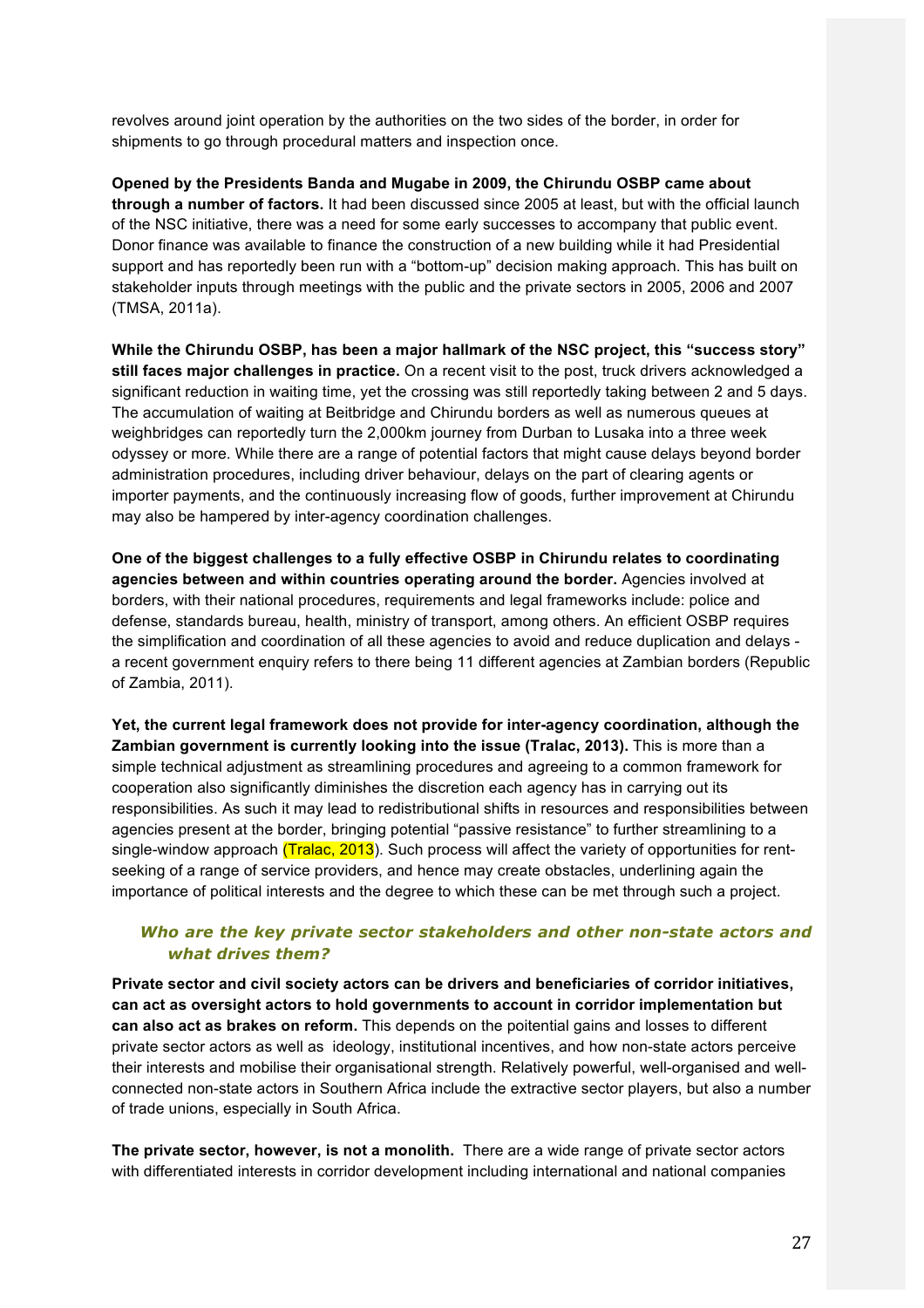(largely mining), commercial farmers, input suppliers, traders, informal traders, storage providers, transporters and infrastructure providers, smallholder producers, among others. Trade unions, specialised NGOs, business associations, civil society organisations, research institutes may also take up roles. However, the precise role and focus depends on the width of scope of the corridor in question - the broader the scope, the harder it is to identify winners and losers and build common interest coalitions to push for reforms or hold governments to account.

#### *Non-state actors and the Maputo Development Corridor*

**The private sector can be seen as drivers of the corridors through the design of corridor investment blueprints or by providing major investments themselves for which they rely to some degree on a functioning corridor**. Besides the fortuitous political circumstances (see previous section) the Mozal aluminium smelter close to the Maputo harbour, has also been an important driver for attracting investor interest to the MDC - especially in terms of rejuvenating the Maputo port. For this plant, roads, a port, power stations, telecommunications, water supply and drainage systems had to be built or upgraded through a mixture of African and European public and private finance. This huge project benefited from a more cost-efficient transport corridor, but also may have contributed to reducing the risks for other private actors to get involved in financing this undertaking. In an attempt to establish greater linkages with the local economy, the Beluane Industrial Park was set up nearby to encourage supplier firms to invest, although the linkages are reportedly limited. Without this anchor project of Mozal it is debatable whether or not the full corridor project would have gone ahead.

**From the perspective of financing corridors in Africa, transport infrastructure projects generally remain unattractive for private sector investors, at least in the short term.** However, the N4 road concession between Witbank and Maputo has shown that private financing can be combined with public funding to build and maintain a toll road. Again, the prospect of intensive use by Mozal may have provided incentives for private investors, and the prospect of slow investment in rail rehabilitation and poor performance by Spoornet (later Transnet) may also have discouraged investors. Studies also indicate that South Africa is about the only country in sub-Saharan Africa where traffic density is such that it justifies certain toll roads (World Bank, 2010).

**The MDC gave also rise to a new sort of intermediary player.** Corridor development involves multiple stakeholders with asymmetries of information and resources. There are also numerous technical and other complexities that may create both conflict and opportunities for development and poverty reduction. Therefore, South African and Mozambican stakeholders agreed in 1997 to establish the Maputo Corridor Company (MCC). It was set up as a facilitating entity, comprising of public and private actors of South Africa, Mozambique and Swaziland. It evolved into a public sector driven organisation, which alienated the Mozambican Minister of Trade and Communication who favoured an exclusive private sector agenda for the MCC. With support from the South African government and donors it set up projects that included public sector capacity development, policy research, facilitation of cross-border development initiatives such as biodiversity projects and tourism. Until its closure in the beginning of the new millennium, MCC also gave impetus to involving local government and disadvantaged communities.

**In order to tackle numerous impediments to increased cross-border trade and investments throughout the corridor development process, new private sector initiatives emerged.** In 2003, the Lowveld Chamber of Business and Tourism had identified seven main problem areas, one of which being the lack of socio-economic development of communities along the MDC. A new organisation, the Maputo Corridor Logistics Initiative (MCLI), was "established in the true spirit of public-private partnership" (MCTK, 2004: p. 24). It was funded and established by private infrastructure investors, service providers and other corridor users from both countries with minor representation from public actors in South Africa. It was registered as a South African section 21 (not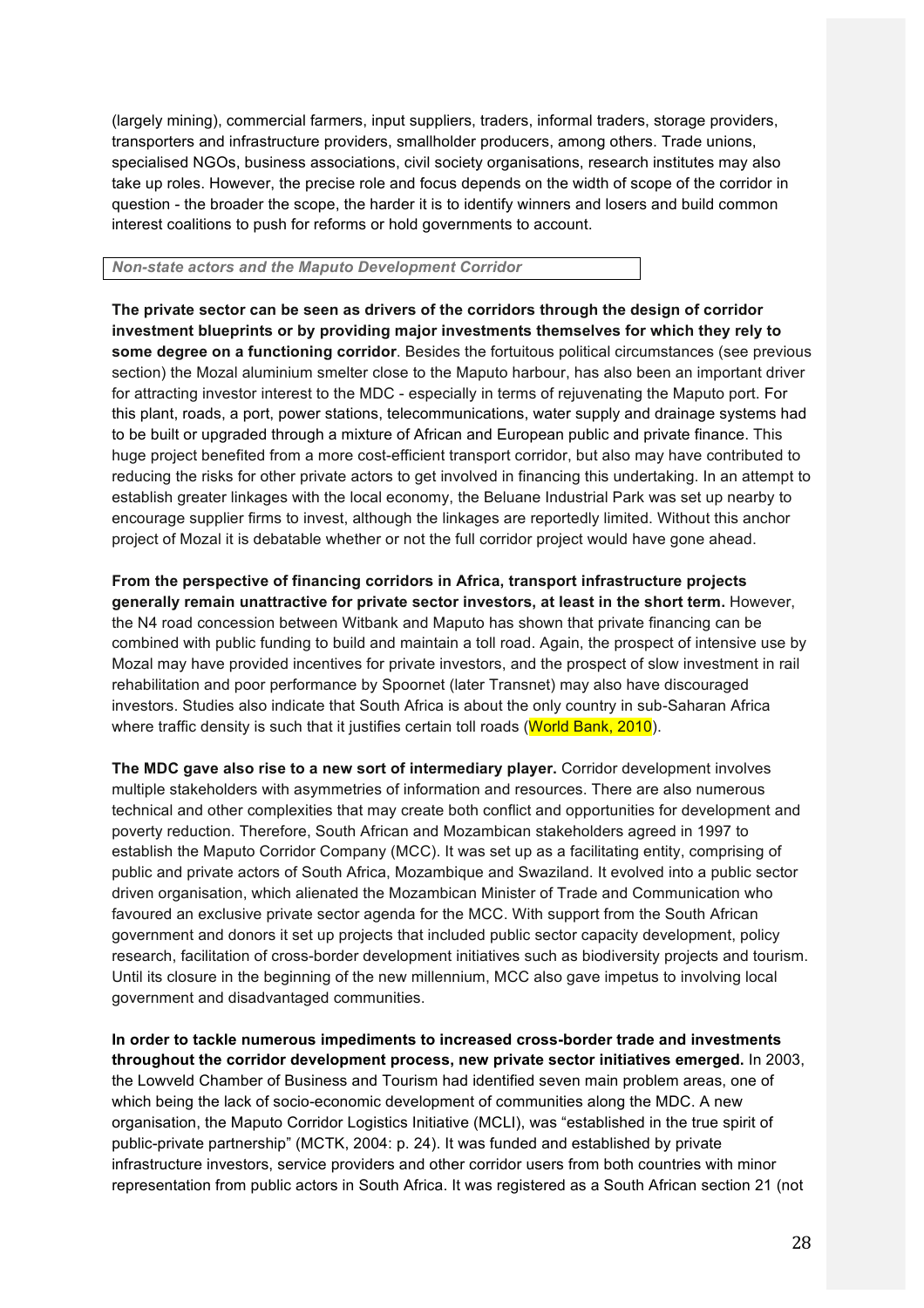for profit) organisation in Nelspruit (capital of Mpumalanga province) with initial mission to ensure that the border post between South Africa and Mozambique would be operated as an efficient 24 hour commercial clearing facility (not yet realised due to hurdles on the South African end<sup>28</sup>), and to negotiate with Spoornet (now Transnet) for a wider variety of cargo to and from Maputo port.

**MCLI is a membership organisation which seeks to promote the logistical development of he MDC and the interests of its members.** The first MCLI coordinator, Brenda Horn, was the former marketing logistics and administration manager of Manganese Metal Company, a company that had encountered difficulties exporting containers through Maputo from its plant in Nelspruit at 200 kilometers. The closest alternative is the South African port of Durban at 800 kilometers. BHP Billiton is a major shareholder in MMC, as well as in Mozal. MCLI consists of infrastructure investors, service providers and stakeholders from Mozambique, South Africa and Swaziland – all players that are interested on the promotion and further development of the Maputo Development Corridor (MDC) as the region's primary logistics transportation route. The former premier of Mpumalanga, Mathews Phosa, acts as the South African Chairman of the MCLI. But another MCLI purpose is to "create an increasingly favourable climate for investment and new opportunities for communities along he length and breadth of the Corridor".<sup>29</sup> The new CEO of MCLI confirmed that this developmental ambition of MCLI remains a challenge, and requires dedicated efforts and a clearer understanding of informal practices and marginalized communities.

[JV: check notes from the July workshop – something to add in terms of what Mommen said about research/monitoring/outreach capacity of MCLI – ensuring broader acceptance with communities]

**Examples of other forms of citizen or private sector engagement in transport or corridor development include trade unions and truckers' federations.** The Federation of East and Southern African Road Transport Associations (Fesarta) offers a pertinent example of how particular institutional problems and incentives may result in particular forms of mobilization or collective action by certain stakeholders. Given the variety and the high incidence of non-tariff barriers that truckers and their member associations encounter, Fesarta has embarked on lobbying and engaging with the RECs to exert pressure on member states to comply with agreements on reducing non-tariff barriers. Fesarta also encourages members to make use of the Trade Mark South Africa web-based reporting and monitoring mechanism for non-trade barriers (see also 3.2.5). But, as Fesarta's secretary, B. Curtis, stated, there is a growing impatience among Fesarta members with participating in workshops and conferences where one "leaves with a warm feeling" without having changed malpractices on the ground (interview 28 March 2013). "We are close to the RECs, but that does not lead us anywhere" in terms of resolving the malpractices that have been identified by truckers and brought to the attention through the officially recognized channels as set up by TMSA. The organisation now feels it should stop acting as a "Cinderella organisation" and "stand up more firmly against arbitrary treatment".

**More fine-grained analysis is being undertaken (Sequeia, 2011) into private sector attitudes to soft and hard infrastructure issues related to transport.** Sequeia's ongoing research into structure and relations of transport costs and firm behaviour on the South African side of the corridor (with vast areas occupied by manufacturing, agro-processing, mining and smelting industries) and on the Mozambican side of the corridor (which serves industrial and primary production such as steel mills, petro-chemicals, quarries, mines, smelters, and plantations of forests, sugar cane, bananas and citrus) provides valuable insights in transport costs, causes of corruption, and their effects on private sector actors. Despite the privatisation of the Maputo port, corruption remains high in that deep-sea port. The median bribe represented a 129% increase in total port costs for a standard 20-foot

 <sup>28</sup> see also: Bowland, C. and Otto, L. (2012), *Implementing Development Corridors: Lessons from the Maputo Corridor.* SAIIA Policy Briefing 54, August 2012<br><sup>29</sup> www.mcli.co.za (cited in: Söderbaum and Taylor, 2009)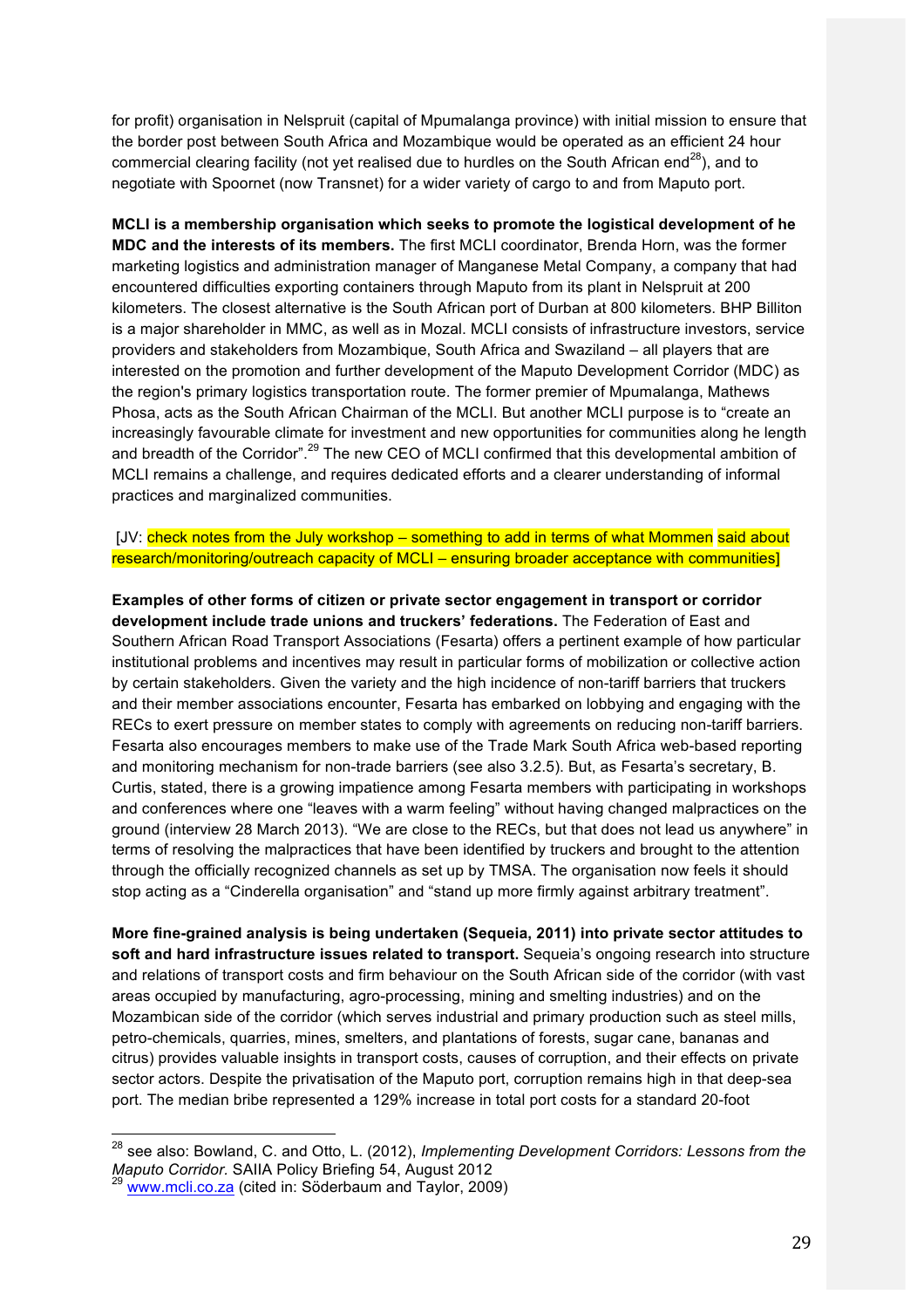container, or an equivalent of 14% of total shipping costs. The equivalent for the port of Durban was 32% in total port costs, and 4% of total shipping costs. The first survey data and analysis suggest that firms are willing to incur higher costs "because of an extreme aversion to the uncertainty surrounding bribe payments at the most corrupt port. The uncertainty in Maputo appears to be linked to the short time horizons of customs officials because of high job turnovers." (Sequeira: p. 157). So privatisation of the Maputo port has not removed this obstacle.

Mention Southern Africa Trust – and non-state actors mobilising around common issues (cross border informal trade, etc.)

*The private sector in Zambia and the North South Corridor* 

**In contrast to the Maputo Development Corridor, the North South Corridor has ostensibly less private sector involvement as a driver, while the difficulty in identifying beneficiaries implies few vociferous coalitions pressuring for change and reform in Zambia.** This may be because of the structure of the Zambian economy, its relatively centralized decision making, or because the Zambian private sector still faces challenges in organizing a coherent representative platform. Even larger corporations involved in mining, which largely depend on road and other infrastructure to ship their equipment in and produce out of the country, do not appear to organise and lobby for improved roads and customs.

**The financial viability of infrastructures may be even more in doubt for the NSC than for the MDC.** Over longer time horizons there are potentially lower returns on infrastructure investments, and other factors reduce the financial viability of these projects. The implication for the NSC road network is that it perpetuates reliance on governments and donors/IFIs in the short term, while it does not guarantee sufficient levels of investments for keeping the NSC road network in a fair to good condition. Even with over 95% of goods being transported by road, TMSA (2011) estimates that with a 20 year cost recovery period and a toll of US\$0.03-US\$0.06 per vehicle kilometer, this would require a minimum of 13,000 to 15,000 vehicles per day on the road to cover the full costs of tolling and road maintenance. Very few sections of the NSC have this level of traffic (TMSA, 2011).

**The copper sector would appear to be a clear candidate for private sector organizing or coalition building for pressurizing government to improve NSC infrastructures.** In Zambia, six companies account for almost all copper exports while fifteen firms account for more than 80 percent of total export earnings (Sutton and Langmead, 2013). While the reliance on copper for export earnings is balanced to some extent by the growth of non-traditional exports, which, according to Lawrence and Edwards (2012), grew by 20 percent per annum from 2002 to 2007, including metals, sugar, chemicals, cement, wire and cables, and flour, Zambian exports remain largely dominated by unprocessed copper export. Inasmuch as poor infrastructure and inefficient customs operations result in higher costs, and consequently less competitive products, it could be expected that the private sector (whether inwards or outwards oriented, given the need to ship inputs through roads), would push the trade facilitation agenda forward.

**However, despite the high level of concentration, or because so few firms are so dominant, private sector associations are fragmented in Zambia, with some caveats, notably in the agricultural sector.** Pitcher (2012) notes that "the proliferation of organisations within the business sector, their inability to mobilise their members, policy differences, and the poor state of their finances undercut collective efforts to check opportunistic state discretion during the 1990s". In other words, collective action challenges hamper business voicing common concerns and represent private sector concerns in Zambian policy processes.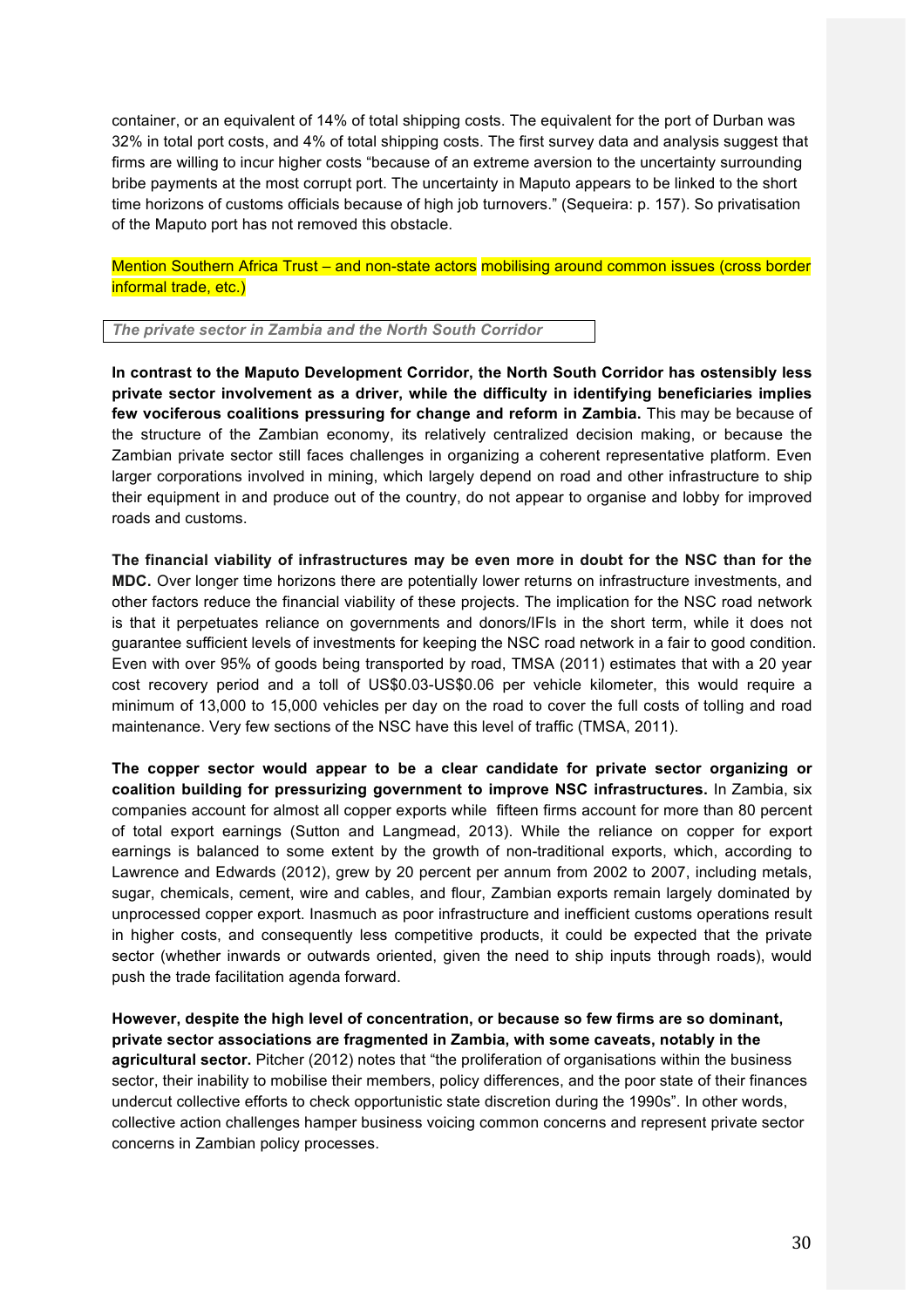**The Zambia Business Forum brought together 7 of the largest sectoral organisations including ZACCI ZNFU, ZAM, Zambia Banker's Association, Chamber of Mines, and ZCSMBA.** Its role was to present a collective voice to discuss the government's Private Sector Development Reform Programme, which began in 2004. Still, "the ZBF did not build cohesion among business" (Pitcher, 2012). Many members failed to pay their membership fees, leading to its gradual demise. The setting up of an apex body of private business associations is currently being discussed. Yet, it seems that the private sector still lacks voice in Zambian policy making, particularly on regional issues. Note that this is not only the case for Zambia, but that regionalism on the continent generally fails to attract private sector attention (UNCTAD, 2013).

**This private sector fragmentation seems to partially explain the lack of responsiveness from government.** Some of the interviewees mentioned that when dialogue between public authorities and private sector took place, this was because government wanted to signal compliance with donor conditionalities on non-state actor involvement.

**From a South African private sector perspective, the NSC ostensibly offers producers access to much of the market in the subcontinent, however the externalities from the NSC are potentially harder to capture for South Africa than in the MDC.** While a functioning NSC potentially opens up Angola and the DRC as more accessible markets for South African producers (not to mention Botswana, Zambia and Zimbabwe) anecdotal evidence suggests that South African producers increasingly target non-African markets, including Eastern Europe and Asia for agricultural goods, for example. As South African producers can increasingly meet international standards, there are higher value markets than the immediate region. In political economy parlance, the "cost of no agreement" around the NSC and the TFTA are significantly lower for South Africa as a whole, than for its neighbors, something that potentially frames the forms and kind of private sector engagement around the two corridors.

**Nevertheless, border post issues show up in Government to business dialogues organized under the Private Sector Development Reform Programme.<sup>30</sup>** The report notes that no less than 17 agencies are present at Zambian border posts, and proposes that this should be addressed in order to drive the cost of trading down. This suggests that costs are indeed "visible" to firms, and they are aware of the problem, and of its sources. What might be missing, as compared to the MDC is a coherent, organized private representation body pushing the agenda forward, and, conversely, space for them to get involved in the "day to day" running of the NSC at the governmental level.

**Although not specifically related to either the NSC or the MDC, the Tripartite Mechanism on Non-Tariff Barrier (NTB) Reporting, Monitoring and Elimination allows various private sector actors to play an oversight role and exert accountability pressures in promoting corridor efficiency.** Established with donor support, the NTB reporting and monitoring tool allows traders and transporters to notify a central coordination body of the presence of NTBs, which subsequently can be tackled through the relevant REC and government channels. To date, 74.6% of all reported NTBs from several COMESA, EAC and SADC countries have reportedly been tackled through the system with examples including the acceptance of certificates of origin for sugar produced in the region so that it can be traded in the region duty-free and the removal of certain arbitrary transit fees and charges on road networks in the region. $31$  Remaining NTBs are said to be mainly policy related and require intensive and ongoing bilateral efforts to completely eradicate them, but the system already provides a channel for the private sector to demand greater corridor implementation and trade facilitation.

<sup>&</sup>lt;sup>30</sup> See Ministry Of Commerce, Trade And Industry (2012).

<sup>31</sup> http://www.fesarta.org/824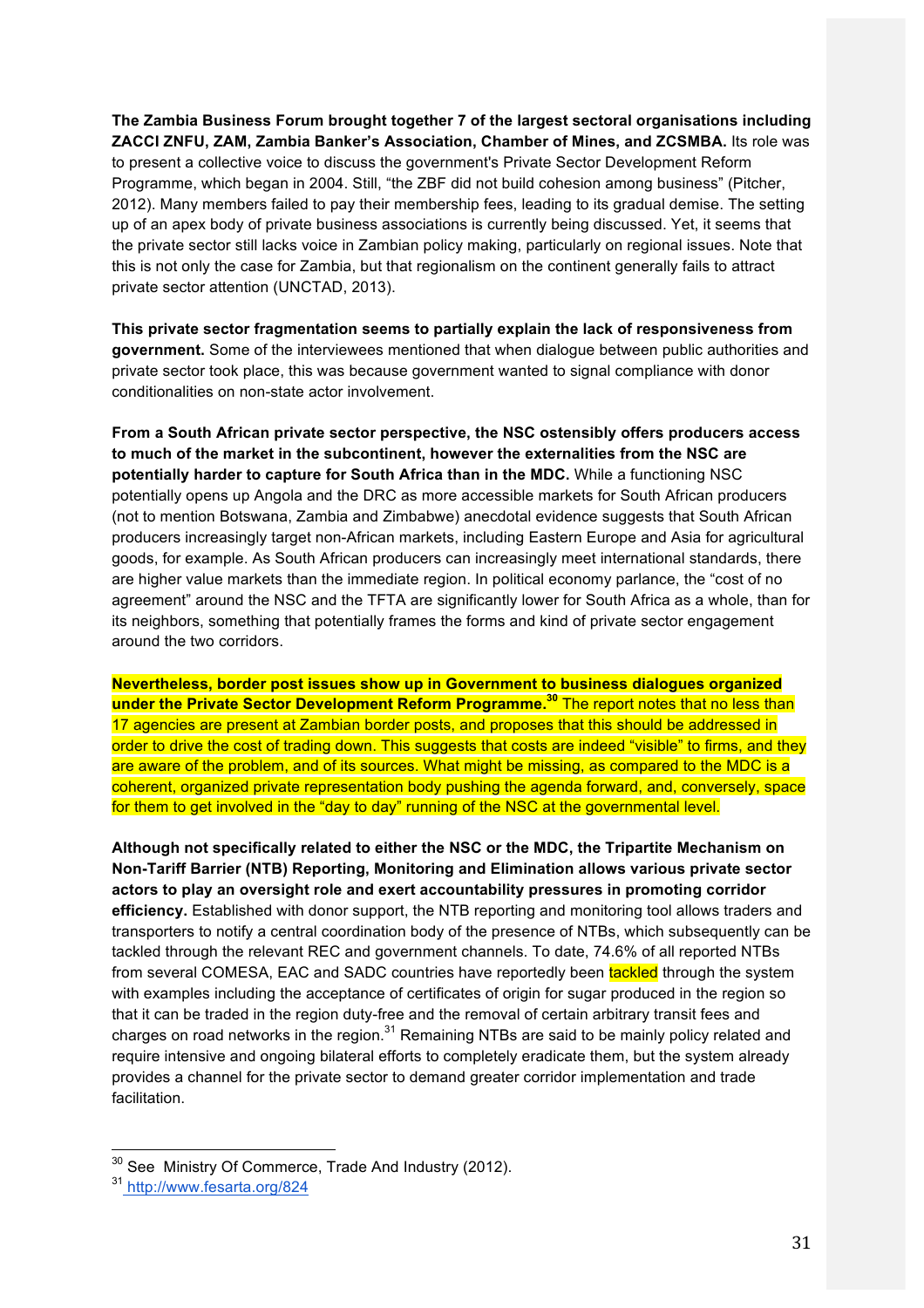#### *When do public and private stakeholders become partners – Public Private Partnerships*

**Public-Private Partnerships can take many forms, and definitions vary from loosely defined public- private collaboration to more legalistic interpretations**. In their more legalistic form, PPPs represent a particular form of public procurement that involves contractual arrangements with the private sector, usually over longer periods of time. The legal property is transferred back to the public sector at the end of the contract. PPPs are usually set up to overcome the poor management and inefficient service provision that have been associated with past public infrastructure investments through *State Owned Enterprises* in Southern Africa (OECD 2013). The essential rationale for such PPP projects is that the public sector benefits from private sector financing and expertise that would otherwise remain out of reach. Unlike the traditional forms of public procurement, PPPs "imply greater participation of the private sector as they transfer both the construction and the operation of the asset and involve private contractors over lengthier periods of time" (OECD 2013: p. 6) So one could say that PPPs hold the middle ground between full public provision of services and full private provision.

**In cross-border corridor development this aspect of attracting finance is important, as are the potential benefits of private management and maintenance.** This includes the operation and maintenance of infrastructure assets such as roads, railways, toll stations or ports. But for such a PPP to be attractive for the private sector, numerous inputs are required from the public sector, especially in a region where there are so many barriers and obstacles to cost effective transport. Further, where institutional frameworks are weak, politics may play a prominent role in whether or not there is sufficient oversight that both governments and firms uphold their side of the contractual arrangement.

#### *PPPs and the Maputo Development Corridor*

 

**In the mid-nineties, both South Africa and Mozambique faced chronic fiscal constraints on financing road projects.** Setting up PPPs is much more complex than conventional public procurement. When South Africa's Cabinet launched its SDI programme in 1995<sup>32</sup>, there was strong bureaucratic and political commitment behind this complex undertaking that involved multiple State Owned Enterprises (including the Development Bank of Southern Africa and Industrial Development Corporation, Mintek, etc.), ministerial departments such as finance and trade and industry, and as we indicated before, two Presidents. The first SDI, the Maputo Development Corridor, was officially launched at an investors' conference in Maputo in May 1996. One explicit objective was to mobilise private sector support to rehabilitate the primary infrastructure along the corridor, i.e. a single toll road from Witbank (SA) to Maputo, renewal and upgrading of the port of Maputo, re-establishing and renewing railway links to Maputo port and setting up a one-stop border facility on the border of South Africa and Mozambique.

**The contract for sub-Saharan Africa's first PPP was tendered barely two months later following the Build-Operate-Transfer principle**. 350 km of old road had to be rehabilitated and 50 km of new roads had to be built in Mozambique. A private consortium – Trans-African Concession (TRAC) – financed it and barely two years later it was inaugurated. Mozambique and South Africa treat it as a joint project and the consortium get a 30 years concession for this toll road. According to the DBSA (in Taylor 2000) tolls raised on the Mozambican side are not significant (only 3 to 4 percent of the total. In fact, South African road users are effectively subsidizing Mozambican users of the toll road.

**The institutional and organisational steer and back up behind this SDI and PPP is both 'thick' and 'minimalist**. It is thick in the sense that multiple public actors are involved, with an initial strong

<sup>32</sup> As of 1997, South Africa's National Roads Agency encouraged unsolicited bids from private companies as a means for the private sector to upgrade and toll a number of regional roads (Taylor, 2000).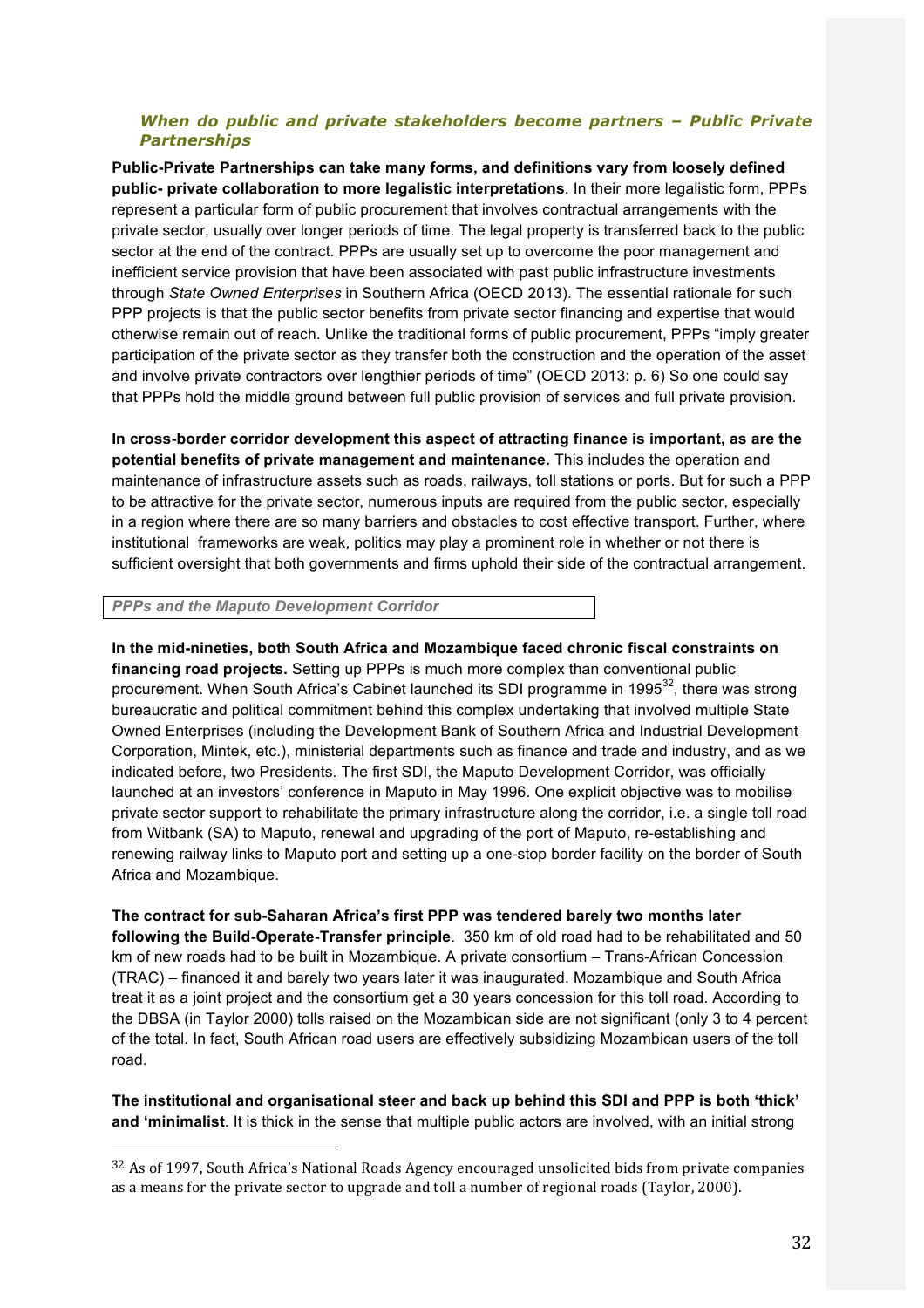steer from the Department of Trade and Industry and its Special Projects Directorate. The main structure for coordinating the SDIs was the Overall SDI Coordination Committee, which convenes SDI project managers and senior government and parastatal officials to develop strategies that fast-track project implementation. A new structure was created at the highest political level, the Cabinet Investment Cluster<sup>33</sup>, which brings together all the ministers whose work impact directly on the investment environment. This body ensures the coordination at the highest level of government. Jourdan notes, that through this process – which involved among other things attracting private investors for utilities and regional public goods – "SDIs have been something of a test case for interdepartmental cooperation within government" (Jourdan 1998: p. 719). Söderbaum compares the institutional architecture of the MDC to a network structure in that it is non-bureaucratic with a more or less "minimalist approach to institutions and designed to meet the challenge of interdepartmental coordination and maintain flexibility and speed in planning and implementation" (Söderbaum 2011: p. 11). The DTI also pushed for the creation of a PPP-unit in the Department of Finance and an new unit in the DBSA.

**Whatever the merits of these institutional arrangements, Söderbaum and others have also pointed to the downsides and the dangers of a too light corridor approach (see also 3.2.2).** In terms of the PPP construct, the criticism seems to focus on the fact that many potential users remain too poor to pay tolls, and local communities that could be benefiting from this corridor road and its users are excluded from the benefits. "There is a strong emphasis on commercial viability but very few concrete measures for a people-centred development path" (Söderbaum and Taylor, 2008). Söderbaum refers to the high degree of social and economic informal trading networks along the corridor, and the complex interplay between these informal processes and the formal arrangements in place. Some of the informal traders (primarily women) tried to set up shop along the N4 toll road, but were prevented from doing so. According to Söderbaum and Taylor, the "MDC project is geared towards strengthening ties between state and a small number of big business actors, with the result that the informal economy is seen as a problem." (idem, p. 47). The high expectations placed on the MDC – partly due to government's PR selling SDIs and PPPs to attract a broad range of potential investors and to win over skeptics of such "neo-liberal" policies – are partly to blame for the lack of understanding of content and purpose of corridor development. Jonathan Mitchell had this to say: "neither politicians nor the citizenry understand PPPs or the Corridor" (cited in Söderbaum 2001: p. 14).

*PPPs and the North South Corridor*

**Over the past decade, Zambia has shown an ambiguous relation to PPPs.** Compared to the region Zambia is ahead in that government has already passed a PPP policy in 2006. Government approved the PPP Act three years later, and in that very same year it created a PPP Policy Unit. However, the PPP regulations are still pending (OECD 2013). Moreover, the initial positive signals were undermined by the subsequent re-possessions after the presidential elections (2011-2012). The experience of the NSC-related public-private partnerships in Zambia serve to further underline the importance of understanding politics, ideology, institutions, and the economic reality, and the importance of the balance between winners and losers in the successful implementation of such projects.

**Zambia has so far not used private concession arrangements for its roads, but it has gone ahead with such concessions for managing the rail network, some border posts and it is planning a number of toll roads.** A Railways Systems of Zambia concession was already in place in 2003. Although originally intended to last 20 years, the Zambian government removed the South African investor's rail concession in September 2012, ostensibly due to the failure of the

<sup>&</sup>lt;sup>33</sup> CIC was replaced by the Presidential Infrastructure Cluster [check]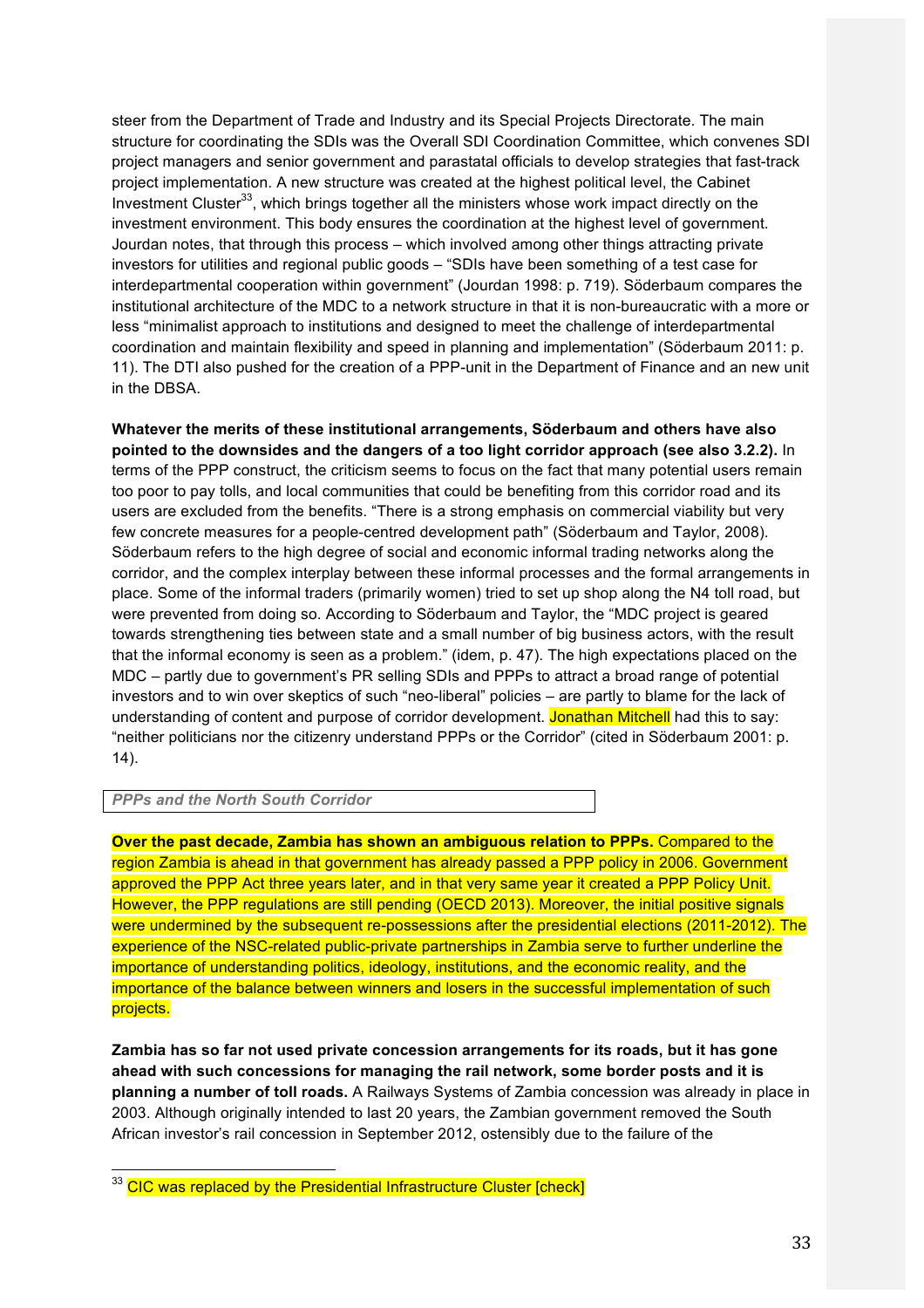concessionaire to meet contractual obligations. They cited "mismanagement of Zambia Railways infrastructure and rolling stock, leading to deterioration of assets and resultant loss to the nation as a whole".<sup>34</sup> Criticisms include the "Abandonment of the inter-mine railway network", high railway transportation costs, failure to meet minimum service levels for passenger freight, unacceptably high levels of derailments and overall and unsatisfactory performance".<sup>35</sup> Newspaper reports also cited suggestions that the concession had been given in a "dubious manner".<sup>36</sup>

**In the case of border management, the Zambian MMD government under President Banda awarded a private concession to an Israeli company to run the borders with the DRC at Kasumbalesa and Tanzania at Nakonde in 2009.** There were also plans to extend the concession to another four border posts. The concession was removed from the Israeli company in late 2012 "to bring sanity to the way business was conducted at the border posts" and root out alleged corruption, with questions being asked in the press about "why the then government in which he served chose to give a foreign company to operate the border post".<sup>37</sup> A commission of enquiry found irregularities in the way in which the contracts had been awarded. $^{38}$  The Kasumbalesa border post has since reportedly increased revenues by 50 percent.<sup>39</sup>

**While the broader policy context may be one of "engaging the private sector for development", there is a lack of clarity and trust in the way in which PPP policy is being implemented.** Certain institutional forms may be in place, but there are clearly shortcomings in the way these institutions function and manage the complex PPP processes. This has encouraged speculation and controversy. While the PPP policy and act were approved under the previous MMD governments of Presidents Mwanawasa and Banda, the investigation of the above concessions was carried out by President Sata's PF government, which was elected in 2011. The press ran stories about political score-settling. Claims of dubious circumstances are countered by complaints of lack of government support as laid out in concession agreements. There are allegations that the commission of inquiry on the border post concessions was itself led by individuals who had previously been associated with losing bids for concessions for border management. These issues highlight the need for effective regulatory and oversight institutions if PPPs are indeed to work in practice and ensure good practice on the part of government and concessionaires in implementing the different elements of a corridor initiative.

**But even where concession-removal is legitimate, there is the underlying question of the viability of the concession in the first place.** This clearly impacts on how the concession is carried out, and depends largely on external factors including government policies and priorities. Until the 1990s nearly all Zambia's foreign trade was transported by rail with the switch to road occurring with the collapse of copper prices in the 1980s (Raballand and Whitworth, 2011). This increased competitivity of road transport, particularly in the post-apartheid era. As such, and despite widespread calls for the government to invest in rail, with road and road transport improvements, Raballand and Whitworth find that "few of the new rail routes proposed in the Sixth National Development Plan appear economically viable under any circumstances" (idem). As such, as much as politics may play a part in deciding whether or not to award concessions and work through PPPs, their viability and the role of other policies are also fundamental.

 <sup>34</sup> Statement: http://www.scribd.com/doc/105742199/Railway-Systems-of-Zambia

<sup>35&</sup>lt;br>35 Statement: http://www.scribd.com/doc/105742199/Railway-Systems-of-Zambia<br>36 http://www.coastweek.com/3537 44.htm

<sup>&</sup>lt;sup>37</sup> http://www.trademarksa.org/news/kasumbalesa-nakonde-borders-repossessed<br><sup>38</sup> Commission enquiry document:

http://trademarksa.org/sites/default/files/publications/Report%20%7C%20Zambia%20Revenue%20Au thority%20Commission%20of%20Enquiry.pdf

<sup>39</sup> http://allafrica.com/stories/201308030074.html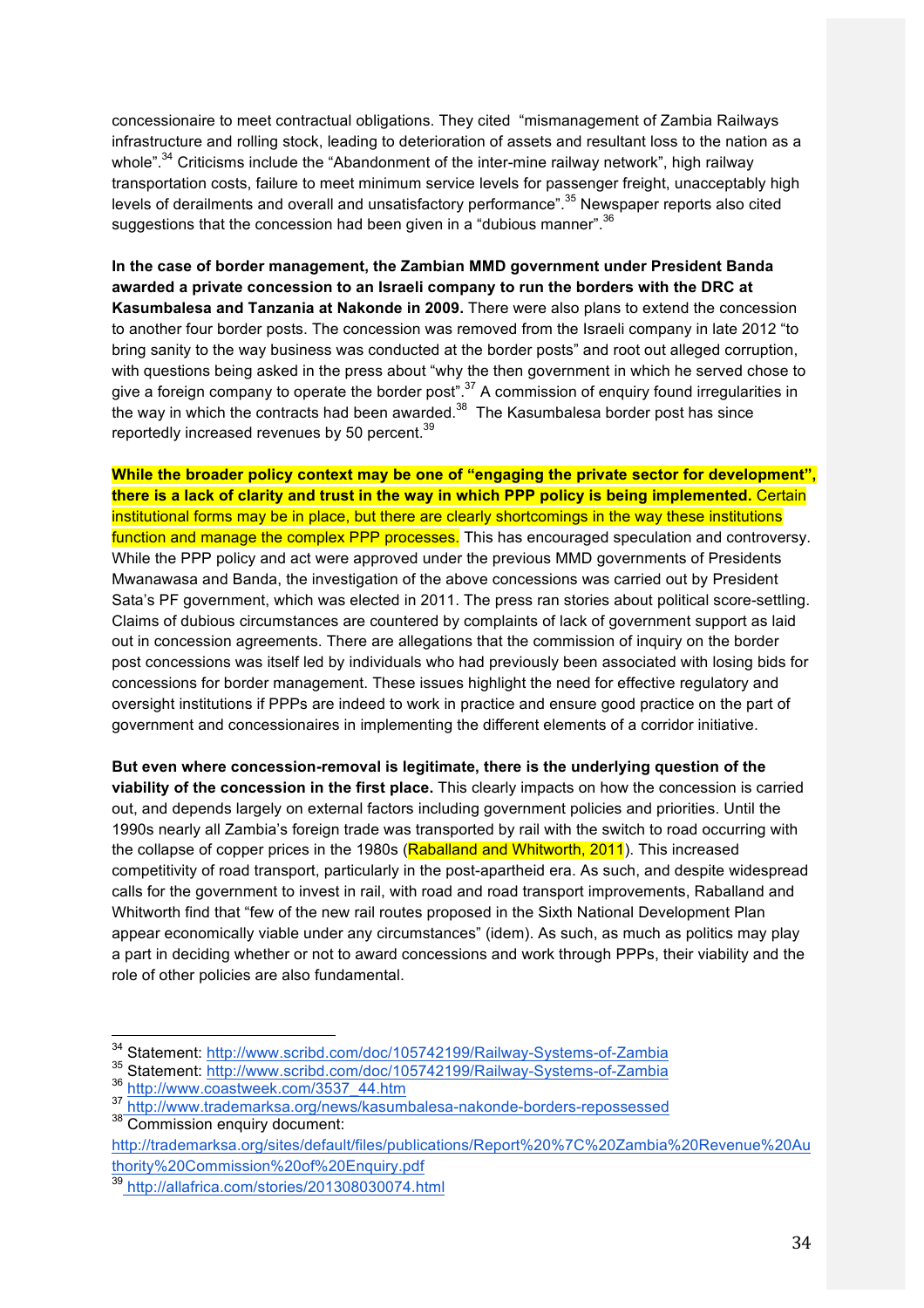#### **3.2.4** *What roles have statutory regional bodies such as the RECs played?*

**Essentially, RECs can be understood as forums for dialogue, negotiations, and drafting of regional rules that render possible inter-state cooperation on trade, infrastructure, and other areas.** In the case of corridors, relevant roles for RECs to take up may involve a range of aspects such as financing, setting common rules such as regulations on axle load, border post procedures, tariffs, sanitary and phytosanitary measures, or removing other obstacles to regional integration. The relationship between RECs and development corridors, is, however not as straightforward as this basic summary suggests.

**Historically, development corridors or SDIs provide an example of a concept that started off at the national level and was gradually regionalized at the REC and the AU level.** The MDC was the first SDI project comprising infrastructure, public sector involvement, private investors, and spatial planning. The SDI methodology was later taken up by SADC because of its innovative, allencompassing approach. So the MDC was not initiated as a REC initiative, but a strictly bilateral endeavour between South Africa, and its neighbours Mozambique and Swaziland. As Hentz (2005) notes in the case of the MDC, this could be seen as a direct attempt to achieve concrete regional integration while delegating as little national sovereignty as possible to regional organizations, in this case SADC.

**The MDC still largely functions outside of SADC, its main institutional anchor being located in South Africa's bureaucracy and in the Maputo Corridor Logistics Initiative (MCLI).** In the case of the MDC, there was not much of a role played by RECs. But as indicated above the MDC was key in demonstrating the usefulness of the SDI and corridor approach for regional development, and therefore left a strong legacy on regional infrastructure projects undertaken by SADC and other RECs. Additionally, Söderbaum (2001) explains that the relatively "light" institutional setup of the MDC was deliberate, and backed by several South African constituencies willing to "fast track" regional cooperation initiative.

**Also in the case of the NSC, the relationship with RECs is not straightforward.** The NSC is undertaken under the banner of the Tripartite FTA (TFTA), a configuration involving COMESA, the EAC and SADC with its own set of procedures and decision-making process. This setup can be explained by the wish to address regional concerns going beyond the geographical reach of a single REC. Currently, the Tripartite initiative is hosted at the COMESA Secretariat, in Lusaka. At its launch, the NSC was heralded as a new, "regional approach" to infrastructure development, replacing the traditional national project approach with its associated risks of fragmentation and lack of coherence.

**For a number of reasons, the TFTA's institutional infrastructure pillar has succeeded in promoting some aspects of a "regional approach" but not others.** At present, for example, most NSC projects are funded through national arrangements between national governments and donors. Regional funding mechanisms have been developed but "need to be championed politically". TFTA countries have not yet managed to agree on the governance aspects, including agreeing on priorities of fundable projects, corridor monitoring systems (TMSA 2012), etc. Identification of priority projects, for example, is done at the regional level, and the NSC disposes of a trust fund, held at the Development Bank of South Africa. Although DfID funds the "Tripartite Trust Account", it is the only donor do to so. Difficulties with managing regional funds include national governments trying to get the most "mileage" out of regional funds for their own roads.

**Most actors whom we interviewed or who participated in the workshops recognize that regional leadership from South Africa was (and still is) key to the relative success of the MDC.** This is not surprising: as the region's heavyweight South Africa can provide crucial impetus to regional projects like the MDC. But it was equally clear that in many other policy arenas or cross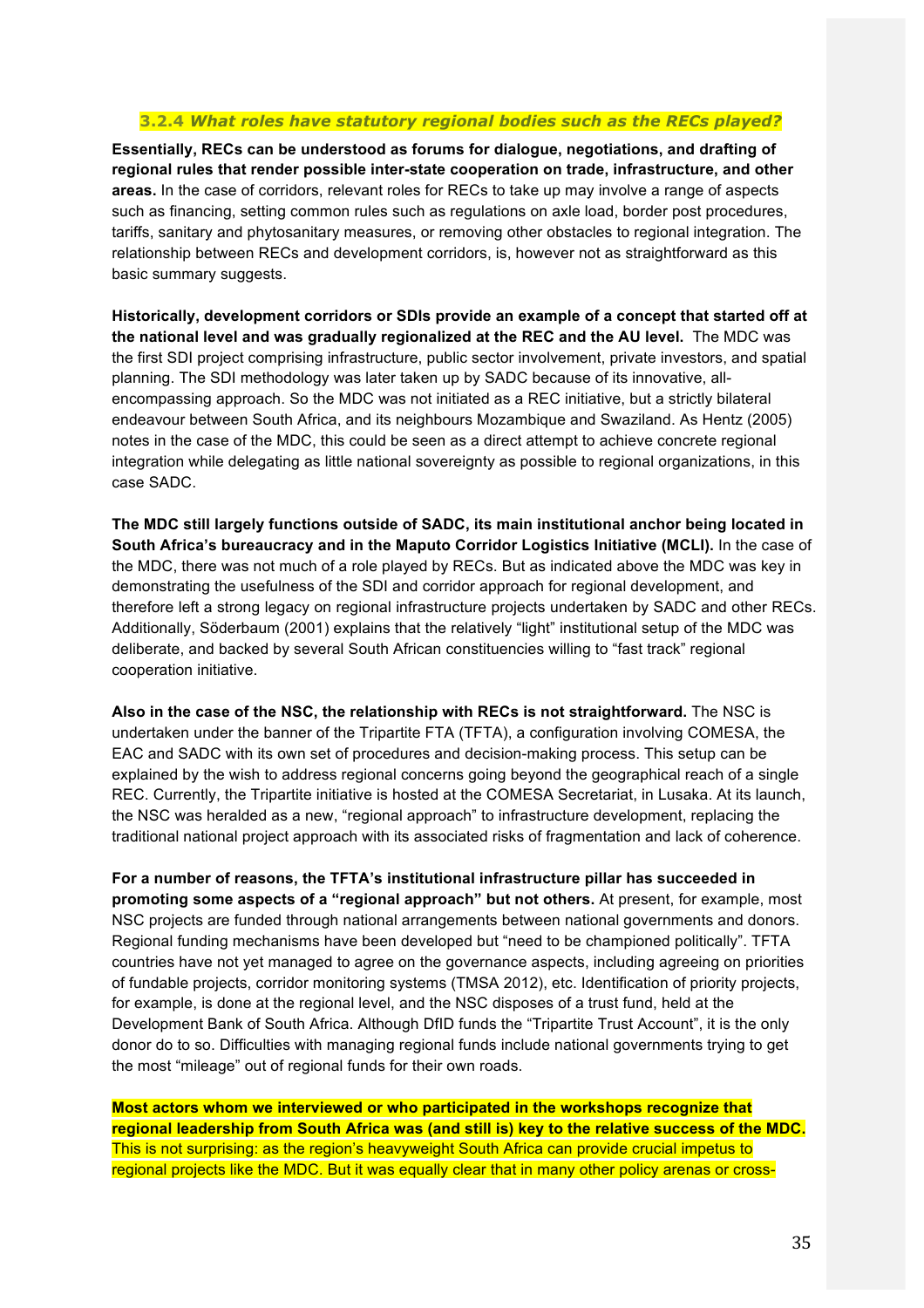country projects, South Africa's motives and policy actions were questioned. Even though RECs have not played a role in the MDC, there is no questioning about the REC potential to play conducive roles to corridor development, but how these roles and mandates should be articulated in conjunction with the roles and responsibilities of member states, and how optimum cooperation between private and public actors should be encouraged remains unresolved.

**Meanwhile, the examples of successful functional cooperation point to the possibility for multiple stakeholders and institutions to engage in effective regional cooperation.** Besides the scope of the soft and hard infrastructural complexities and the multitude of countries (and diversity of country stakeholders) involved, some stakeholders also pointed to the need for sufficient attention to project preparation, and the particular requirements in terms of technical, political and process management skills. The same stakeholders pointed out that RECs are not equipped for project preparation/planning and for managing regional mechanisms for infrastructure financing. One of the interlocutors at the DBSA summarised the challenge of he hard and slow work of project preparation by referring to the need to "distinguish true regional integration from the concepts or the dreams" (interview, \*\*).

#### **3.2.5.** *What roles have external partners such as the EU and other donors played?*

**As we saw, SADC did not play a role in the start up of the MDC, nor did traditional donors.** Yet donors did play a more prominent role in launching the NSC. The strong pull and push behind the MDC was entirely endogenous, with committed public and resourceful private sector actors on both sides of the border between Mozambique and South Africa who fell in line behind broadly similar interests in a context in which they could overcome hurdles and mobilise sufficient human and financial resources to get the necessary infrastructure, anchor investments, and regulatory frames in place for corridor development. In the case of the NSC, donors may have given a strong push to the idea and to launching the initiative as they pledged US \$ 1.2 billion in support of the NSC at the 2009 Conference in Lusaka. WHAT WAS THE IFC SUPPORT – FLANKING MEASURES FOR MCLI

**Donors provided support for corridor investments, but not in the volumes as promised or through the regional channels set up for this purpose.** A TFTA Trust Fund was created to promote strategic planning and avoid fragmentation and the funding of disjointed national projects **(**with different procedures, timelines and framework). The EU, for example, did not and does not intend to contribute to the TFTA Trust Fund hosted at the DBSA. The arguments in favor of such trust fund were not convincing enough to neutralize counter arguments such as loss of control over funds, diminishing visibility and increasing bureaucratic or entry costs. MORE ON THE TRUST FUND – SPECIFICALLY GEARED TO NSC DEVELOPMENT?

**There seems to be a shared sense among donors that there is a rich regional institutional architecture in Africa, but also that there are serious constraints "limiting capacity of the regional institutions to drive the development of regional infrastructure".** (PIDA: p 53) There are more than 30 executive continental bodies, RECs, and different national planning bodies, some of which have been created to resolve the capacity constraints experienced by the existing regional bodies without resolving the underlying issues. The resulting complexities, lack of clarity about functional responsibilities and uncertain financing strategies have "slowed progress on coherent regional strategies, realistic programmes for integration priorities (such as regional infrastructure and trade integration), and technical plans for specific projects." (see also Foster and Briceno-Garmendia, 2011: p. 155). The Study on Programme for Infrastructure Development in Africa (PIDA) points to the "lack of a clear mandate and the capacity to coordinate and promote the implementation of investments in support of regional integration".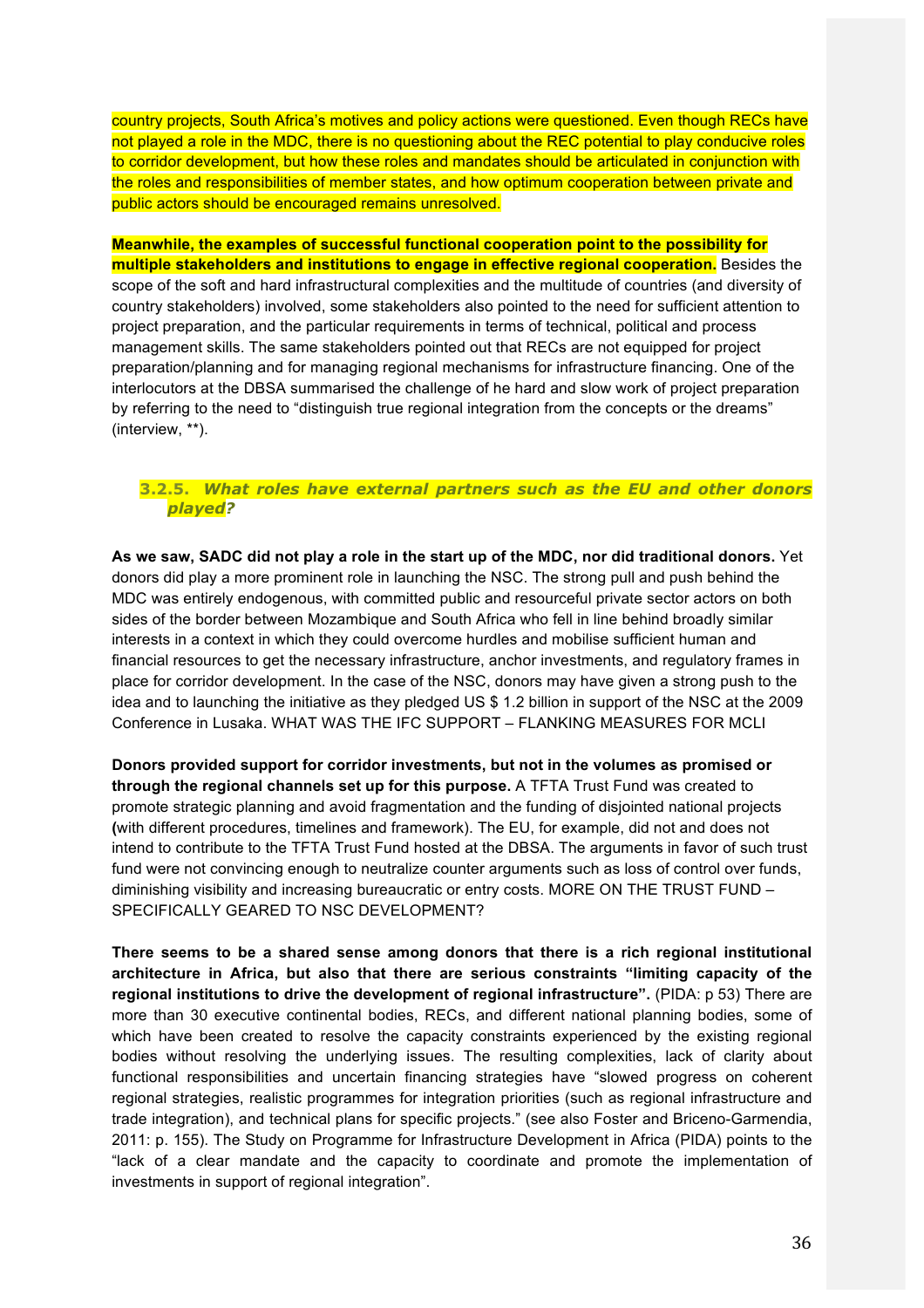**Not surprisingly, some donors developed a reticence to channel funding through regional institutions.** Regional funds delivered through RECs have faced a number of challenges such as slow disbursement rates, lack of technical and project preparation capacity, and perhaps more fundamentally a "mismatch" between the norms governing aid delivery and the political realities of regional integration (Lui and Byiers, 2013). Indeed, principles of good donorship such as country ownership and donor alignment behind country strategies are inherently problematic when dealing with regional organizations whose governance is by definition multilayered. For example, "ownership" of a given project by a REC might be problematic since in fact ultimate buy-in for the project rests with national governments. Similarly, alignment between donor projects and REC plans presupposes that these REC plans are already aligned to the ambitions or priorities of the member states.

**Donor choices in terms of support channels and projects also create incentives and influence partner country policy choices in transport and corridor development.** Six major multilateral and bilateral donors support hard and soft transport infrastructure in Africa and Southern Africa (EU, World Bank, AfDB, USA, Japan, UK), with another 20 donors active in the transport sector (DAC 2012). Donors have, for example, contributed to institutional reforms such as setting up road agencies and funds throughout Africa with the purpose to generate domestic resources for road maintenance through fuel levies. In Zambia, government still depends on budget allocations for more than threequarters of its resources rather than through the fuel levies from the road funds. For the road subsector Raballand and Whitworth (2011) highlighted that "as elsewhere in Africa, road investments are invariably popular in Zambia" (p. 15).

**But donors have also shown a greater interest in supporting road infrastructure and rehabilitation rather than in maintenance.** This donor preference reinforces a tendency with governments to prioritize visible road infrastructure over less visible (and more complex) maintenance as capital investments are more amenable to feed clientelist politics. Donors have partly fueled this "capital bias", according to Foster and Briceno-Garmendia (2010, p. 215) as their willingness to fund asset rehabilitation have created perverse incentives for countries to neglect maintenance. Despite the poor track record of the efforts by the Zambian government to maintain the Core Road Network "donors have pressed GRZ to expand the network of feeder roads", investments for which according to Raballand and Whitworth there is insufficient evidence to justify this choice (Raballand and Whitworth 2011, p. 21).

**South African interlocutors reiterated that RECs were well placed for a number of functions and roles, but also warned that external actors "should be careful not to attribute them roles for which they are ill equipped or poorly mandated"** (interview the dti). The sentiment was that donors seemed to push for more tow down approaches by the RECs, for example in areas such as project preparation and coordination. RECs may therefore "stretch" the notion of coordination beyond the useful into the realm where coordination "infringes on the principle of country policy ownership" (interview the dti). In the words of interlocutors at the DBSA, donors had to be more realistic about both the potential and the constraints of RECs and related bodies. Project preparation, for example is clearly beyond RECs as it involves complex tasks, with a diversity of state and non-state stakeholders in politically sensitive cross-border processes in which it is "important to distinguish true regional integration from the concepts or the dreams". (interview DBSA, 12 April 2013).

Questions JV:

 $\triangleright$  Do we need to integrate more about the EU policy vis-à-vis support for hard and soft infrastructure development in transport or/and corridor development – do we have more information?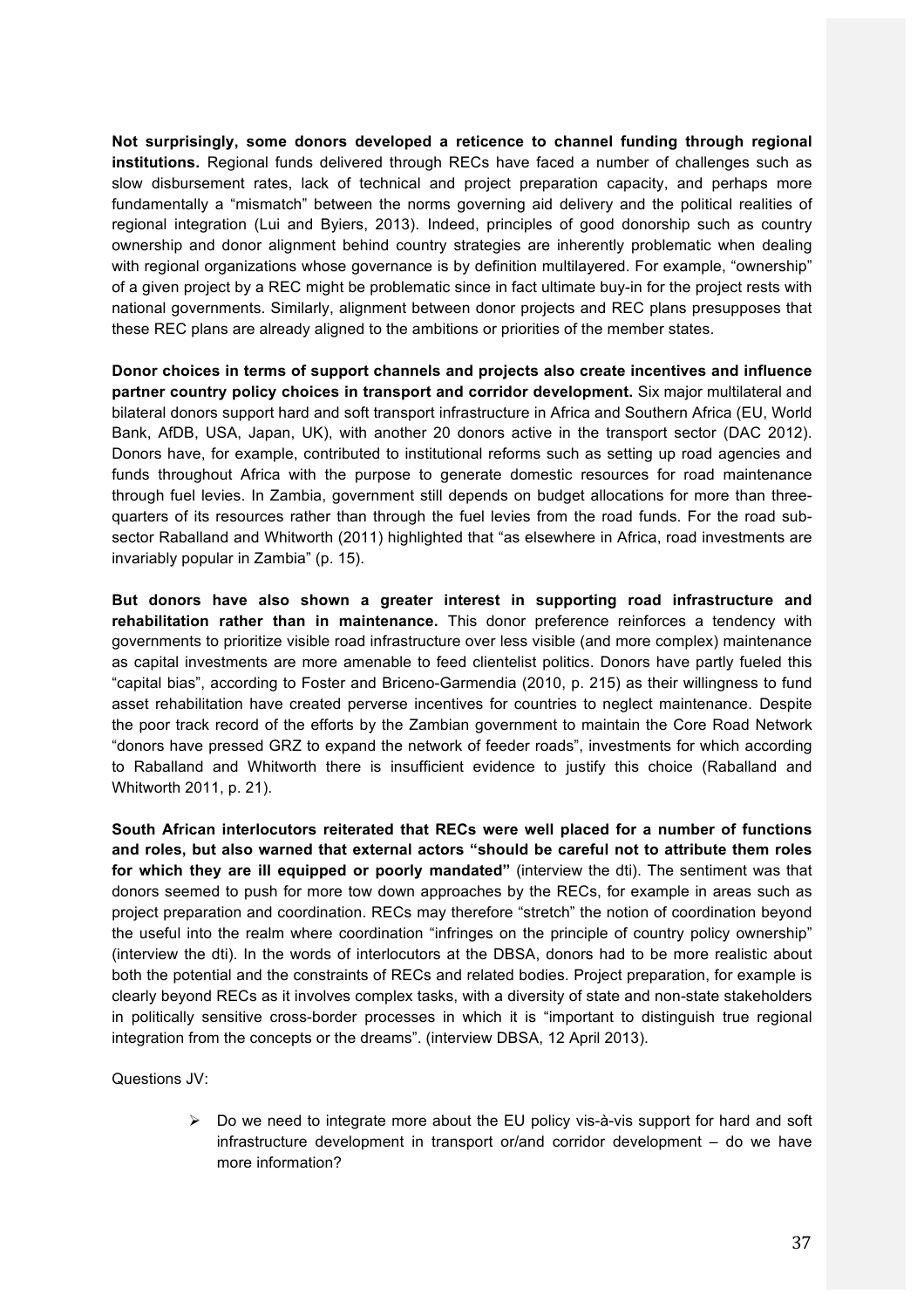# 4. Conclusions, lessons and implications

Comparing two Spatial Development Initiatives in Southern Africa through a political economy lens have proven useful in three ways. First the workshops, dialogue and study findings (including literature review) confirm the relevance of identifying concrete or functional forms of cross-border cooperation along the same lines as suggested by Briceno-Garmandia and Foster (2010) for regional infrastructure more generally: "Regional infrastructure is an ideal entry point for integration processes, because the costs and benefits and the rights and responsibilities can be more easily defined". (p. 145) In the absence of more comprehensive regional integration reforms through the formal REC architecture, incremental and meaningful steps can be made that build trust, engage state and nonstate stakeholders, develop institutions and test policies for improved development outcomes.

Secondly, SDIs can provide a helpful entry point for combining soft and hard infrastructure development. The North South Corridor and the Maputo Development Corridor, for example, provide a spatial conduit for prioritization of infrastructure investments and for identifying key soft infrastructure bottlenecks of various sorts. The difficulties with implementing seemingly simple soft sector reforms – such as setting up One Stop Border Posts – are a reminder of the need for realism. Ignoring the different institutional and infrastructural underpinnings that go with different sorts of nontariff barriers - and that ultimately determine the degree of complexity - may result in wasted resources and reform opportunities.

Thirdly, SDIs usually come with the promises of further downstream development spillovers as well as private sector cluster investments. Yet, such processes do not come about automatically, as the wellintentioned narratives about the MDC and its largely untapped potential for broader development outcomes for rural communities illustrate. So spreading development benefits from corridor investments requires dedicated efforts by public authorities. While the narratives accompanying or reinforcing the policy discourse or fundraising efforts usually overstate the broader development outcomes new intermediary organisations or programmes (such as MCLI, TMSA, etc.) seem to take up some of the development and cluster challenges that may make the soft and hard investments more sustainable or profitable.

### Emerging lessons and implications for regional integration

**The comparative assessment of the economic and political drivers and obstacles of the MDC with the NSC have highlighted both the key challenges as well as some of the key context specific actors and factors to overcome these challenges.** First, the findings of this comparative political economy assessment of the relatively new and multi-state NSC and the older, bilateral MDC confirm the relevance of deepening economic integration through physical infrastructure integration. But both corridors also highlight some broader challenges to regional integration that can be clustered along the following categories:

#### *Building a political consensus and trust:*

 $\triangleright$  A major finding that emerges from this study and from the workshops points to the centrality of the nation state in regional processes of integration: regional strategies and policies come second to domestic politics and policies. REC agendas, programmes and the institutional parameters for implementation are informed and formed by member-states. Still, national priorities generally override regional priorities.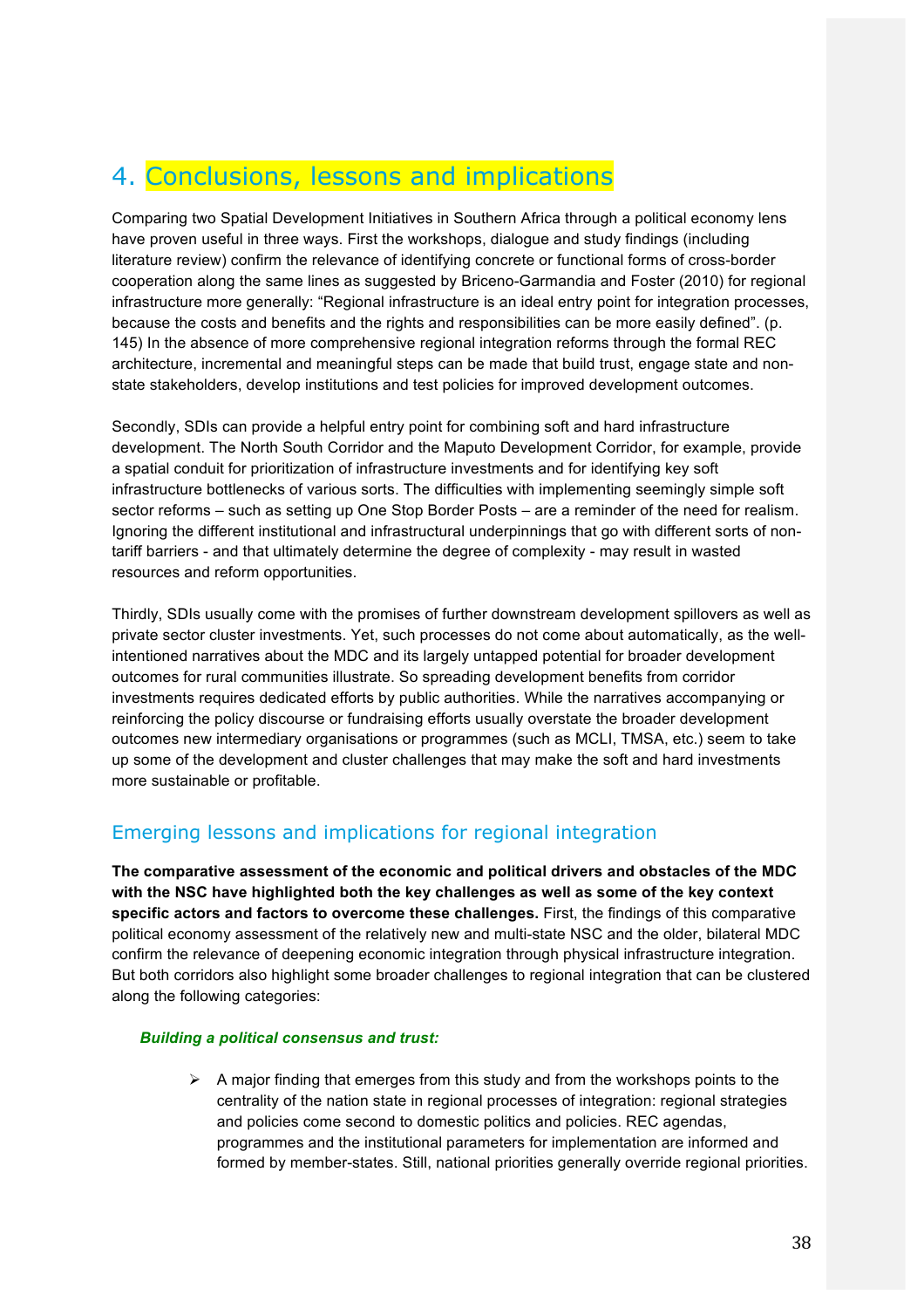- $\triangleright$  The structural, historical and institutional factors (relating to cross-border conflicts, resource and other dependencies, etc.) that hold back processes of regional cooperation and integration need to be understood, as well as the potential drivers to overcome mistrust.
- $\triangleright$  In the case of the MDC the combination of political leadership, with pockets of bureaucratic efficiency and private sector actors keen to find more cost-effective transport or investment opportunities was set against a historic background of two different post-conflict countries that both were looking for new ways of engagement between state and non-state.

#### *Developing appropriate regional institutions***:**

- $\triangleright$  From the SDI comparative work, it seems that the volume of formal institutions is insufficiently translated in concrete implementation arrangements in integration processes. "Africa has an extensive architecture of regional political and technical bodies, but these face problems because of overlapping memberships, limited technical capacity and limited enforcement power" (Foster and Briceno-Garmendia, 2010: p. 143).
- $\triangleright$  Thus, the emphasis of regional institutions may have to shift to roles of facilitating credible agreements and broker effective compensation mechanisms for potential losers from regional integration.
- $\triangleright$  Furthermore, there also seem to be gaps between the regional treaties and strategies on the one hand and the country level development strategies and policies on the other hand. The South African National Planning Commission with support from DBSA has taken steps to engage with National Planning Entities in the region to strengthen the capacities and linkages for ensuring such alignment and for exploring functional cooperation.
- $\triangleright$  These gaps, institutional constraints and lack of synergies at the various regional and national levels can be reinforced by ill-considered external support. Poorly calibrated aid can create disincentives for key organisations or stakeholders to cooperate and coordinate. Given the multiple problems associated with such cross-border functional cooperation and the variety of state and non-state actors involved, particular attention should be given to intermediary or special purpose organisations or sectoral technical bodies that focus on regional or cross-border multi-stakeholder problem solving, facilitation and knowledge development.

#### *Setting priorities for investments:*

- $\triangleright$  Generally speaking, the investment agenda in Southern Africa is huge with numerous competing sectors (economic and social), levels (not just national and sub-national but also regional) and state and non-state stakeholders. Clearly, SDIs offer advantages in that they help focus on benefits and trade-offs, and offer conduits for national public authorities to engage with the private sector, with sub-national entities and with other non-state groups in priority setting.
- $\triangleright$  The political and institutional incentives under which national political elites operate need to be understood, as too often, political expediency – and not economic rationales – inform policy choices. The case of rural roads in Zambia illustrates that spreading out investments to all parts of a country may be politically more attractive, even though a concentration of productive investments in high-potential areas would yield greater economic benefits.
- $\triangleright$  In the case of the Maputo Development Corridor, South Africa's leadership was key in moving the initiative forward with the backing of Mozambique. Whether similar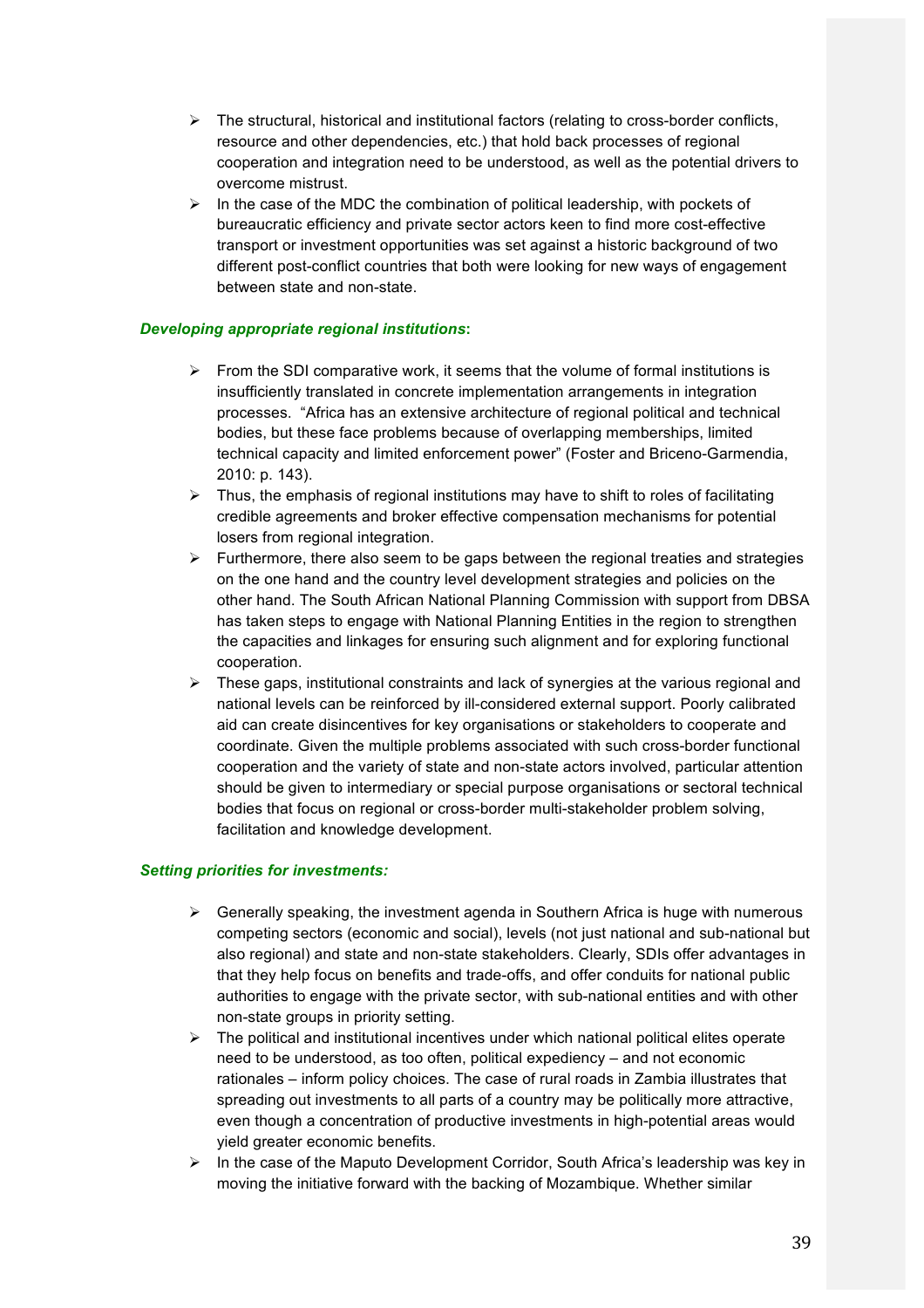convergence of leadership with cross-border and cross-sector interests will emerge in other parts of the region or in other SDIs is unclear.

- $\triangleright$  Institutional reforms in the area of state-business relations and in the governance of state owned enterprises will be critical to facilitate or enable Public Private Partnerships, mobilization of private sector (anchor) investments, or more broadly in striking a balance between public and private interests.
- $\triangleright$  The AU, NPCA and AfDB have jointly undertaken a study to facilitate prioritising key regional infrastructure projects until 2040. This Study on Programme for Infrastructure Development in Africa contains a section with transport and corridor development.

#### *Combining soft with hard infrastructure development*:

- $\triangleright$  In transport, it is clear that institutional, regulatory and policy dysfunctions are often more problematic than the lack of hard infrastructural development. There is little sense in having infrastructure development without appropriate and harmonised regulatory frameworks and without the legal and/or administrative environment that is conducive to public and private sector cooperation.
- $\triangleright$  The enthusiasm with which seemingly straightforward soft investments such as One Stop Border Posts were undertaken is now being supplemented with a dose of realism. The combined multi-agency coordination failures and technocratic/technical failures cluster into sticky obstacles that merit dedicated attention.

#### *Facilitating project preparation and cross-border finance*

- $\triangleright$  Project design in such circumstances (see previous point) is not a run-or-the-mill affair. Assessing the political feasibility is as important as the appraisal of social, economic, financial, technical, administrative and environmental feasibility. Moreover, there is an important aspect of understanding the informal, cross-border dynamics, as well as the interactions between formal and informal institutions.
- $\triangleright$  All complexities and challenges mentioned above have to be assessed and somehow addressed in the initial phase of project preparation: regional or cross-border project preparation is costly and time-consuming. Benefits, income, profits may only be visible or generated over longer periods of time.
- $\triangleright$  Given the relatively poor historic record of regional integration and cooperation, careful attention will have to be given to questions relating to credible confidence building measures, process facilitation and capacity building.
- $\triangleright$  External partners need to prioritise African institutions through or with whom to work and set up Project Preparation Facilities, avoid fragmentation through setting up disconnected project preparation facilities. Costs for project preparation in Africa will likely be higher than the average.
- $\triangleright$  A mapping analysis by the Infrastructure Consortium for Africa (ICA, 2012 a 2012 b) found that early stages of the project cycle receive the least attention, especially where the public sector is seeking to solicit private sector interest in PPPs. But also where the private sector initiates an infrastructure project there often is lack of funding from Project Preparation Facilities to support government in engaging with the private sector.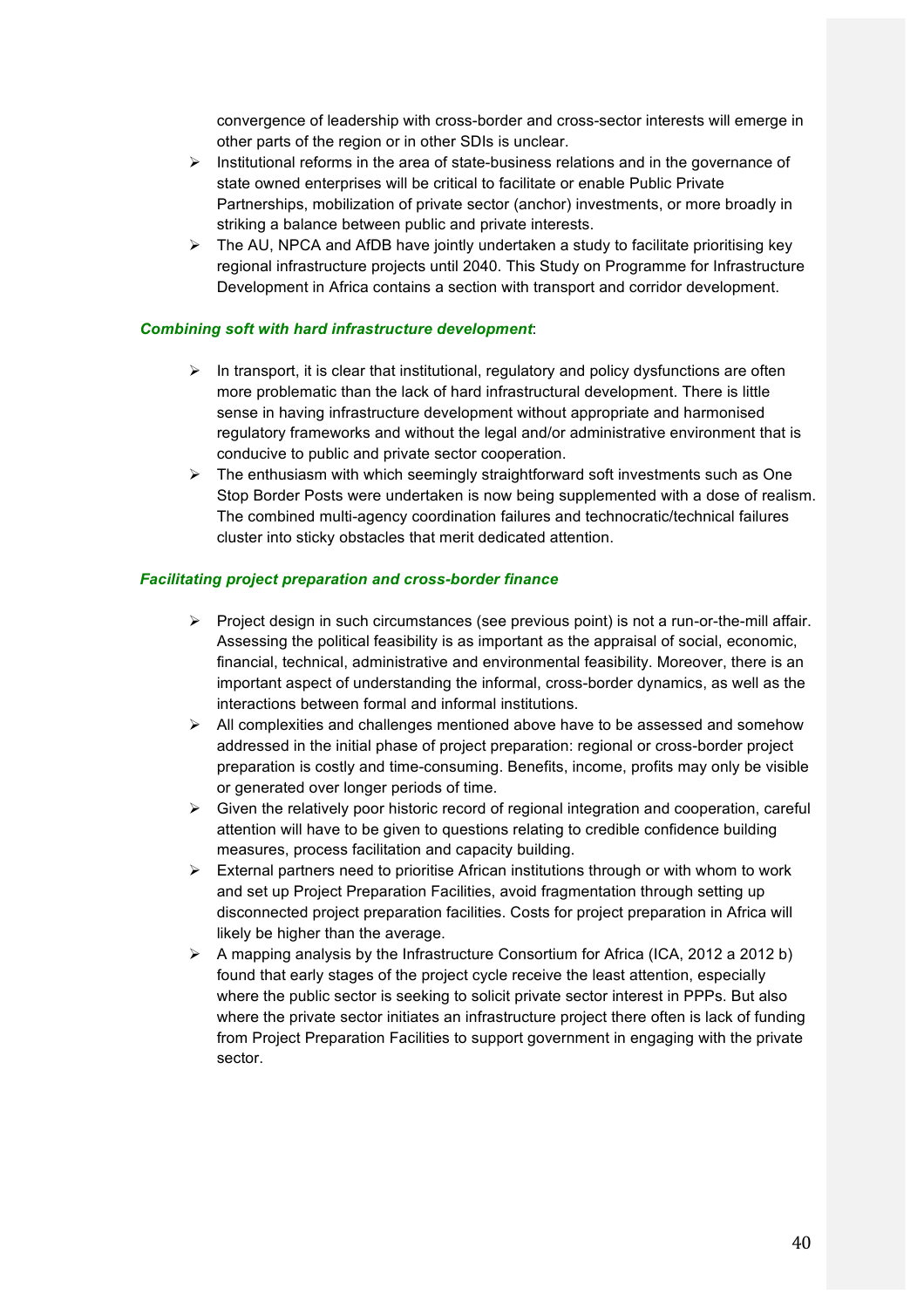# Bibliography

AfDB. *Southern Africa Regional Integration Strategy Paper. 2011-2015*

AfDB, OECD, UNDP, UNECA, 2012, *Africa Economic Outlook 2012: Mozambique*, http://www.afdb.org/fileadmin/uploads/afdb/Documents/Publications/Mozambique%20Full%20PDF%2 0Country%20Note.pdf

A joint statement from five research programmes (2012) *The political economy of development in Africa,* Africa Power and Politics Programme. Danish Institute for International Relations, Developmental Leadership Programme, Future Agriculture, Tracking Development. DIIS, Copenhagen

AU, 2013, *Project document for the commemoration of the 50th anniversary of the OAU/AU*, As amended by the PRC Rev 6 . 13 March 2013

Berkowitz, B., Ramkolowan, Y., Stern, M., Venter, F., Webb, M., 2012, "The Role of South African Business in Africa: South African Outward Investment", NEDLAC Trade and Industry Chamber, Fund for Research into Industrial Developmet, Growth and Equity.

Brenton, P., Isik, G., 2012, *De-fragmenting Africa - Deepening regional trade integration in goods and services*, The World Bank.

Briceno-Garmendia, C. and Forster, V. (editors). 2010. *Africa's Infrastructure. A Time for Transformation.* AFD and the World Bank

Byiers, B. and Lui, D. 2013. *Regional Aid for Trade effectiveness and corridors.* ECDPM-ODI Report

Castel-Branco, C.N., Goldin, N., 2003, "Impacts of the Mozal Aluminium Smelter on the Mozambican Economy (Final Report)", Submitted to Mozal 21.09.2003: http://www.iese.ac.mz/lib/cncb/Mozal\_and\_economic\_development.pdf

DAC, 2012. *Mapping Support for Africa's Infrastructure Investment. Note by the Secretariat.* 

Davies, R., 2012, "Keynote address of Minister of Trade and Industry, South Africa", Capturing the Gains Global Summit, 3-5 December 2012.

Development Bank of Southern Africa, 2013. *Integrated Annual Report 2013*

Di John, J., 2010, "State Resilience Against the Odds: An Analytical Narrative on the Construction and Maintenance of Political Order in Zambia Since 1960", Working Paper no.75, Crisis State Research Centre, LSE.

Government of Mozambique, 2011, Poverty Reduction Strategy Paper 2011-2014.

Government of Zambia, 2011, Zambian Sixth National Development Plan 2011-2015

Government of Zambia, 2012, "Towards a new growth strategy for employment, decent work and development in Zambia", National Conference, New Government Complex, Lusaka May 21-22, 2012.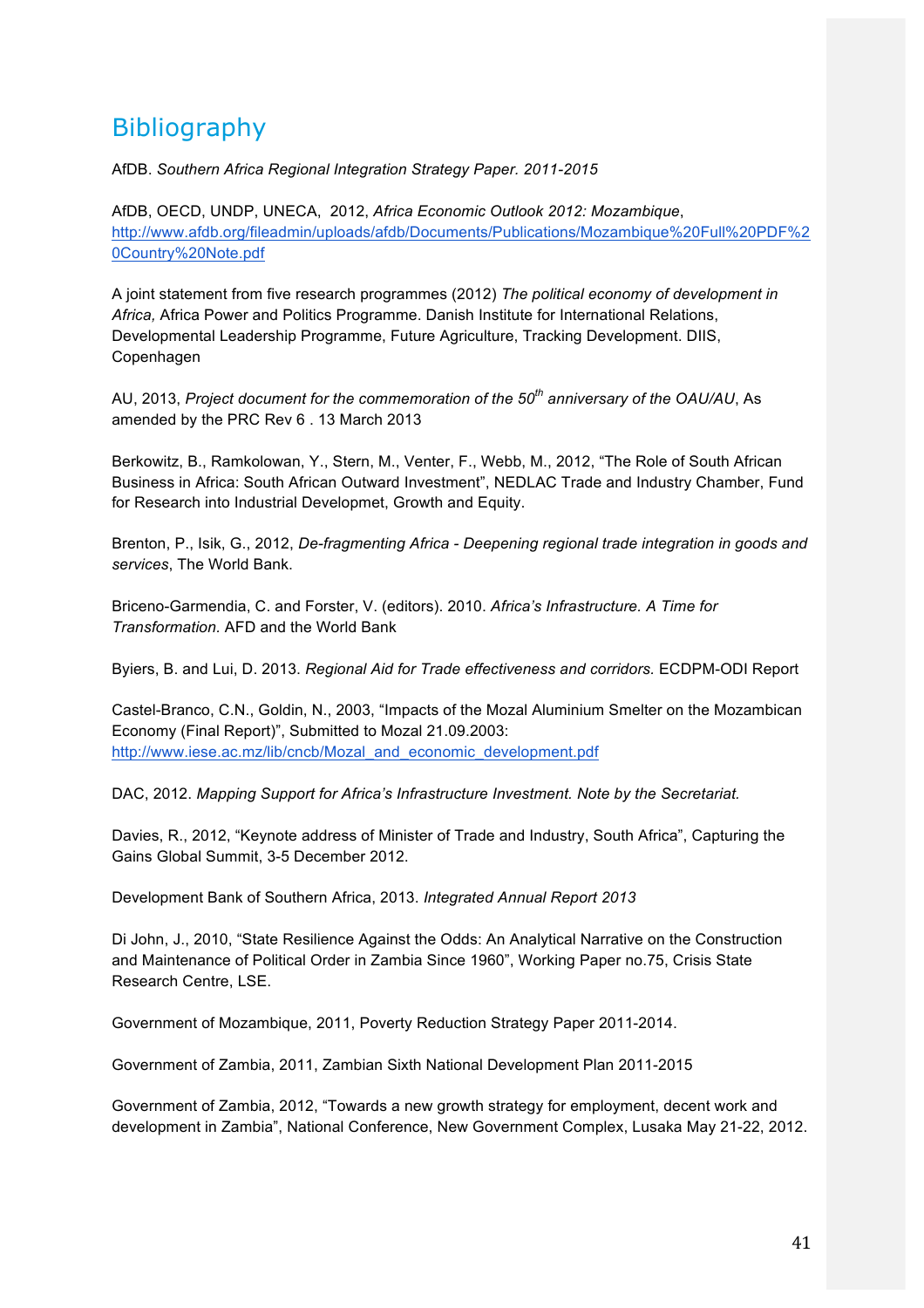Infrastructure Consortium for Africa. 2012 a. *Assessment of Project Preparation Facilities for Africa. Volume A: Diagnostic and Recommendations*

Infrastructure Consortium for Africa. 2012 a. *Assessment of Project Preparation Facilities for Africa. Volume B:* Diagnostic and Recommendations

Jourdan, P. (1998), *Spatial Development Initiatives (SDIs) - the official view",* Development Southern Africa, Vol 15 No 5 Summer 1998

Kuhlmann, K., Sechler, S., Guinan, J., 2011, "Africa's Development Corridors as Pathways to Agricultural Development, Regional Economic Integration and Food Security in Africa" *Draft Working Paper,* TransFarm Africa, Aspen Global Health and Development.

Maputo Corridor Trans Kalahari Magazine, Vol 6, No 10. April 2004

Miller, D., "Spatial Development Initiatives and Regional Integreation in Post-Apartheid Southern Africa", Sustainable Development 02/2011, Rosa Luxemburg Stiftung Southern Africa

Muller, M. 2012. *Understanding National Development Planning and its Contributions to Inter-Sectoral Regional Integration,* Discussion Document (August 20120 Workshop on *Helping to make regional integration work better: Strengthening coordination between national development planning agencies)*

Ministry Of Commerce, Trade And Industry (2012), National Symposium On The Cost Of Doing Business In Zambia Report. Private Sector Development Reform Programme Ii (PSDRP II)

National Planning Commission. 2012, *National Development Plan 2030*

Berkowitz, B., Ramkolowan, Y., Stern, M., Venter, F., Webb, M., 2012, "The Role of South African Business in Africa: South African Outward Investment", NEDLAC Trade and Industry Chamber, Fund for Research into Industrial Developmet, Growth and Equity.

NEPAD, AU, AfDB. 2011. *Study on Programme for Infrastructure Development in Africa (PIDA) Phase III*

OECD, SADC PPP (2013), *Increasing Private Participation in SADCC Infrastructure: Policy Bottlenecks and the Way Forward (draft),* March 2013

Pearson, M, 2011, "Trade Facilitation in the COMESA-EAC-SADC Tripartite Free Trade Area", TradeMark Southern Africa.

Pitcher, A., 2012, *Party Politics and Economic Reform in Africa's Democracies*, Cambridge University Press.

Raballand, G. and Whitworth, A. 2011, *Transport.* In:

Republic of Zambia, 2011, "Report of the Commission of Inquiry into the Operations of the Zambia Revenue Authority":

http://trademarksa.org/sites/default/files/publications/Report%20%7C%20Zambia%20Revenue%20Au thority%20Commission%20of%20Enquiry.pdf

Roodt, M.J., 2008, "The Impact of Regional Integration Initiatives and Investment in a Southern African Cross-Border Region: The Maputo Development Corridor", *African Sociological Reviewˆ, 12, 1.*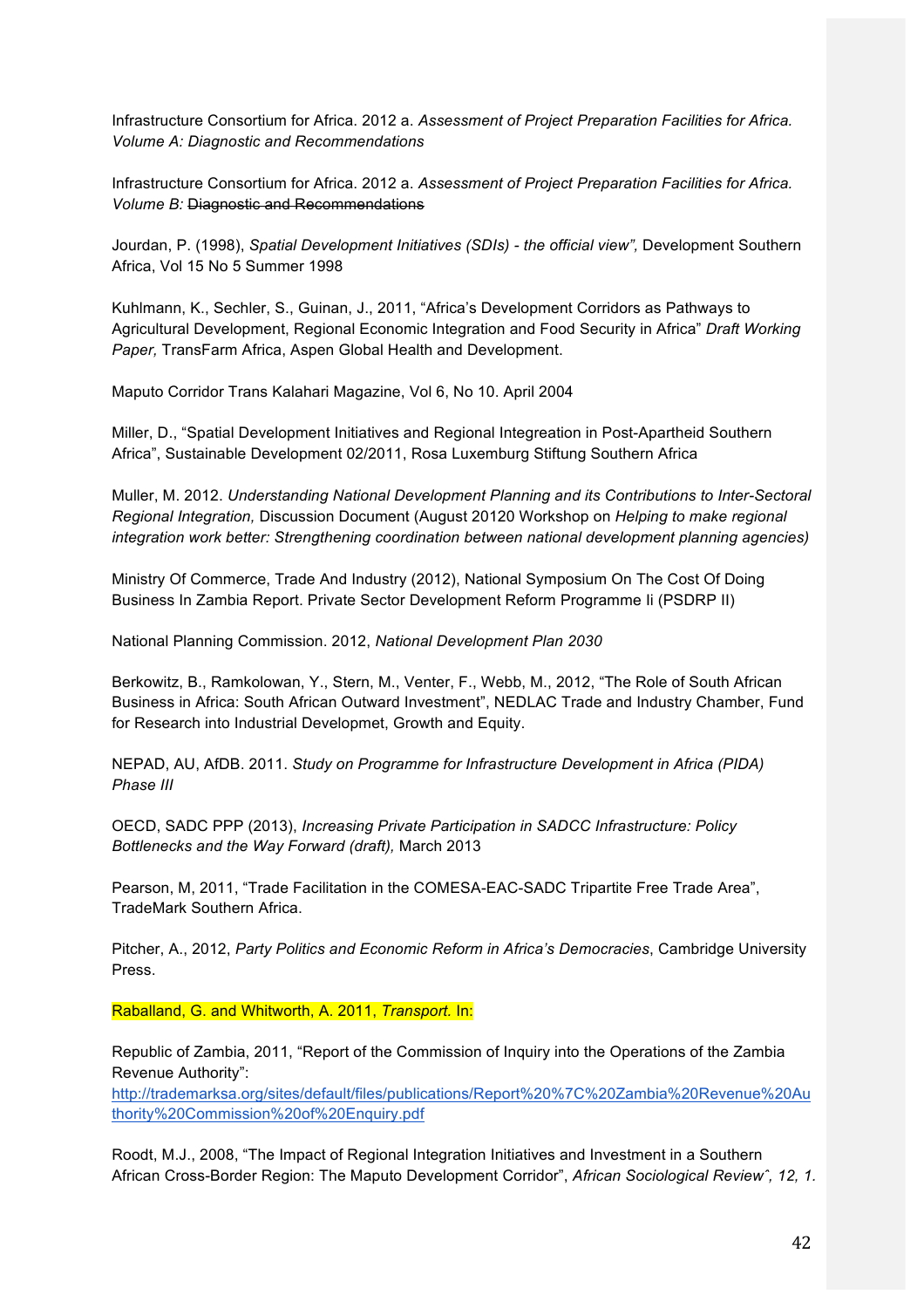Roodt, M. J. (2007), *Borderlands - The Impact of Regional Integration Initiatives in a Southern African Cross Border Region: Maputo Development Corridor,* IESE conference paper No 34

SADC, 2003, "Southern African Development Community, Regional Indicative Strategic Development Plan", SADC Secretariat.

SADC, 2012, "Final Communiqué of the 32nd Summit of SADC Heads of State and Government, Maputo, Mozambique, August 18, 2012".

SADC, 2012a, "Regional Infrastructure Development Master Plan - Executive Summary", August 2012.

SADC, 2013, "Southern African Development Community: Regional Agriculture Policy", Final Revised Draft, 28 February, 2013, REFINED VERSION TAKING INTO ACCOUNT COMMENTS / **SUGGESTIONS** 

OF RAP WORKSHOP OF DIRECTORS OF AGRICULTURE, TRADE, INFRASTRUCTURE AND CAADP FOCAL POINTS – GABORONE, BOTSWANA, 25 – 26 FEBRUARY 2013

Schutte, I.C., 2005, "Maputo Development Corridor - Evaluation of the First Phase", Proceedings of the 24th Southern African Transport Conference (SATC 2005), 11 – 13 July 2005 Pretoria, South Africa.

Sequeira, S. (2012), *Transport Costs and Firm Behaviour: Evidence from Mozambique and South Africa,* in: Cadot, O. et al (2011), *Where to Spend the Next Million? Applying Impact Evaluation to Trade Assistance,* Centre for Economic Policy Research and World Bank: Washington

Söderbaum, F., Taylor, I., 2008, *Afro-Regions - The Dynamics of Cross-Border Micro-Regionalism in Africa*, Nordiska Afrikainstitutet

Söderbaum, F. 2001. *Institutional Aspects of the Maputo Development Corridor.* Cape Town: Development Policy Research Unit

Taylor, I. 2000. *Public-Private Partnerships: Lessons from the Maputo Development Corridor Toll Road.* Draft report for industrial Strategy Project, Cape Town: Development Policy Research Unit

TMSA, 2011a. *Chirundu One Stop Border Post: Progress Report and Lessons Learned*, November 2010, prepared on behalf of the Tripartite Task Force by TradeMark Southern Africa

TMSA, 2011, *Infrastructure Components of the North-South Corridor, Report prepared on behalf of the Tripartite Task Force* by TradeMark Southern Africa

UNDP, 2013, *Human Development Statistics*, http://hdrstats.undp.org/en/countries/profiles/MOZ.html, accessed August 2013.

van den Bosche, S., (2011), "South Africa Losing Interest in the SADC Customs Union", InterPress Servces News Agency: http://www.ipsnews.net/2011/02/trade-south-africa-losing-interest-in-sadccustoms-union/

World Bank, 2010, *Enabling Private Sector Development in the Landlocked Regions of the North-South Corridor*.